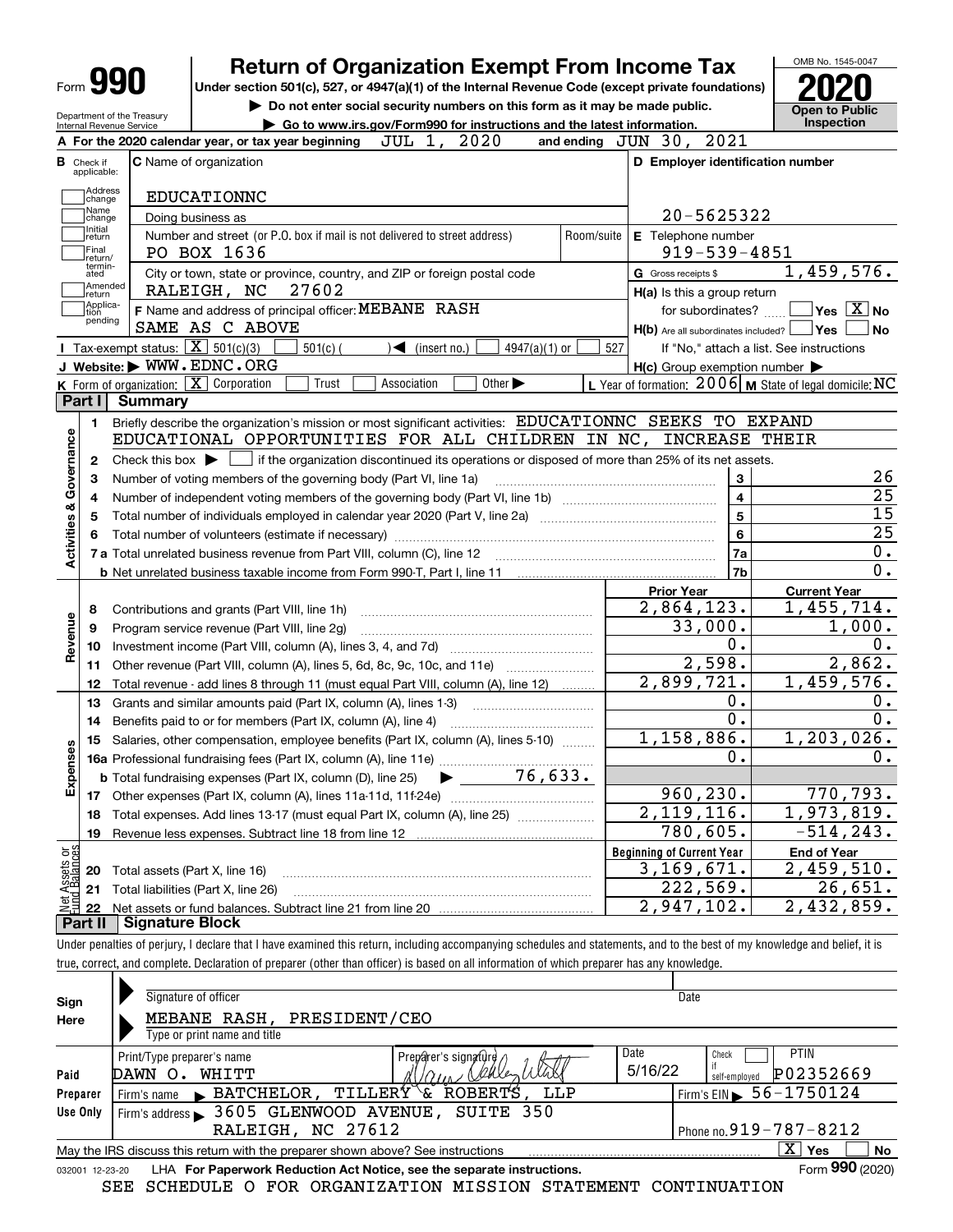|              | <b>EDUCATIONNC</b><br>Form 990 (2020)                                                                                                        | 20-5625322    | Page 2                                 |
|--------------|----------------------------------------------------------------------------------------------------------------------------------------------|---------------|----------------------------------------|
|              | Part III Statement of Program Service Accomplishments                                                                                        |               |                                        |
|              |                                                                                                                                              |               | $\overline{\mathbf{X}}$                |
| 1            | Briefly describe the organization's mission:<br>EDUCATIONNC WORKS TO EXPAND EDUCATIONAL OPPORTUNITIES FOR ALL                                |               |                                        |
|              | CHILDREN IN NORTH CAROLINA, INCREASE THEIR ACADEMIC ATTAINMENT, AND                                                                          |               |                                        |
|              | IMPROVE THE PERFORMANCE OF THE STATE'S PUBLIC SCHOOLS. EDNC PROVIDES                                                                         |               |                                        |
|              | CITIZENS AND POLICYMAKERS WITH NONPARTISAN DATA, RESEARCH, NEWS,                                                                             |               |                                        |
| $\mathbf{2}$ | Did the organization undertake any significant program services during the year which were not listed on the                                 |               |                                        |
|              | prior Form 990 or 990-EZ?                                                                                                                    |               | $Yes \quad X \quad No$                 |
|              | If "Yes," describe these new services on Schedule O.                                                                                         |               |                                        |
| 3            | Did the organization cease conducting, or make significant changes in how it conducts, any program services?                                 |               | $\sqrt{}$ Yes $\sqrt{}$ X $\sqrt{}$ No |
|              | If "Yes," describe these changes on Schedule O.                                                                                              |               |                                        |
| 4            | Describe the organization's program service accomplishments for each of its three largest program services, as measured by expenses.         |               |                                        |
|              | Section 501(c)(3) and 501(c)(4) organizations are required to report the amount of grants and allocations to others, the total expenses, and |               |                                        |
|              | revenue, if any, for each program service reported.                                                                                          |               |                                        |
| 4a           | 1,686,503. including grants of \$<br>(Expenses \$<br>(Code:                                                                                  | ) (Revenue \$ | 1,000.                                 |
|              | EDUCATIONNC PROVIDES NORTH CAROLINA WITH DATA, RESEARCH, NEWS,                                                                               |               |                                        |
|              | INFORMATION, AND ANALYSIS ABOUT THE MAJOR TRENDS, ISSUES, AND                                                                                |               |                                        |
|              | CHALLENGES FACING SCHOOLS. IT HAS BECOME THE STATE'S TRUSTED                                                                                 |               |                                        |
|              | SOURCE OF INFORMATION ABOUT EDUCATION, BUILDING THE ARCHITECTURE                                                                             |               |                                        |
|              | FOR CITIZEN PARTICIPATION IN A STATEWIDE CONVERSATION ABOUT OUR                                                                              |               |                                        |
|              | STUDENTS, OUR SCHOOLS, AND OUR STATE. AS OF JUNE 30, 2021,                                                                                   |               |                                        |
|              | EDUCATIONNC PUBLISHED 6,117 ARTICLES FEATURING 1,114 VOICES ACROSS                                                                           |               |                                        |
|              | ALL 100 NORTH CAROLINA COUNTIES. IT IMPLEMENTED AN INNOVATIVE MARKET<br>ACQUISITION STRATEGY TO REACH ALL NORTH CAROLINIANS WITH 2,244,485   |               |                                        |
|              | PAGEVIEWS STATEWIDE.                                                                                                                         |               |                                        |
|              |                                                                                                                                              |               |                                        |
|              |                                                                                                                                              |               |                                        |
| 4b           |                                                                                                                                              |               |                                        |
|              |                                                                                                                                              |               |                                        |
|              |                                                                                                                                              |               |                                        |
|              |                                                                                                                                              |               |                                        |
|              |                                                                                                                                              |               |                                        |
|              |                                                                                                                                              |               |                                        |
|              |                                                                                                                                              |               |                                        |
|              |                                                                                                                                              |               |                                        |
|              |                                                                                                                                              |               |                                        |
|              |                                                                                                                                              |               |                                        |
|              |                                                                                                                                              |               |                                        |
|              |                                                                                                                                              |               |                                        |
|              |                                                                                                                                              |               |                                        |
| 4c           | $\left(\text{Code:}\right)$ $\left(\text{Expenses $}\right)$<br>including grants of \$                                                       | ) (Revenue \$ |                                        |
|              |                                                                                                                                              |               |                                        |
|              |                                                                                                                                              |               |                                        |
|              |                                                                                                                                              |               |                                        |
|              |                                                                                                                                              |               |                                        |
|              |                                                                                                                                              |               |                                        |
|              |                                                                                                                                              |               |                                        |
|              |                                                                                                                                              |               |                                        |
|              |                                                                                                                                              |               |                                        |
|              |                                                                                                                                              |               |                                        |
|              |                                                                                                                                              |               |                                        |
|              |                                                                                                                                              |               |                                        |
| 4d           | Other program services (Describe on Schedule O.)                                                                                             |               |                                        |
|              | (Expenses \$<br>(Revenue \$<br>including grants of \$                                                                                        |               |                                        |
| 4е           | 1,686,503.<br>Total program service expenses                                                                                                 |               |                                        |
|              |                                                                                                                                              |               | Form 990 (2020)                        |
|              | 032002 12-23-20                                                                                                                              |               |                                        |
|              | 2                                                                                                                                            |               |                                        |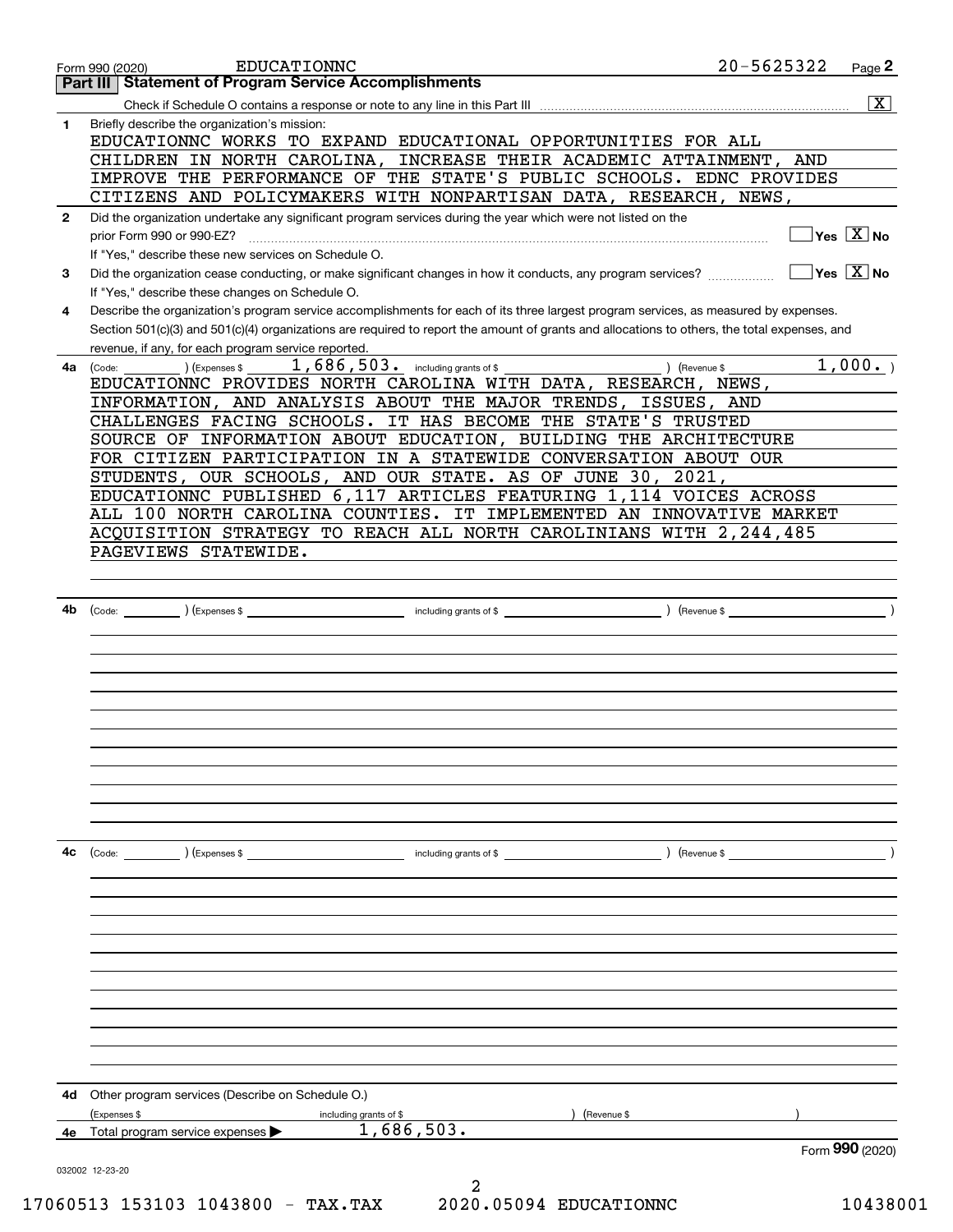|  | Form 990 (2020) |
|--|-----------------|
|  |                 |

**Part IV Checklist of Required Schedules** EDUCATIONNC 20‐5625322

Т

┱

|     |                                                                                                                                       |                 |             | Yes   No        |
|-----|---------------------------------------------------------------------------------------------------------------------------------------|-----------------|-------------|-----------------|
| 1   | Is the organization described in section $501(c)(3)$ or $4947(a)(1)$ (other than a private foundation)?                               |                 |             |                 |
|     |                                                                                                                                       | 1               | х           |                 |
| 2   |                                                                                                                                       | $\mathbf{2}$    | $\mathbf X$ |                 |
| 3   | Did the organization engage in direct or indirect political campaign activities on behalf of or in opposition to candidates for       |                 |             |                 |
|     |                                                                                                                                       | 3               |             | х               |
| 4   | Section 501(c)(3) organizations. Did the organization engage in lobbying activities, or have a section 501(h) election in effect      |                 |             |                 |
|     |                                                                                                                                       | 4               |             | х               |
| 5   | Is the organization a section 501(c)(4), 501(c)(5), or 501(c)(6) organization that receives membership dues, assessments, or          |                 |             |                 |
|     |                                                                                                                                       | 5               |             | х               |
| 6   | Did the organization maintain any donor advised funds or any similar funds or accounts for which donors have the right to             |                 |             |                 |
|     | provide advice on the distribution or investment of amounts in such funds or accounts? If "Yes," complete Schedule D, Part I          | 6               |             | х               |
| 7   | Did the organization receive or hold a conservation easement, including easements to preserve open space,                             |                 |             |                 |
|     |                                                                                                                                       | $\overline{7}$  |             | х               |
| 8   | Did the organization maintain collections of works of art, historical treasures, or other similar assets? If "Yes," complete          |                 |             |                 |
|     |                                                                                                                                       | 8               |             | х               |
|     | Did the organization report an amount in Part X, line 21, for escrow or custodial account liability, serve as a custodian for         |                 |             |                 |
| 9   |                                                                                                                                       |                 |             |                 |
|     | amounts not listed in Part X; or provide credit counseling, debt management, credit repair, or debt negotiation services?             |                 |             | х               |
|     |                                                                                                                                       | 9               |             |                 |
| 10  | Did the organization, directly or through a related organization, hold assets in donor-restricted endowments                          |                 |             |                 |
|     |                                                                                                                                       | 10              |             | x               |
| 11  | If the organization's answer to any of the following questions is "Yes," then complete Schedule D, Parts VI, VII, VIII, IX, or X      |                 |             |                 |
|     | as applicable.                                                                                                                        |                 |             |                 |
|     | a Did the organization report an amount for land, buildings, and equipment in Part X, line 10? If "Yes," complete Schedule D,         |                 |             |                 |
|     |                                                                                                                                       | 11a             | х           |                 |
|     | <b>b</b> Did the organization report an amount for investments - other securities in Part X, line 12, that is 5% or more of its total |                 |             |                 |
|     |                                                                                                                                       | 11b             |             | х               |
|     | c Did the organization report an amount for investments - program related in Part X, line 13, that is 5% or more of its total         |                 |             |                 |
|     |                                                                                                                                       | 11c             |             | х               |
|     | d Did the organization report an amount for other assets in Part X, line 15, that is 5% or more of its total assets reported in       |                 |             |                 |
|     |                                                                                                                                       | 11d             |             | x               |
|     |                                                                                                                                       | 11e             |             | $\mathbf X$     |
|     | f Did the organization's separate or consolidated financial statements for the tax year include a footnote that addresses             |                 |             |                 |
|     | the organization's liability for uncertain tax positions under FIN 48 (ASC 740)? If "Yes," complete Schedule D, Part X                | 11f             | х           |                 |
|     | 12a Did the organization obtain separate, independent audited financial statements for the tax year? If "Yes," complete               |                 |             |                 |
|     |                                                                                                                                       | 12a             | Х           |                 |
|     | <b>b</b> Was the organization included in consolidated, independent audited financial statements for the tax year?                    |                 |             |                 |
|     | If "Yes," and if the organization answered "No" to line 12a, then completing Schedule D, Parts XI and XII is optional                 | 12 <sub>b</sub> |             | x               |
| 13  |                                                                                                                                       | 13              |             | X               |
| 14a | Did the organization maintain an office, employees, or agents outside of the United States?                                           | 14a             |             | $\mathbf X$     |
|     | <b>b</b> Did the organization have aggregate revenues or expenses of more than \$10,000 from grantmaking, fundraising, business,      |                 |             |                 |
|     | investment, and program service activities outside the United States, or aggregate foreign investments valued at \$100,000            |                 |             |                 |
|     |                                                                                                                                       | 14b             |             | x               |
| 15  | Did the organization report on Part IX, column (A), line 3, more than \$5,000 of grants or other assistance to or for any             |                 |             |                 |
|     |                                                                                                                                       | 15              |             | x               |
|     |                                                                                                                                       |                 |             |                 |
| 16  | Did the organization report on Part IX, column (A), line 3, more than \$5,000 of aggregate grants or other assistance to              |                 |             | x               |
|     |                                                                                                                                       | 16              |             |                 |
| 17  | Did the organization report a total of more than \$15,000 of expenses for professional fundraising services on Part IX,               |                 |             |                 |
|     |                                                                                                                                       | 17              |             | x               |
| 18  | Did the organization report more than \$15,000 total of fundraising event gross income and contributions on Part VIII, lines          |                 |             |                 |
|     |                                                                                                                                       | 18              |             | x               |
| 19  | Did the organization report more than \$15,000 of gross income from gaming activities on Part VIII, line 9a? If "Yes."                |                 |             |                 |
|     |                                                                                                                                       | 19              |             | х               |
|     |                                                                                                                                       | 20a             |             | $\mathbf X$     |
|     | b If "Yes" to line 20a, did the organization attach a copy of its audited financial statements to this return?                        | 20 <sub>b</sub> |             |                 |
| 21  | Did the organization report more than \$5,000 of grants or other assistance to any domestic organization or                           |                 |             |                 |
|     |                                                                                                                                       | 21              |             | х               |
|     | 032003 12-23-20                                                                                                                       |                 |             | Form 990 (2020) |

17060513 153103 1043800 ‐ TAX.TAX 2020.05094 EDUCATIONNC 10438001

3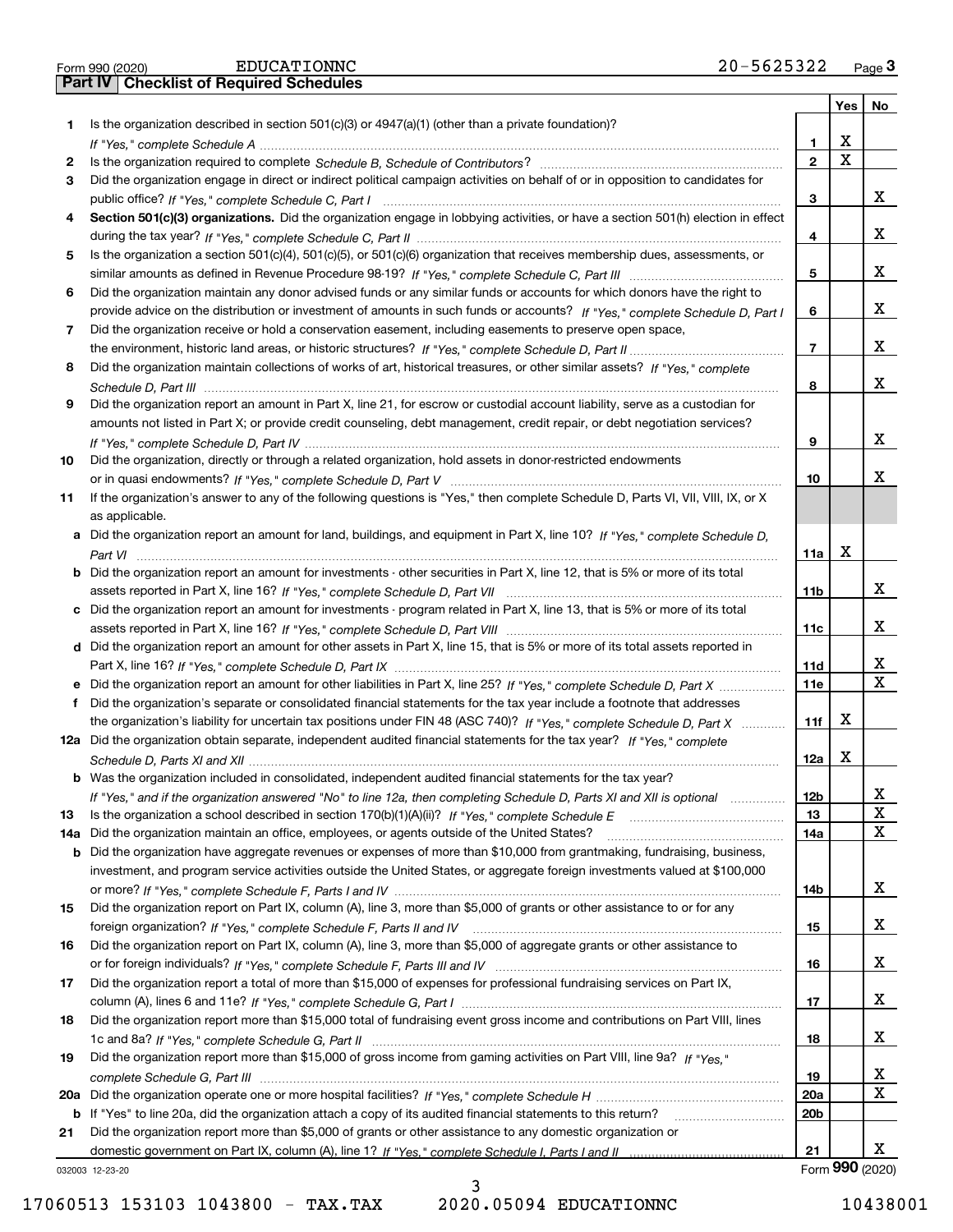| 29 |                                                                                                                                    |
|----|------------------------------------------------------------------------------------------------------------------------------------|
| 30 | Did the organization receive contributions of art, historical treasures, or other similar assets, or qualified conservation        |
|    |                                                                                                                                    |
| 31 | Did the organization liquidate, terminate, or dissolve and cease operations? If "Yes," complete Schedule N, Part I                 |
| 32 | Did the organization sell, exchange, dispose of, or transfer more than 25% of its net assets? If "Yes." complete                   |
|    |                                                                                                                                    |
| 33 | Did the organization own 100% of an entity disregarded as separate from the organization under Regulations                         |
|    |                                                                                                                                    |
| 34 | Was the organization related to any tax-exempt or taxable entity? If "Yes," complete Schedule R, Part II, III, or IV, and          |
|    | Part V, line 1                                                                                                                     |
|    | 35a Did the organization have a controlled entity within the meaning of section 512(b)(13)?                                        |
|    | <b>b</b> If "Yes" to line 35a, did the organization receive any payment from or engage in any transaction with a controlled entity |
|    | within the meaning of section 512(b)(13)? If "Yes," complete Schedule R, Part V, line 2                                            |
| 36 | Section 501(c)(3) organizations. Did the organization make any transfers to an exempt non-charitable related organization?         |
|    | If "Yes," complete Schedule R, Part V, line 2                                                                                      |
| 37 | Did the organization conduct more than 5% of its activities through an entity that is not a related organization                   |
|    | and that is treated as a partnership for federal income tax purposes? If "Yes," complete Schedule R, Part VI                       |
| 38 | Did the organization complete Schedule O and provide explanations in Schedule O for Part VI, lines 11b and 19?                     |
|    | Note: All Form 990 filers are required to complete Schedule O                                                                      |
|    | Statements Decepting Other IDS Eilings and Tay Compliance<br>Part VI                                                               |

| Did the organization answer "Yes" to Part VII, Section A, line 3, 4, or 5 about compensation of the organization's current |  |
|----------------------------------------------------------------------------------------------------------------------------|--|
| and former officers, directors, trustees, key employees, and highest compensated employees? If "Yes." complete             |  |
| Schedule J                                                                                                                 |  |

## **24 a** Did the organization have a tax‐exempt bond issue with an outstanding principal amount of more than \$100,000 as of the **b** Did the organization invest any proceeds of tax-exempt bonds beyond a temporary period exception? last day of the year, that was issued after December 31, 2002? If "Yes," answer lines 24b through 24d and complete *Schedule K. If "No," go to line 25a* ~~~~~~~~~~~~~~~~~~~~~~~~~~~~~~~~~~~~~~~~~~~~~

*(continued)*

Did the organization report more than \$5,000 of grants or other assistance to or for domestic individuals on

| c Did the organization maintain an escrow account other than a refunding escrow at any time during the year to defease |  |  |  |
|------------------------------------------------------------------------------------------------------------------------|--|--|--|
| any tax-exempt bonds?                                                                                                  |  |  |  |

| d Did the organization act as an "on behalf of" issuer for bonds outstanding at any time during the year?                           |
|-------------------------------------------------------------------------------------------------------------------------------------|
| 25a Section 501(c)(3), 501(c)(4), and 501(c)(29) organizations. Did the organization engage in an excess benefit                    |
|                                                                                                                                     |
| <b>b</b> Is the organization aware that it engaged in an excess benefit transaction with a disqualified person in a prior year, and |
| that the transaction has not been reported on any of the organization's prior Forms 990 or 990-EZ? If "Yes." complete               |
| Schedule L. Part I                                                                                                                  |

| 26 | Did the organization report any amount on Part X, line 5 or 22, for receivables from or payables to any current             |
|----|-----------------------------------------------------------------------------------------------------------------------------|
|    | or former officer, director, trustee, key employee, creator or founder, substantial contributor, or 35%                     |
|    |                                                                                                                             |
| 27 | Did the organization provide a grant or other assistance to any current or former officer, director, trustee, key employee, |

| creator or founder, substantial contributor or employee thereof, a grant selection committee member, or to a 35% controlled |
|-----------------------------------------------------------------------------------------------------------------------------|
| entity (including an employee thereof) or family member of any of these persons? If "Yes," complete Schedule L, Part III    |
| Was the organization a party to a business transaction with one of the following parties (see Schedule L, Part IV           |

| instructions, for applicable filing thresholds, conditions, and exceptions):                                       |
|--------------------------------------------------------------------------------------------------------------------|
| a A current or former officer, director, trustee, key employee, creator or founder, or substantial contributor? If |
|                                                                                                                    |
|                                                                                                                    |
| c A 35% controlled entity of one or more individuals and/or organizations described in lines 28a or 28b? If        |
|                                                                                                                    |

| Did the organization receive contributions of art, historical treasures, or other similar assets, or qualified conservation |
|-----------------------------------------------------------------------------------------------------------------------------|
|                                                                                                                             |
| Did the organization liquidate, terminate, or dissolve and cease operations? If "Yes," complete Schedule N, Part I          |
| Did the organization sell, exchange, dispose of, or transfer more than 25% of its net assets? If "Yes," complete            |
|                                                                                                                             |
| Did the organization own 100% of an entity disregarded as separate from the organization under Regulations                  |

| لمنصر المستحيل المستحيل المستحيل المستحيل المستحيل المستحيل والمستحيل والمستحيل والمستحيل والمستحيل والمستحيل والمستحيل       |
|-------------------------------------------------------------------------------------------------------------------------------|
|                                                                                                                               |
| Was the organization related to any tax-exempt or taxable entity? If "Yes," complete Schedule R, Part II, III, or IV, and     |
| sections 301.7701-2 and 301.7701-3? If "Yes," complete Schedule R, Part I manual communications 301.7701-2 and 301.7701-3? If |

|    | $\sim$ $\sim$ $\sim$ 0.9 $\sim$ 0.9 $\sim$ 0.0 $\sim$ 0.0 $\sim$ 0.0 $\sim$ 0.0 $\sim$ 0.0 $\sim$ 0.0 $\sim$ 0.0 $\sim$ 0.0 $\sim$ 0.0 $\sim$ 0.0 $\sim$ 0.0 $\sim$ 0.0 $\sim$ 0.0 $\sim$ 0.0 $\sim$ 0.0 $\sim$ 0.0 $\sim$ 0.0 $\sim$ 0.0 $\sim$ 0.0 $\sim$ 0.0 $\sim$ 0.0 $\sim$ |
|----|-----------------------------------------------------------------------------------------------------------------------------------------------------------------------------------------------------------------------------------------------------------------------------------|
|    | <b>b</b> If "Yes" to line 35a, did the organization receive any payment from or engage in any transaction with a controlled entity                                                                                                                                                |
|    |                                                                                                                                                                                                                                                                                   |
| 36 | Section 501(c)(3) organizations. Did the organization make any transfers to an exempt non-charitable related organization?                                                                                                                                                        |
|    |                                                                                                                                                                                                                                                                                   |

| <b>Part V</b> Statements Regarding Other IRS Filings and Tax Compliance                                           |  |  |  |
|-------------------------------------------------------------------------------------------------------------------|--|--|--|
|                                                                                                                   |  |  |  |
| 38 Did the organization complete Schedule O and provide explanations in Schedule O for Part VI, lines 11b and 19? |  |  |  |
|                                                                                                                   |  |  |  |
|                                                                                                                   |  |  |  |

### **Yes No 1a** Enter the number reported in Box 3 of Form 1096. Enter ‐0‐ if not applicable ~~~~~~~~~~~ **b** Enter the number of Forms W-2G included in line 1a. Enter -0- if not applicable  $\ldots$  $\ldots$  $\ldots$  $\ldots$  $\ldots$ **c** Did the organization comply with backup withholding rules for reportable payments to vendors and reportable gaming **1a 1b 1c** Check if Schedule O contains a response or note to any line in this Part V (gambling) winnings to prize winners?  $\boxed{\phantom{1}}$ 38 0 X

032004 12‐23‐20

**22**

**23**

**Part IV Checklist of Required Schedules**

**22**

**23**

X

**24a 24b**

**24c 24d**

**25a**

**25b**

**26**

**27**

**28a 28b** X

X

X X

X X

X

X

X

X

X

**28c 29**

**30 31**

**32**

**33**

**34 35a** X

**35b**

**36**

**37**

**38**

X

**Yes No**

X

X

X

X

X

X

Form (2020) **990**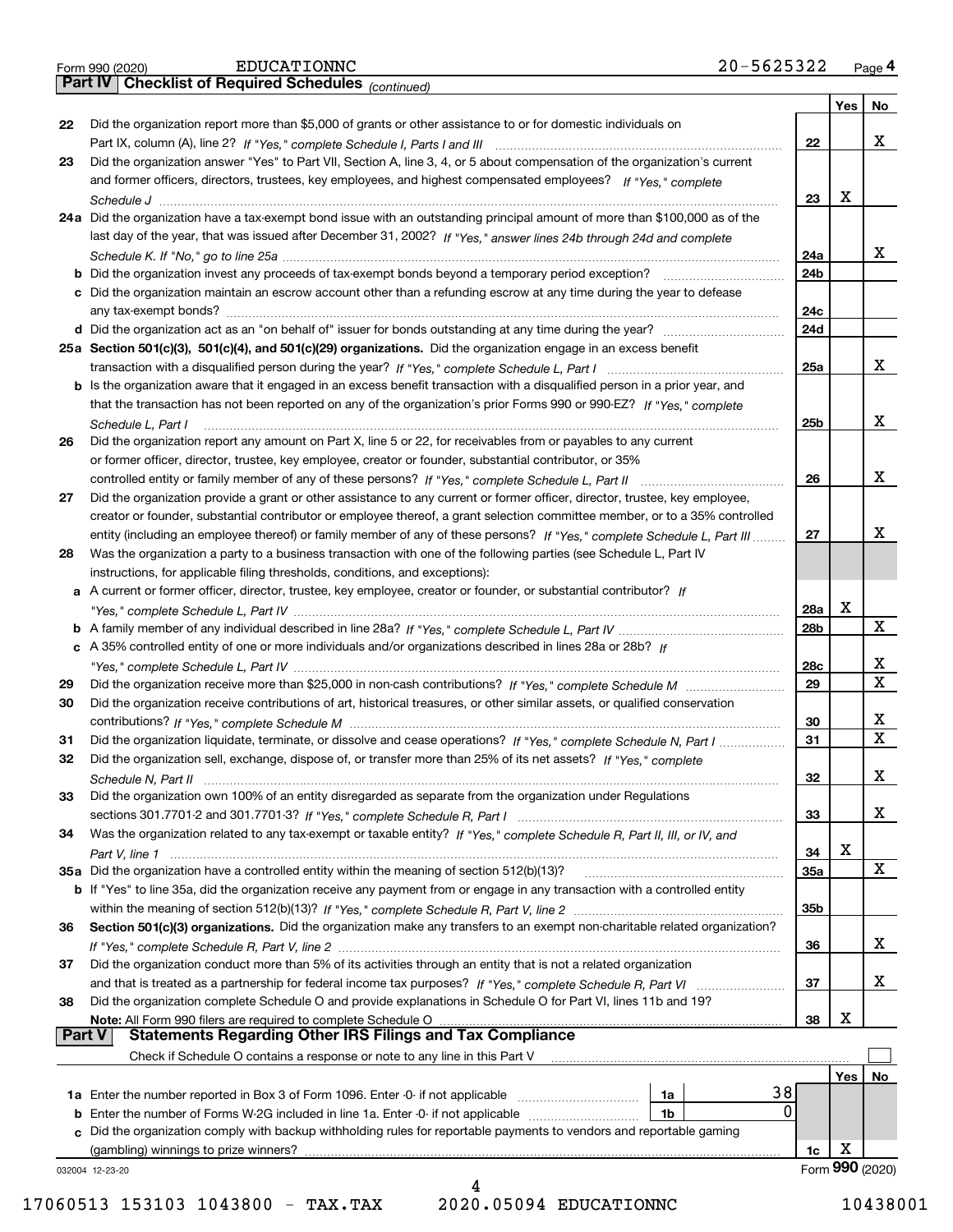|               | 20-5625322<br>EDUCATIONNC<br>Form 990 (2020)                                                                                                    |                |     | <u>Page</u> 5 |
|---------------|-------------------------------------------------------------------------------------------------------------------------------------------------|----------------|-----|---------------|
| <b>Part V</b> | Statements Regarding Other IRS Filings and Tax Compliance (continued)                                                                           |                |     |               |
|               |                                                                                                                                                 |                | Yes | No            |
|               | 2a Enter the number of employees reported on Form W-3, Transmittal of Wage and Tax Statements,                                                  |                |     |               |
|               | 15<br>filed for the calendar year ending with or within the year covered by this return<br>2a                                                   |                |     |               |
|               |                                                                                                                                                 | 2 <sub>b</sub> | X   |               |
|               |                                                                                                                                                 |                |     |               |
|               | 3a Did the organization have unrelated business gross income of \$1,000 or more during the year?                                                | 3a             |     | x             |
|               |                                                                                                                                                 | 3b             |     |               |
|               | 4a At any time during the calendar year, did the organization have an interest in, or a signature or other authority over, a                    |                |     |               |
|               | financial account in a foreign country (such as a bank account, securities account, or other financial account)?                                | 4a             |     | х             |
|               | <b>b</b> If "Yes," enter the name of the foreign country $\triangleright$                                                                       |                |     |               |
|               | See instructions for filing requirements for FinCEN Form 114, Report of Foreign Bank and Financial Accounts (FBAR).                             |                |     |               |
|               |                                                                                                                                                 | 5a             |     | х             |
| b             |                                                                                                                                                 | 5 <sub>b</sub> |     | х             |
| с             |                                                                                                                                                 | 5c             |     |               |
|               | 6a Does the organization have annual gross receipts that are normally greater than \$100,000, and did the organization solicit                  |                |     |               |
|               |                                                                                                                                                 | 6a             |     | х             |
|               | <b>b</b> If "Yes," did the organization include with every solicitation an express statement that such contributions or gifts                   |                |     |               |
|               |                                                                                                                                                 | 6b             |     |               |
| 7             | Organizations that may receive deductible contributions under section 170(c).                                                                   |                |     |               |
| а             | Did the organization receive a payment in excess of \$75 made partly as a contribution and partly for goods and services provided to the payor? | 7a             |     | x             |
| b             | If "Yes," did the organization notify the donor of the value of the goods or services provided?                                                 | 7b             |     |               |
|               | c Did the organization sell, exchange, or otherwise dispose of tangible personal property for which it was required                             |                |     |               |
|               |                                                                                                                                                 | 7c             |     | х             |
|               | 7d                                                                                                                                              |                |     |               |
| е             | Did the organization receive any funds, directly or indirectly, to pay premiums on a personal benefit contract?                                 | 7e             |     | х             |
| f             | Did the organization, during the year, pay premiums, directly or indirectly, on a personal benefit contract?                                    | 7f             |     | х             |
| g             | If the organization received a contribution of qualified intellectual property, did the organization file Form 8899 as required?                | 7g             |     |               |
| h             | If the organization received a contribution of cars, boats, airplanes, or other vehicles, did the organization file a Form 1098-C?              | 7h             |     |               |
| 8             | Sponsoring organizations maintaining donor advised funds. Did a donor advised fund maintained by the                                            |                |     |               |
|               | sponsoring organization have excess business holdings at any time during the year?                                                              | 8              |     |               |
| 9             | Sponsoring organizations maintaining donor advised funds.                                                                                       |                |     |               |
| а             | Did the sponsoring organization make any taxable distributions under section 4966?                                                              | 9а             |     |               |
| b             | Did the sponsoring organization make a distribution to a donor, donor advisor, or related person? [[[[[[[[[[[                                   | 9b             |     |               |
| 10            | Section 501(c)(7) organizations. Enter:                                                                                                         |                |     |               |
|               | 10a<br>a Initiation fees and capital contributions included on Part VIII, line 12 [111] [11] [11] [12] [11] [11] [12                            |                |     |               |
|               | 10b <br>Gross receipts, included on Form 990, Part VIII, line 12, for public use of club facilities                                             |                |     |               |
| 11            | Section 501(c)(12) organizations. Enter:                                                                                                        |                |     |               |
|               | <b>a</b> Gross income from members or shareholders<br>11a                                                                                       |                |     |               |
|               | b Gross income from other sources (Do not net amounts due or paid to other sources against                                                      |                |     |               |
|               | 11b                                                                                                                                             |                |     |               |
|               | 12a Section 4947(a)(1) non-exempt charitable trusts. Is the organization filing Form 990 in lieu of Form 1041?                                  | 12a            |     |               |
|               | 12b<br><b>b</b> If "Yes," enter the amount of tax-exempt interest received or accrued during the year                                           |                |     |               |
| 13            | Section 501(c)(29) qualified nonprofit health insurance issuers.                                                                                |                |     |               |
|               | a Is the organization licensed to issue qualified health plans in more than one state?                                                          | 13a            |     |               |
|               | Note: See the instructions for additional information the organization must report on Schedule O.                                               |                |     |               |
|               | <b>b</b> Enter the amount of reserves the organization is required to maintain by the states in which the                                       |                |     |               |
|               | 13b                                                                                                                                             |                |     |               |
|               | 13с                                                                                                                                             |                |     |               |
| 14a           | Did the organization receive any payments for indoor tanning services during the tax year?                                                      | 14a            |     | х             |
| b             |                                                                                                                                                 | 14b            |     |               |
| 15            | Is the organization subject to the section 4960 tax on payment(s) of more than \$1,000,000 in remuneration or                                   |                |     | х             |
|               |                                                                                                                                                 | 15             |     |               |
|               | If "Yes," see instructions and file Form 4720, Schedule N.                                                                                      |                |     | х             |
| 16            | Is the organization an educational institution subject to the section 4968 excise tax on net investment income?                                 | 16             |     |               |
|               | If "Yes," complete Form 4720, Schedule O.                                                                                                       |                |     |               |

Form (2020) **990**

032005 12‐23‐20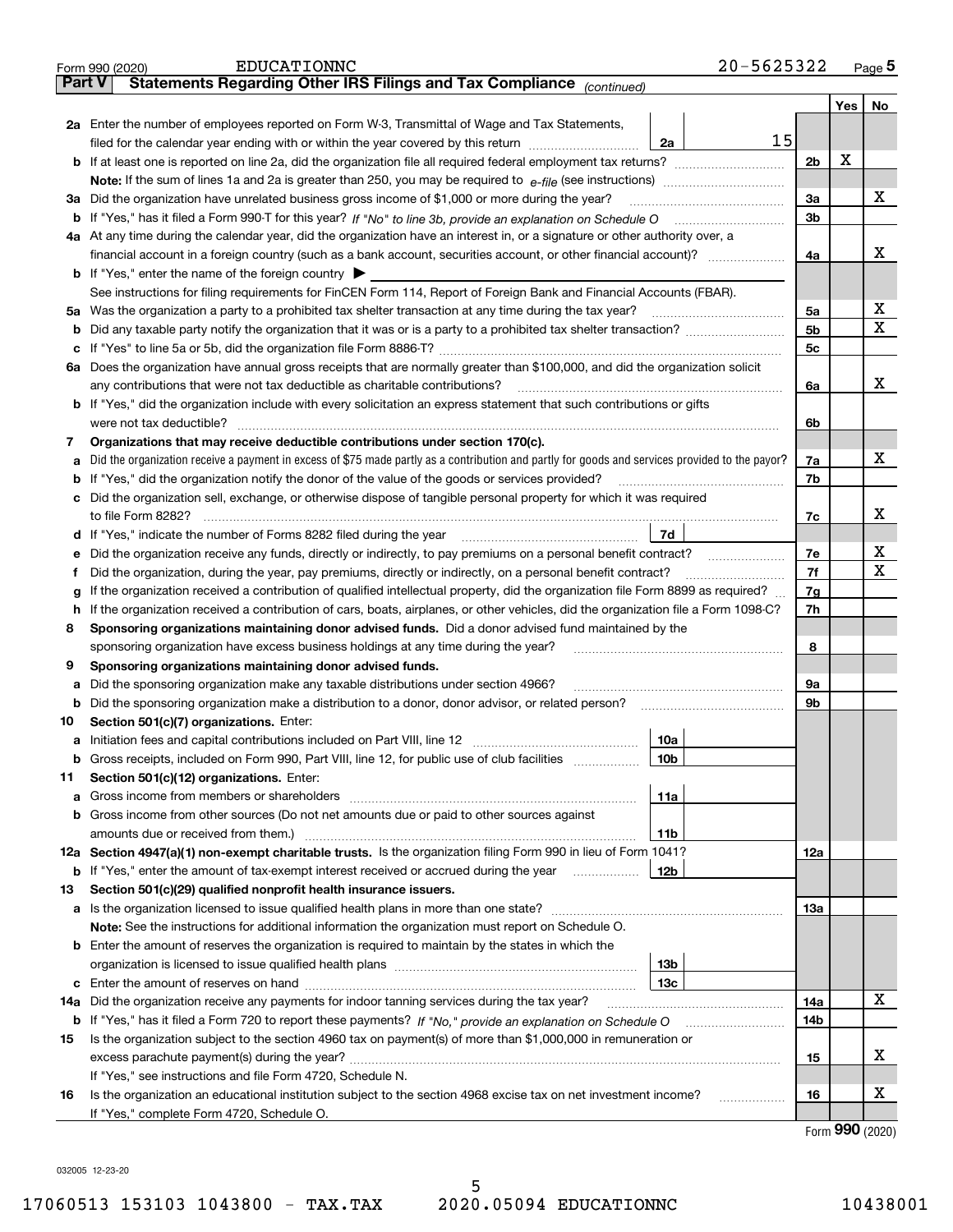|    | to line 8a, 8b, or 10b below, describe the circumstances, processes, or changes on Schedule O. See instructions.                                                         |                 |             |                              |
|----|--------------------------------------------------------------------------------------------------------------------------------------------------------------------------|-----------------|-------------|------------------------------|
|    | <b>Section A. Governing Body and Management</b>                                                                                                                          |                 |             | $\overline{\mathbf{x}}$      |
|    |                                                                                                                                                                          |                 |             |                              |
|    | 26<br>1a Enter the number of voting members of the governing body at the end of the tax year<br>1a                                                                       |                 | Yes         | No                           |
|    | If there are material differences in voting rights among members of the governing body, or if the governing                                                              |                 |             |                              |
|    | body delegated broad authority to an executive committee or similar committee, explain on Schedule O.                                                                    |                 |             |                              |
|    | 25<br>1b                                                                                                                                                                 |                 |             |                              |
| 2  | Did any officer, director, trustee, or key employee have a family relationship or a business relationship with any other                                                 |                 |             |                              |
|    | officer, director, trustee, or key employee?                                                                                                                             | $\mathbf{2}$    |             | х                            |
| з  | Did the organization delegate control over management duties customarily performed by or under the direct supervision                                                    |                 |             |                              |
|    | of officers, directors, trustees, or key employees to a management company or other person?                                                                              | 3               |             | X                            |
| 4  | Did the organization make any significant changes to its governing documents since the prior Form 990 was filed?                                                         | 4               | $\mathbf X$ |                              |
| 5  |                                                                                                                                                                          | 5               |             | X                            |
| 6  | Did the organization have members or stockholders?                                                                                                                       | 6               |             | X                            |
|    | 7a Did the organization have members, stockholders, or other persons who had the power to elect or appoint one or                                                        |                 |             |                              |
|    | more members of the governing body?                                                                                                                                      | 7a              |             | X                            |
|    | <b>b</b> Are any governance decisions of the organization reserved to (or subject to approval by) members, stockholders, or                                              |                 |             |                              |
|    | persons other than the governing body?                                                                                                                                   | 7b              |             | X                            |
| 8  | Did the organization contemporaneously document the meetings held or written actions undertaken during the year by the following:                                        |                 |             |                              |
| a  |                                                                                                                                                                          | 8а              | X           |                              |
|    |                                                                                                                                                                          | 8b              | $\mathbf X$ |                              |
| 9  | Is there any officer, director, trustee, or key employee listed in Part VII, Section A, who cannot be reached at the                                                     |                 |             |                              |
|    |                                                                                                                                                                          | 9               |             | X                            |
|    | Section B. Policies (This Section B requests information about policies not required by the Internal Revenue Code.)                                                      |                 |             |                              |
|    |                                                                                                                                                                          |                 | Yes         | No                           |
|    |                                                                                                                                                                          | 10a             |             | X                            |
|    | <b>b</b> If "Yes," did the organization have written policies and procedures governing the activities of such chapters, affiliates,                                      |                 |             |                              |
|    | and branches to ensure their operations are consistent with the organization's exempt purposes?                                                                          | 10 <sub>b</sub> |             |                              |
|    | 11a Has the organization provided a complete copy of this Form 990 to all members of its governing body before filing the form?                                          | 11a             | X           |                              |
|    | <b>b</b> Describe in Schedule O the process, if any, used by the organization to review this Form 990.                                                                   |                 |             |                              |
|    |                                                                                                                                                                          | 12a             | X           |                              |
|    | <b>b</b> Were officers, directors, or trustees, and key employees required to disclose annually interests that could give rise to conflicts?                             | 12 <sub>b</sub> | $\mathbf X$ |                              |
|    | c Did the organization regularly and consistently monitor and enforce compliance with the policy? If "Yes," describe                                                     |                 |             |                              |
|    | in Schedule O how this was done manufactured and continuum control of the state of the state of the state of t                                                           | 12c             | X           |                              |
| 13 | Did the organization have a written whistleblower policy?                                                                                                                | 13              | x           |                              |
| 14 | Did the organization have a written document retention and destruction policy? [11] manufaction policy?                                                                  | 14              | X           |                              |
| 15 | Did the process for determining compensation of the following persons include a review and approval by independent                                                       |                 |             |                              |
|    | persons, comparability data, and contemporaneous substantiation of the deliberation and decision?                                                                        |                 |             |                              |
|    | a The organization's CEO, Executive Director, or top management official [111] [11] manument material manument                                                           | 15a             |             | X<br>$\overline{\mathtt{x}}$ |
|    |                                                                                                                                                                          | 15b             |             |                              |
|    | If "Yes" to line 15a or 15b, describe the process in Schedule O (see instructions).                                                                                      |                 |             |                              |
|    | 16a Did the organization invest in, contribute assets to, or participate in a joint venture or similar arrangement with a                                                |                 |             | X                            |
|    | taxable entity during the year?<br><b>b</b> If "Yes," did the organization follow a written policy or procedure requiring the organization to evaluate its participation | 16a             |             |                              |
|    |                                                                                                                                                                          |                 |             |                              |
|    | in joint venture arrangements under applicable federal tax law, and take steps to safeguard the organization's                                                           | 16b             |             |                              |
|    | <b>Section C. Disclosure</b>                                                                                                                                             |                 |             |                              |
| 17 | <b>NONE</b><br>List the states with which a copy of this Form 990 is required to be filed $\blacktriangleright$                                                          |                 |             |                              |
| 18 | Section 6104 requires an organization to make its Forms 1023 (1024 or 1024-A, if applicable), 990, and 990-T (Section 501(c)(3)s only) available                         |                 |             |                              |
|    | for public inspection. Indicate how you made these available. Check all that apply.                                                                                      |                 |             |                              |
|    | $\lfloor x \rfloor$ Upon request<br>$\mid$ $\rm X\mid$ Own website<br>$X$ Another's website<br>Other (explain on Schedule O)                                             |                 |             |                              |
| 19 | Describe on Schedule O whether (and if so, how) the organization made its governing documents, conflict of interest policy, and financial                                |                 |             |                              |
|    | statements available to the public during the tax year.                                                                                                                  |                 |             |                              |
| 20 | State the name, address, and telephone number of the person who possesses the organization's books and records                                                           |                 |             |                              |
|    | MEBANE RASH - 919-539-4851                                                                                                                                               |                 |             |                              |
|    |                                                                                                                                                                          |                 |             |                              |
|    | 27602<br>PO BOX 1636, RALEIGH, NC                                                                                                                                        |                 |             |                              |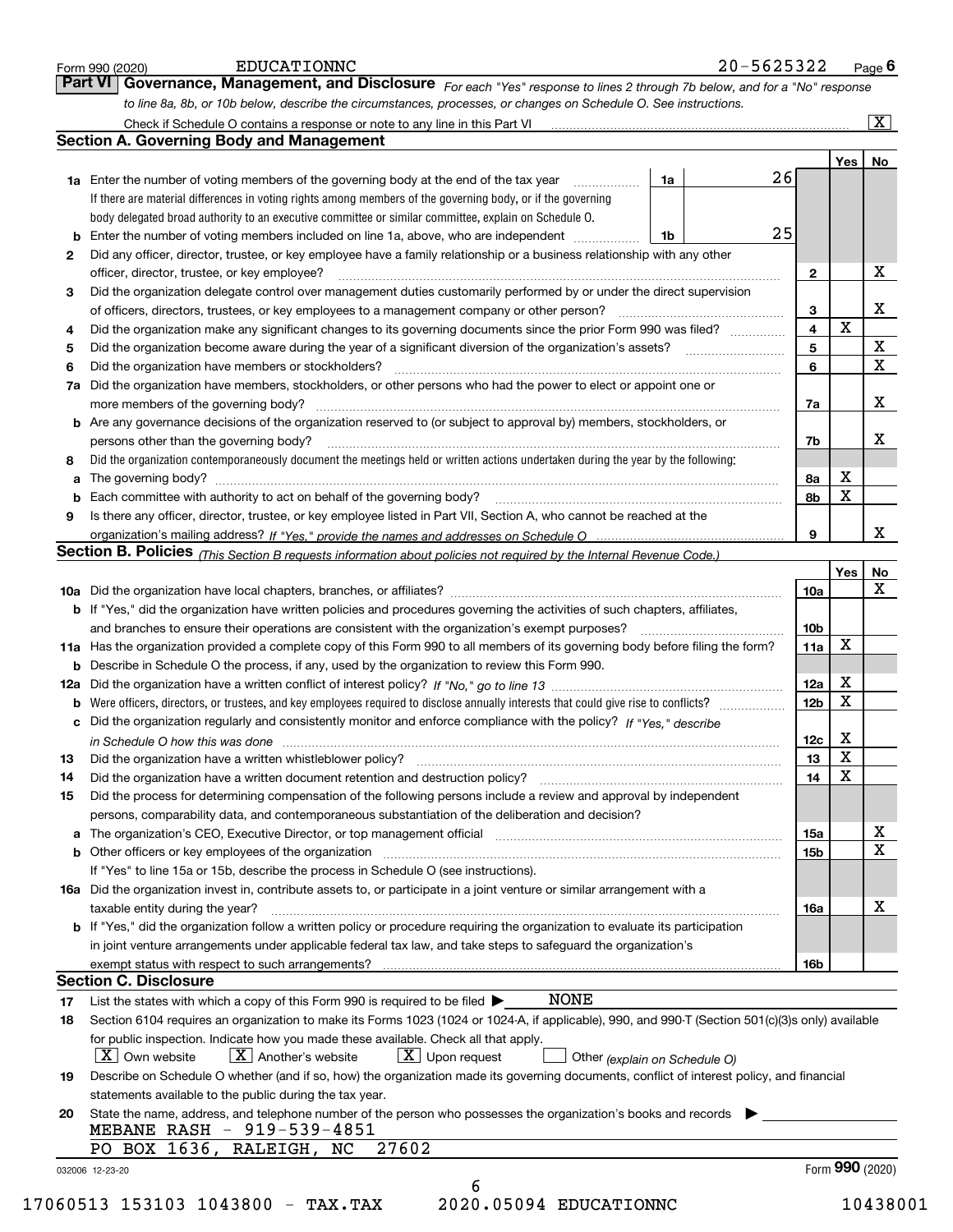## Check if Schedule O contains a response or note to any line in this Part VII **Part VII Compensation of Officers, Directors, Trustees, Key Employees, Highest Compensated Employees, and Independent Contractors**

**Section A. Officers, Directors, Trustees, Key Employees, and Highest Compensated Employees**

**1a**  Complete this table for all persons required to be listed. Report compensation for the calendar year ending with or within the organization's tax year.  $\bullet$  List all of the organization's current officers, directors, trustees (whether individuals or organizations), regardless of amount of compensation.

Enter ‐0‐ in columns (D), (E), and (F) if no compensation was paid.

**•** List all of the organization's current key employees, if any. See instructions for definition of "key employee."

● List the organization's five current highest compensated employees (other than an officer, director, trustee, or key employee) who received report‐ able compensation (Box 5 of Form W‐2 and/or Box 7 of Form 1099‐MISC) of more than \$100,000 from the organization and any related organizations.

 $\bullet$  List all of the organization's former officers, key employees, and highest compensated employees who received more than \$100,000 of reportable compensation from the organization and any related organizations.

**•** List all of the organization's former directors or trustees that received, in the capacity as a former director or trustee of the organization, more than \$10,000 of reportable compensation from the organization and any related organizations.

See instructions for the order in which to list the persons above.

Check this box if neither the organization nor any related organization compensated any current officer, director, or trustee.  $\Box$ 

| (A)                           | (B)               |                               |                                                                  |                         | (C)          |                                  |              | (D)             | (E)                           | (F)                   |
|-------------------------------|-------------------|-------------------------------|------------------------------------------------------------------|-------------------------|--------------|----------------------------------|--------------|-----------------|-------------------------------|-----------------------|
| Name and title                | Average           |                               | Position<br>(do not check more than one                          |                         | Reportable   | Reportable                       | Estimated    |                 |                               |                       |
|                               | hours per         |                               | box, unless person is both an<br>officer and a director/trustee) |                         |              | compensation                     | compensation | amount of       |                               |                       |
|                               | week<br>(list any |                               |                                                                  |                         |              |                                  |              | from<br>the     | from related<br>organizations | other<br>compensation |
|                               | hours for         | ndividual trustee or director |                                                                  |                         |              |                                  |              | organization    | (W-2/1099-MISC)               | from the              |
|                               | related           |                               |                                                                  |                         |              |                                  |              | (W-2/1099-MISC) |                               | organization          |
|                               | organizations     |                               |                                                                  |                         |              |                                  |              |                 |                               | and related           |
|                               | below             |                               | nstitutional trustee                                             |                         | Key employee |                                  | Former       |                 |                               | organizations         |
|                               | line)             |                               |                                                                  | Officer                 |              | Highest compensated<br> employee |              |                 |                               |                       |
| MARGARET M.<br>RASH<br>(1)    | 40.00             |                               |                                                                  |                         |              |                                  |              |                 |                               |                       |
| PRESIDENT/CEO                 | 10.00             | $\mathbf X$                   |                                                                  | $\mathbf X$             |              |                                  |              | 175,000.        | 0.                            | 0.                    |
| NATION HAHN<br>(2)            | 40.00             |                               |                                                                  |                         |              |                                  |              |                 |                               |                       |
| CHIEF GROWTH OFFICER          | 10.00             |                               |                                                                  |                         |              | $\mathbf X$                      |              | 137,500.        | $\mathbf 0$ .                 | 0.                    |
| NANCY ROSE<br>(3)             | 10.00             |                               |                                                                  |                         |              |                                  |              |                 |                               |                       |
| ASST. SEC./ASST. TREASURER    | 40.00             |                               |                                                                  | $\overline{\textbf{X}}$ |              |                                  |              | 103,400.        | 0.                            | 0.                    |
| MOLLY E. OSBORNE<br>(4)       | 10.00             |                               |                                                                  |                         |              |                                  |              |                 |                               |                       |
| DIRECTOR OF POLICY            | 40.00             |                               |                                                                  |                         |              | $\mathbf X$                      |              | 102,500.        | 0.                            | $\mathbf 0$ .         |
| FERREL GUILLORY<br>(5)        | 8.00              |                               |                                                                  |                         |              |                                  |              |                 |                               |                       |
| VICE CHAIR,<br>BOARD OF DIRE  |                   | $\mathbf X$                   |                                                                  | $\mathbf X$             |              |                                  |              | $\mathbf 0$ .   | 0.                            | $0_{.}$               |
| GERRY HANCOCK<br>(6)          | 5.00              |                               |                                                                  |                         |              |                                  |              |                 |                               |                       |
| CHAIR BOARD OF DIRECTORS      |                   | х                             |                                                                  | $\overline{\textbf{X}}$ |              |                                  |              | $\mathbf 0$ .   | 0.                            | 0.                    |
| ANDREW HOLTON<br>(7)          | 4.00              |                               |                                                                  |                         |              |                                  |              |                 |                               |                       |
| TREASURER/SECRETARY           |                   | $\mathbf x$                   |                                                                  | $\mathbf x$             |              |                                  |              | $\mathbf 0$ .   | 0.                            | $0_{.}$               |
| DEBRA HORTON<br>(8)           | 1.00              |                               |                                                                  |                         |              |                                  |              |                 |                               |                       |
| MEMBER, BOARD OF DIRECTORS    |                   | $\mathbf X$                   |                                                                  |                         |              |                                  |              | $\mathbf 0$ .   | 0.                            | 0.                    |
| TOM BRADSHAW<br>(9)           | 1.00              |                               |                                                                  |                         |              |                                  |              |                 |                               |                       |
| MEMBER, BOARD OF DIRECTORS    |                   | $\mathbf X$                   |                                                                  |                         |              |                                  |              | $\mathbf 0$ .   | 0.                            | 0.                    |
| (10) RUSS CAMPBELL            | 1.00              |                               |                                                                  |                         |              |                                  |              |                 |                               |                       |
| MEMBER, BOARD OF DIRECTORS    |                   | $\mathbf X$                   |                                                                  |                         |              |                                  |              | $\mathbf 0$ .   | 0.                            | 0.                    |
| (11) DONNELL CANNON           | 1.00              |                               |                                                                  |                         |              |                                  |              |                 |                               |                       |
| MEMBER, BOARD OF DIRECTORS    |                   | $\mathbf X$                   |                                                                  |                         |              |                                  |              | $\mathbf{0}$ .  | 0.                            | $\mathbf 0$ .         |
| (12) NEWELL CLARK             | 3.00              |                               |                                                                  |                         |              |                                  |              |                 |                               |                       |
| MEMBER, BOARD OF DIRECTORS    |                   | $\mathbf X$                   |                                                                  |                         |              |                                  |              | $\mathbf 0$ .   | 0.                            | $0_{.}$               |
| (13) MAURICE GREEN            | 1.00              |                               |                                                                  |                         |              |                                  |              |                 |                               |                       |
| MEMBER, BOARD OF DIRECTORS    |                   | $\mathbf X$                   |                                                                  |                         |              |                                  |              | $\mathbf 0$ .   | 0.                            | $0_{.}$               |
| (14) TRACEY GREENE-WASHINGTON | 1.00              |                               |                                                                  |                         |              |                                  |              |                 |                               |                       |
| MEMBER, BOARD OF DIRECTORS    |                   | $\mathbf X$                   |                                                                  |                         |              |                                  |              | $\mathbf 0$ .   | 0.                            | 0.                    |
| (15) SAM HOUSTON              | 1.00              |                               |                                                                  |                         |              |                                  |              |                 |                               |                       |
| MEMBER, BOARD OF DIRECTORS    |                   | $\mathbf X$                   |                                                                  |                         |              |                                  |              | $\mathbf 0$ .   | 0.                            | 0.                    |
| (16) STEVE LASSITER           | 1.00              |                               |                                                                  |                         |              |                                  |              |                 |                               |                       |
| MEMBER, BOARD OF DIRECTORS    |                   | $\mathbf X$                   |                                                                  |                         |              |                                  |              | $\mathbf 0$ .   | 0.                            | $\mathbf 0$ .         |
| (17) FREEBIRD MCKINNEY        | 1.00              |                               |                                                                  |                         |              |                                  |              |                 |                               |                       |
| MEMBER, BOARD OF DIRECTORS    |                   | $\mathbf X$                   |                                                                  |                         |              |                                  |              | 0.              | 0.                            | $0$ .                 |
| 032007 12-23-20               |                   |                               |                                                                  |                         |              |                                  |              |                 |                               | Form 990 (2020)       |

7

Form 990 (2020) Page EDUCATIONNC 20‐5625322 **7**

 $\begin{array}{c} \hline \end{array}$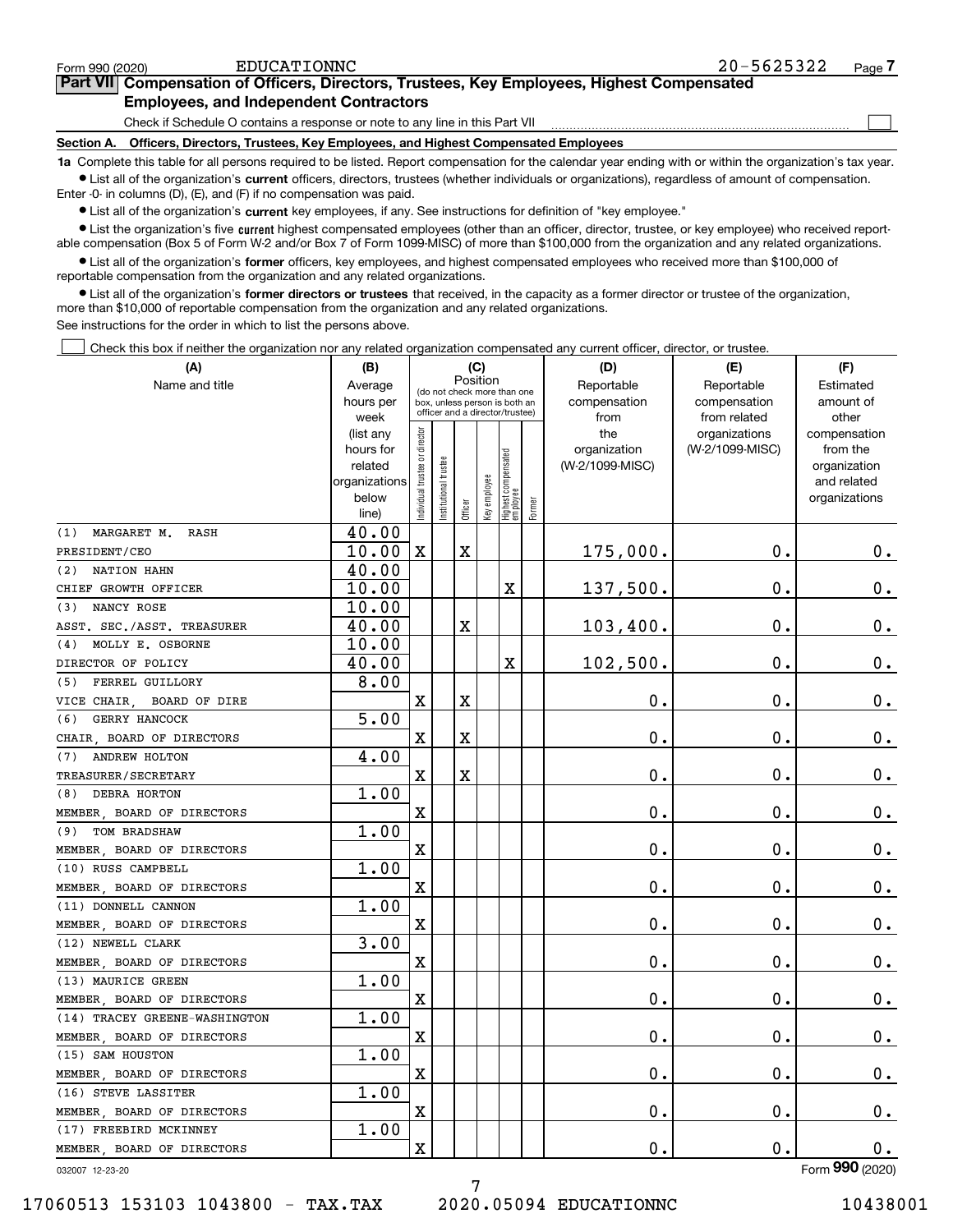| 20-5625322<br>EDUCATIONNC<br>Page 8<br>Form 990 (2020)                                                                                                                                        |                                                                      |                                |                            |                                                                                                                    |              |                                  |        |                                           |                                                   |              |                                                                          |                 |
|-----------------------------------------------------------------------------------------------------------------------------------------------------------------------------------------------|----------------------------------------------------------------------|--------------------------------|----------------------------|--------------------------------------------------------------------------------------------------------------------|--------------|----------------------------------|--------|-------------------------------------------|---------------------------------------------------|--------------|--------------------------------------------------------------------------|-----------------|
| Part VII<br>Section A. Officers, Directors, Trustees, Key Employees, and Highest Compensated Employees (continued)                                                                            |                                                                      |                                |                            |                                                                                                                    |              |                                  |        |                                           |                                                   |              |                                                                          |                 |
| (A)<br>Name and title                                                                                                                                                                         | (B)<br>Average<br>hours per<br>week                                  |                                |                            | (C)<br>Position<br>(do not check more than one<br>box, unless person is both an<br>officer and a director/trustee) |              |                                  |        | (D)<br>Reportable<br>compensation<br>from | (E)<br>Reportable<br>compensation<br>from related |              | (F)<br>Estimated<br>amount of<br>other                                   |                 |
|                                                                                                                                                                                               | (list any<br>hours for<br>related<br>organizations<br>below<br>line) | Individual trustee or director | trustee<br>Institutional t | Officer                                                                                                            | Key employee | Highest compensated<br> employee | Former | the<br>organization<br>(W-2/1099-MISC)    | organizations<br>(W-2/1099-MISC)                  |              | compensation<br>from the<br>organization<br>and related<br>organizations |                 |
| (18) PATRICK MILLER<br>MEMBER, BOARD OF DIRECTORS                                                                                                                                             | 1.00                                                                 | $\mathbf X$                    |                            |                                                                                                                    |              |                                  |        | $\mathbf 0$ .                             | 0.                                                |              |                                                                          | 0.              |
| (19) NANCY PEKAREK                                                                                                                                                                            | 1.00                                                                 |                                |                            |                                                                                                                    |              |                                  |        |                                           |                                                   |              |                                                                          |                 |
| MEMBER, BOARD OF DIRECTORS                                                                                                                                                                    |                                                                      | $\mathbf X$                    |                            |                                                                                                                    |              |                                  |        | $\mathbf 0$ .                             | 0.                                                |              |                                                                          | $0$ .           |
| (20) SHIRLEY PRINCE                                                                                                                                                                           | 1.00                                                                 |                                |                            |                                                                                                                    |              |                                  |        |                                           |                                                   |              |                                                                          |                 |
| MEMBER, BOARD OF DIRECTORS                                                                                                                                                                    |                                                                      | $\mathbf X$                    |                            |                                                                                                                    |              |                                  |        | $\mathbf 0$ .                             | 0.                                                |              |                                                                          | 0.              |
| (21) KAYLA MORAIS                                                                                                                                                                             | 1.00                                                                 |                                |                            |                                                                                                                    |              |                                  |        |                                           |                                                   |              |                                                                          |                 |
| MEMBER, BOARD OF DIRECTORS                                                                                                                                                                    |                                                                      | $\mathbf X$                    |                            |                                                                                                                    |              |                                  |        | $\mathbf 0$ .                             | 0.                                                |              |                                                                          | $0$ .           |
| (22) CHRIS WILLIAM<br>MEMBER, BOARD OF DIRECTORS                                                                                                                                              | 3.00                                                                 | $\mathbf X$                    |                            |                                                                                                                    |              |                                  |        | $\mathbf 0$ .                             | 0.                                                |              |                                                                          | $0$ .           |
| (23) EMILY FRANCIS                                                                                                                                                                            | 1.00                                                                 |                                |                            |                                                                                                                    |              |                                  |        |                                           |                                                   |              |                                                                          |                 |
| MEMBER, BOARD OF DIRECTORS                                                                                                                                                                    |                                                                      | $\mathbf X$                    |                            |                                                                                                                    |              |                                  |        | $\mathbf 0$ .                             | 0.                                                |              |                                                                          | $0$ .           |
| (24) SONJA GANTT                                                                                                                                                                              | 1.00                                                                 |                                |                            |                                                                                                                    |              |                                  |        |                                           |                                                   |              |                                                                          |                 |
| MEMBER BOARD OF DIRECTORS                                                                                                                                                                     |                                                                      | $\mathbf X$                    |                            |                                                                                                                    |              |                                  |        | $\mathfrak o$ .                           | 0.                                                |              |                                                                          | $0$ .           |
| (25) D. CRAIG HORN                                                                                                                                                                            | 1.00                                                                 |                                |                            |                                                                                                                    |              |                                  |        |                                           |                                                   |              |                                                                          |                 |
| MEMBER, BOARD OF DIRECTORS<br>(26) ANTHONY D. JACKSON                                                                                                                                         | 1.00                                                                 | $\mathbf X$                    |                            |                                                                                                                    |              |                                  |        | $\mathfrak o$ .                           | 0.                                                |              |                                                                          | $0$ .           |
| MEMBER, BOARD OF DIRECTORS                                                                                                                                                                    |                                                                      | $\mathbf x$                    |                            |                                                                                                                    |              |                                  |        | Ο.                                        | ο.                                                |              |                                                                          | $0$ .           |
|                                                                                                                                                                                               |                                                                      |                                |                            |                                                                                                                    |              |                                  |        | 518,400.                                  | $\mathbf 0$ .                                     |              |                                                                          | 0.              |
| c Total from continuation sheets to Part VII, Section A                                                                                                                                       |                                                                      |                                |                            |                                                                                                                    |              |                                  |        | Ο.                                        | 0.                                                |              |                                                                          | 0.              |
|                                                                                                                                                                                               |                                                                      |                                |                            |                                                                                                                    |              |                                  |        | $\overline{518}$ , 400.                   | 0.                                                |              |                                                                          | 0.              |
| Total number of individuals (including but not limited to those listed above) who received more than \$100,000 of reportable<br>2<br>compensation from the organization $\blacktriangleright$ |                                                                      |                                |                            |                                                                                                                    |              |                                  |        |                                           |                                                   |              |                                                                          | 4               |
|                                                                                                                                                                                               |                                                                      |                                |                            |                                                                                                                    |              |                                  |        |                                           |                                                   |              | Yes                                                                      | No              |
| Did the organization list any former officer, director, trustee, key employee, or highest compensated employee on<br>3                                                                        |                                                                      |                                |                            |                                                                                                                    |              |                                  |        |                                           |                                                   |              |                                                                          |                 |
| line 1a? If "Yes," complete Schedule J for such individual manufactured contained and the Ves," complete Schedule J for such individual                                                       |                                                                      |                                |                            |                                                                                                                    |              |                                  |        |                                           |                                                   | 3            |                                                                          | x               |
| For any individual listed on line 1a, is the sum of reportable compensation and other compensation from the organization<br>4                                                                 |                                                                      |                                |                            |                                                                                                                    |              |                                  |        |                                           |                                                   |              | х                                                                        |                 |
| Did any person listed on line 1a receive or accrue compensation from any unrelated organization or individual for services<br>5                                                               |                                                                      |                                |                            |                                                                                                                    |              |                                  |        |                                           |                                                   | 4            |                                                                          |                 |
|                                                                                                                                                                                               |                                                                      |                                |                            |                                                                                                                    |              |                                  |        |                                           |                                                   | 5            |                                                                          | x               |
| <b>Section B. Independent Contractors</b>                                                                                                                                                     |                                                                      |                                |                            |                                                                                                                    |              |                                  |        |                                           |                                                   |              |                                                                          |                 |
| Complete this table for your five highest compensated independent contractors that received more than \$100,000 of compensation from<br>1                                                     |                                                                      |                                |                            |                                                                                                                    |              |                                  |        |                                           |                                                   |              |                                                                          |                 |
| the organization. Report compensation for the calendar year ending with or within the organization's tax year.                                                                                |                                                                      |                                |                            |                                                                                                                    |              |                                  |        |                                           |                                                   |              |                                                                          |                 |
| (A)<br>Name and business address                                                                                                                                                              |                                                                      |                                | <b>NONE</b>                |                                                                                                                    |              |                                  |        | (B)<br>Description of services            |                                                   | Compensation | (C)                                                                      |                 |
|                                                                                                                                                                                               |                                                                      |                                |                            |                                                                                                                    |              |                                  |        |                                           |                                                   |              |                                                                          |                 |
|                                                                                                                                                                                               |                                                                      |                                |                            |                                                                                                                    |              |                                  |        |                                           |                                                   |              |                                                                          |                 |
|                                                                                                                                                                                               |                                                                      |                                |                            |                                                                                                                    |              |                                  |        |                                           |                                                   |              |                                                                          |                 |
|                                                                                                                                                                                               |                                                                      |                                |                            |                                                                                                                    |              |                                  |        |                                           |                                                   |              |                                                                          |                 |
|                                                                                                                                                                                               |                                                                      |                                |                            |                                                                                                                    |              |                                  |        |                                           |                                                   |              |                                                                          |                 |
|                                                                                                                                                                                               |                                                                      |                                |                            |                                                                                                                    |              |                                  |        |                                           |                                                   |              |                                                                          |                 |
|                                                                                                                                                                                               |                                                                      |                                |                            |                                                                                                                    |              |                                  |        |                                           |                                                   |              |                                                                          |                 |
|                                                                                                                                                                                               |                                                                      |                                |                            |                                                                                                                    |              |                                  |        |                                           |                                                   |              |                                                                          |                 |
|                                                                                                                                                                                               |                                                                      |                                |                            |                                                                                                                    |              |                                  |        |                                           |                                                   |              |                                                                          |                 |
| 2<br>Total number of independent contractors (including but not limited to those listed above) who received more than<br>\$100,000 of compensation from the organization                      |                                                                      |                                |                            |                                                                                                                    | 0            |                                  |        |                                           |                                                   |              |                                                                          |                 |
| SEE PART VII, SECTION A CONTINUATION SHEETS                                                                                                                                                   |                                                                      |                                |                            |                                                                                                                    |              |                                  |        |                                           |                                                   |              |                                                                          | Form 990 (2020) |
| 032008 12-23-20                                                                                                                                                                               |                                                                      |                                |                            |                                                                                                                    |              |                                  |        |                                           |                                                   |              |                                                                          |                 |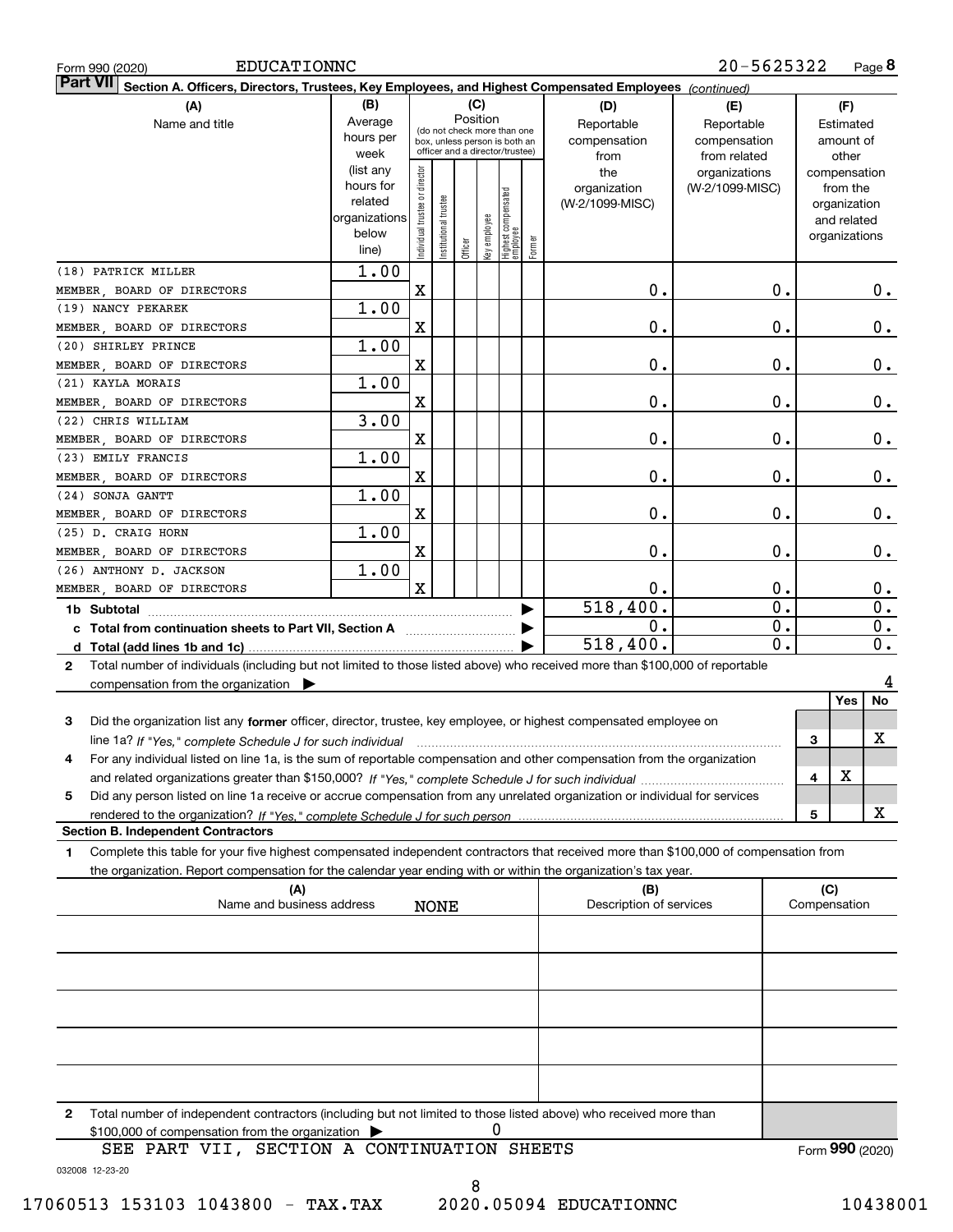| EDUCATIONNC<br>Form 990                                                                                                   | 20-5625322     |                                |                        |         |              |                              |           |                 |                               |                          |
|---------------------------------------------------------------------------------------------------------------------------|----------------|--------------------------------|------------------------|---------|--------------|------------------------------|-----------|-----------------|-------------------------------|--------------------------|
| <b>Part VII</b><br>Section A. Officers, Directors, Trustees, Key Employees, and Highest Compensated Employees (continued) |                |                                |                        |         |              |                              |           |                 |                               |                          |
| (A)                                                                                                                       | (B)            |                                |                        |         | (C)          |                              |           | (D)             | (E)                           | (F)                      |
| Name and title                                                                                                            | Average        |                                | Position               |         | Reportable   | Reportable                   | Estimated |                 |                               |                          |
|                                                                                                                           | hours          |                                | (check all that apply) |         |              |                              |           | compensation    | compensation                  | amount of                |
|                                                                                                                           | per<br>week    |                                |                        |         |              |                              |           | from<br>the     | from related<br>organizations | other                    |
|                                                                                                                           | (list any      |                                |                        |         |              |                              |           | organization    | (W-2/1099-MISC)               | compensation<br>from the |
|                                                                                                                           | hours for      |                                |                        |         |              |                              |           | (W-2/1099-MISC) |                               | organization             |
|                                                                                                                           | related        |                                |                        |         |              |                              |           |                 |                               | and related              |
|                                                                                                                           | organizations  |                                |                        |         |              |                              |           |                 |                               | organizations            |
|                                                                                                                           | below<br>line) | Individual trustee or director | Institutional trustee  | Officer | Key employee | Highest compensated employee | Former    |                 |                               |                          |
| (27) MARIAH MORRIS                                                                                                        | 1.00           |                                |                        |         |              |                              |           |                 |                               |                          |
| MEMBER, BOARD OF DIRECTORS                                                                                                |                | X                              |                        |         |              |                              |           | $\mathbf 0$ .   | $\mathbf 0$ .                 | 0.                       |
| (28) YONA WADE                                                                                                            | 1.00           |                                |                        |         |              |                              |           |                 |                               |                          |
| MEMBER, BOARD OF DIRECTORS                                                                                                |                | X                              |                        |         |              |                              |           | $\mathbf 0$ .   | 0.                            | $0_{.}$                  |
| (29) BRAD WILSON                                                                                                          | 1.00           |                                |                        |         |              |                              |           |                 |                               |                          |
| MEMBER, BOARD OF DIRECTORS                                                                                                |                | X                              |                        |         |              |                              |           | $\mathbf 0$ .   | 0.                            | $0_{.}$                  |
| (30) JENNIFER HAYGOOD                                                                                                     | 1.00           |                                |                        |         |              |                              |           |                 |                               |                          |
| MEMBER, BOARD OF DIRECTORS                                                                                                |                | $\mathbf X$                    |                        |         |              |                              |           | $\mathbf 0$ .   | 0.                            | $0_{.}$                  |
| (31) VIRGINIA DRESCHER                                                                                                    | 40.00          |                                |                        |         |              |                              |           |                 |                               |                          |
| ASST. SEC./ASST. TREASURER                                                                                                | 0.00           |                                |                        | X       |              |                              |           | $\mathbf 0$ .   | $\mathbf 0$ .                 | 0.                       |
|                                                                                                                           |                |                                |                        |         |              |                              |           |                 |                               |                          |
|                                                                                                                           |                |                                |                        |         |              |                              |           |                 |                               |                          |
|                                                                                                                           |                |                                |                        |         |              |                              |           |                 |                               |                          |
|                                                                                                                           |                |                                |                        |         |              |                              |           |                 |                               |                          |
|                                                                                                                           |                |                                |                        |         |              |                              |           |                 |                               |                          |
|                                                                                                                           |                |                                |                        |         |              |                              |           |                 |                               |                          |
|                                                                                                                           |                |                                |                        |         |              |                              |           |                 |                               |                          |
|                                                                                                                           |                |                                |                        |         |              |                              |           |                 |                               |                          |
|                                                                                                                           |                |                                |                        |         |              |                              |           |                 |                               |                          |
|                                                                                                                           |                |                                |                        |         |              |                              |           |                 |                               |                          |
|                                                                                                                           |                |                                |                        |         |              |                              |           |                 |                               |                          |
|                                                                                                                           |                |                                |                        |         |              |                              |           |                 |                               |                          |
|                                                                                                                           |                |                                |                        |         |              |                              |           |                 |                               |                          |
|                                                                                                                           |                |                                |                        |         |              |                              |           |                 |                               |                          |
|                                                                                                                           |                |                                |                        |         |              |                              |           |                 |                               |                          |
|                                                                                                                           |                |                                |                        |         |              |                              |           |                 |                               |                          |
|                                                                                                                           |                |                                |                        |         |              |                              |           |                 |                               |                          |
|                                                                                                                           |                |                                |                        |         |              |                              |           |                 |                               |                          |
|                                                                                                                           |                |                                |                        |         |              |                              |           |                 |                               |                          |
|                                                                                                                           |                |                                |                        |         |              |                              |           |                 |                               |                          |
|                                                                                                                           |                |                                |                        |         |              |                              |           |                 |                               |                          |
|                                                                                                                           |                |                                |                        |         |              |                              |           |                 |                               |                          |
|                                                                                                                           |                |                                |                        |         |              |                              |           |                 |                               |                          |
|                                                                                                                           |                |                                |                        |         |              |                              |           |                 |                               |                          |
|                                                                                                                           |                |                                |                        |         |              |                              |           |                 |                               |                          |
|                                                                                                                           |                |                                |                        |         |              |                              |           |                 |                               |                          |
|                                                                                                                           |                |                                |                        |         |              |                              |           |                 |                               |                          |
|                                                                                                                           |                |                                |                        |         |              |                              |           |                 |                               |                          |
|                                                                                                                           |                |                                |                        |         |              |                              |           |                 |                               |                          |
| Total to Part VII, Section A, line 1c                                                                                     |                |                                |                        |         |              |                              |           |                 |                               |                          |

032201 04‐01‐20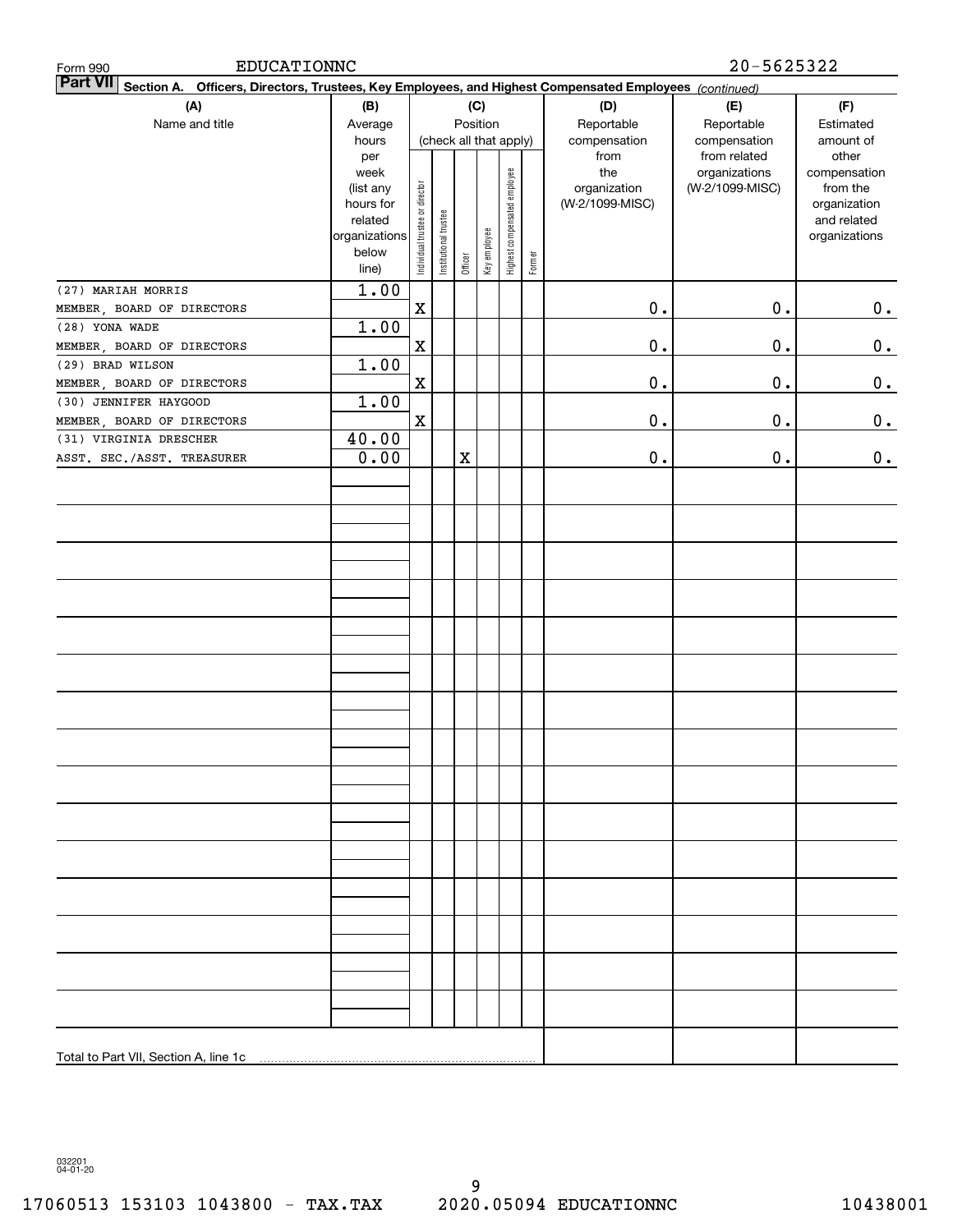|                                                                      |                        | <b>EDUCATIONNC</b><br>Form 990 (2020)                                                                                                                                                                                                                                                                                                                                                           |                                              |                    |                                                           | 20-5625322                                        | Page 9                                                          |
|----------------------------------------------------------------------|------------------------|-------------------------------------------------------------------------------------------------------------------------------------------------------------------------------------------------------------------------------------------------------------------------------------------------------------------------------------------------------------------------------------------------|----------------------------------------------|--------------------|-----------------------------------------------------------|---------------------------------------------------|-----------------------------------------------------------------|
|                                                                      | <b>Part VIII</b>       | <b>Statement of Revenue</b>                                                                                                                                                                                                                                                                                                                                                                     |                                              |                    |                                                           |                                                   |                                                                 |
|                                                                      |                        | Check if Schedule O contains a response or note to any line in this Part VIII                                                                                                                                                                                                                                                                                                                   | (A)<br>Total revenue                         |                    | $\overline{(B)}$<br>Related or exempt<br>function revenue | $\overline{(C)}$<br>Unrelated<br>business revenue | (D)<br>Revenue excluded<br>from tax under<br>sections 512 - 514 |
| Contributions, Gifts, Grants<br>and Other Similar Amounts<br>Amounts | b<br>с<br>d<br>f<br>g  | 1a<br>1 a Federated campaigns<br>1 <sub>b</sub><br>Membership dues<br>$\ldots \ldots \ldots \ldots \ldots$<br>1 <sub>c</sub><br>Fundraising events<br>1 <sub>d</sub><br>Related organizations<br>1e<br>Government grants (contributions)<br>All other contributions, gifts, grants, and<br>similar amounts not included above<br>1f<br>$1g$ \$<br>Noncash contributions included in lines 1a-1f | 169,800.<br>1,285,914.                       |                    |                                                           |                                                   |                                                                 |
| Program Service<br>evenue                                            | h<br>2a<br>b<br>c<br>d | PROGRAM SERVICE REVENU<br>the contract of the contract of the contract of the contract of the<br><u> 1989 - Johann Stein, mars an deus an deus Amerikaanse komme van de Fryske komme van de Fryske komme van de Fr</u>                                                                                                                                                                          | 1,455,714.<br><b>Business Code</b><br>900099 | 1,000.             | 1,000.                                                    |                                                   |                                                                 |
|                                                                      | е<br>f<br>3            | All other program service revenue<br>Investment income (including dividends, interest, and                                                                                                                                                                                                                                                                                                      | $\blacktriangleright$                        | 1,000.             |                                                           |                                                   |                                                                 |
|                                                                      | 4<br>5                 | Income from investment of tax-exempt bond proceeds<br>(i) Real                                                                                                                                                                                                                                                                                                                                  | (ii) Personal                                |                    |                                                           |                                                   |                                                                 |
|                                                                      | 6а<br>b<br>с<br>d      | Gross rents<br>l 6a<br>$\overline{\phantom{a}}$<br>6b<br>Less: rental expenses<br>6c<br>Rental income or (loss)<br>Net rental income or (loss)                                                                                                                                                                                                                                                  |                                              |                    |                                                           |                                                   |                                                                 |
| evenue                                                               |                        | (i) Securities<br>7 a Gross amount from sales of<br>assets other than inventory<br>7a<br><b>b</b> Less: cost or other basis<br>and sales expenses<br>7b<br>7c<br>c Gain or (loss)                                                                                                                                                                                                               | (ii) Other                                   |                    |                                                           |                                                   |                                                                 |
| Other R                                                              |                        | 8 a Gross income from fundraising events (not<br>including \$<br><u> 1990 - John Barn Barn, amerikansk politiker</u><br>of<br>contributions reported on line 1c). See<br>l 8a                                                                                                                                                                                                                   |                                              |                    |                                                           |                                                   |                                                                 |
|                                                                      |                        | 8b<br>Net income or (loss) from fundraising events<br>9 a Gross income from gaming activities. See<br> 9a                                                                                                                                                                                                                                                                                       |                                              |                    |                                                           |                                                   |                                                                 |
|                                                                      |                        | 9 <sub>b</sub><br><b>b</b> Less: direct expenses <b>manually</b><br>c Net income or (loss) from gaming activities<br>.<br>10 a Gross sales of inventory, less returns<br> 10a<br>10b<br><b>b</b> Less: cost of goods sold                                                                                                                                                                       |                                              |                    |                                                           |                                                   |                                                                 |
| Miscellaneous<br>Revenue                                             | 11 a<br>b              | MISCELLANEOUS                                                                                                                                                                                                                                                                                                                                                                                   | <b>Business Code</b><br>900099               | 2,862.             | 2,862.                                                    |                                                   |                                                                 |
|                                                                      | c<br>12                |                                                                                                                                                                                                                                                                                                                                                                                                 |                                              | 2,862.<br>459,576. | 3,862.                                                    | 0.                                                | $0$ .                                                           |
|                                                                      | 032009 12-23-20        |                                                                                                                                                                                                                                                                                                                                                                                                 |                                              |                    |                                                           |                                                   | Form 990 (2020)                                                 |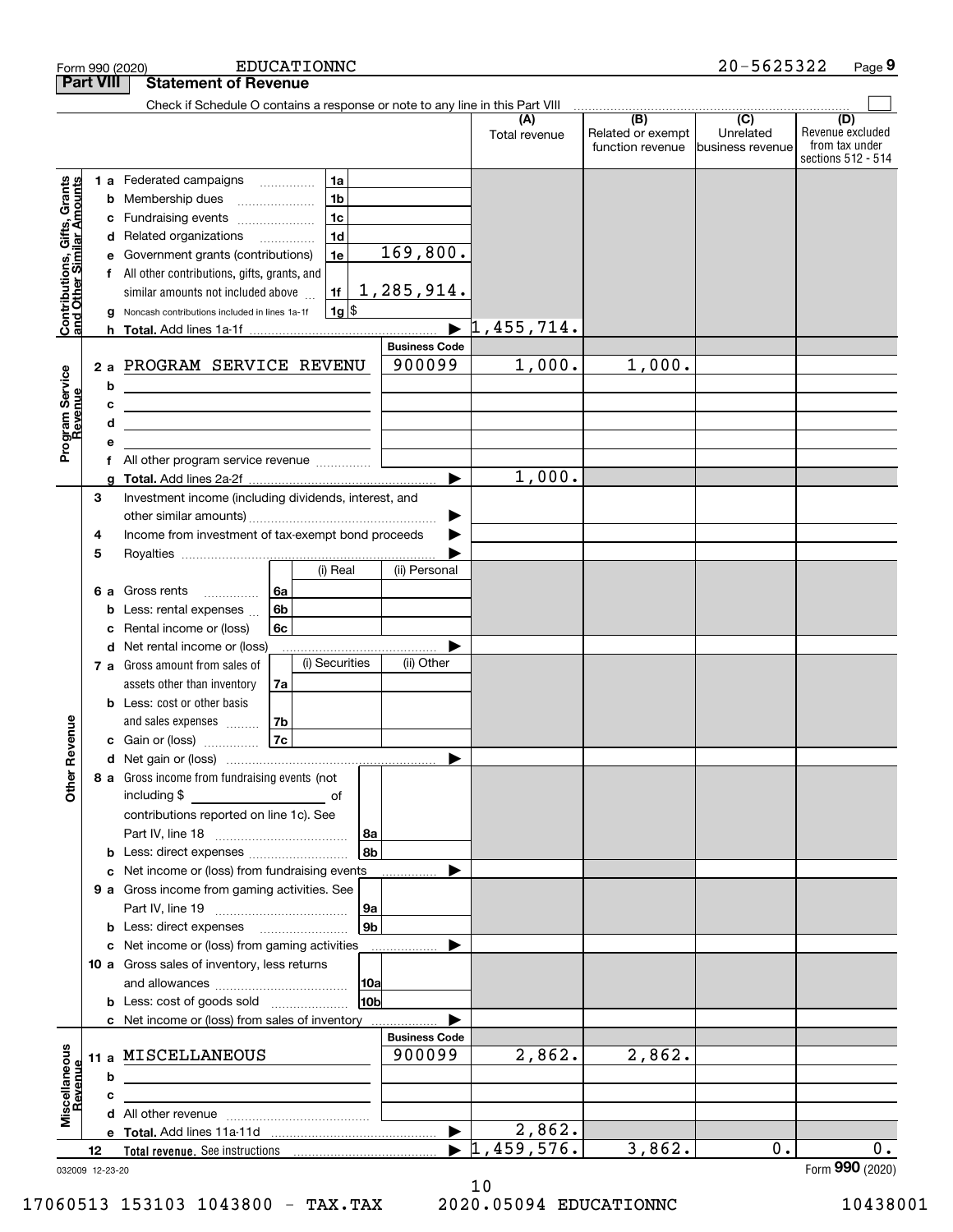Form 990 (2020) Page **Part IX Statement of Functional Expenses** EDUCATIONNC 20‐5625322

|                  | Section 501(c)(3) and 501(c)(4) organizations must complete all columns. All other organizations must complete column (A). |                |                                    |                                           |                                |
|------------------|----------------------------------------------------------------------------------------------------------------------------|----------------|------------------------------------|-------------------------------------------|--------------------------------|
|                  | Check if Schedule O contains a response or note to any line in this Part IX                                                |                |                                    |                                           | $\overline{\mathbf{x}}$        |
|                  | Do not include amounts reported on lines 6b,<br>7b, 8b, 9b, and 10b of Part VIII.                                          | Total expenses | (B)<br>Program service<br>expenses | (C)<br>Management and<br>general expenses | (D)<br>Fundraising<br>expenses |
| 1.               | Grants and other assistance to domestic organizations                                                                      |                |                                    |                                           |                                |
|                  | and domestic governments. See Part IV, line 21                                                                             |                |                                    |                                           |                                |
| $\mathbf{2}$     | Grants and other assistance to domestic                                                                                    |                |                                    |                                           |                                |
|                  | individuals. See Part IV, line 22                                                                                          |                |                                    |                                           |                                |
| 3                | Grants and other assistance to foreign                                                                                     |                |                                    |                                           |                                |
|                  | organizations, foreign governments, and foreign                                                                            |                |                                    |                                           |                                |
|                  | individuals. See Part IV, lines 15 and 16                                                                                  |                |                                    |                                           |                                |
| 4                | Benefits paid to or for members                                                                                            |                |                                    |                                           |                                |
| 5                | Compensation of current officers, directors,                                                                               |                |                                    |                                           |                                |
|                  | trustees, and key employees                                                                                                | 327,917.       | 242,124.                           | 65,606.                                   | 20,187.                        |
| 6                | Compensation not included above to disqualified                                                                            |                |                                    |                                           |                                |
|                  | persons (as defined under section 4958(f)(1)) and                                                                          |                |                                    |                                           |                                |
|                  | persons described in section 4958(c)(3)(B)                                                                                 |                |                                    |                                           |                                |
| 7                |                                                                                                                            | 790, 716.      | 790,716.                           |                                           |                                |
| 8                | Pension plan accruals and contributions (include                                                                           |                |                                    |                                           |                                |
|                  | section 401(k) and 403(b) employer contributions)                                                                          |                |                                    |                                           |                                |
| 9                |                                                                                                                            |                |                                    |                                           |                                |
| 10               |                                                                                                                            | 84,393.        | 77,921.                            | 4,949.                                    | 1,523.                         |
| 11               | Fees for services (nonemployees):                                                                                          |                |                                    |                                           |                                |
| a                |                                                                                                                            |                |                                    |                                           |                                |
| b                |                                                                                                                            | <u>1,913.</u>  | 1,913.                             |                                           |                                |
| c                |                                                                                                                            | 46,200.        |                                    | 46, 200.                                  |                                |
| d                |                                                                                                                            |                |                                    |                                           |                                |
| е                | Professional fundraising services. See Part IV, line 17                                                                    |                |                                    |                                           |                                |
| f                | Investment management fees                                                                                                 |                |                                    |                                           |                                |
| g                | Other. (If line 11g amount exceeds 10% of line 25,                                                                         |                |                                    |                                           |                                |
|                  | column (A) amount, list line 11g expenses on Sch 0.)                                                                       | 437,576.       | 381,484.                           | 2,092.                                    | 54,000.                        |
| 12 <sup>12</sup> |                                                                                                                            |                |                                    |                                           |                                |
| 13               |                                                                                                                            | 3,796.         | 2,767.                             | <u>1,029.</u>                             |                                |
| 14               |                                                                                                                            | 48,463.        | $\overline{29,024}$ .              | 18,900.                                   | $\overline{539}$ .             |
| 15               |                                                                                                                            |                |                                    |                                           |                                |
| 16               |                                                                                                                            | 3,296.         | 3,296.                             |                                           |                                |
| 17               |                                                                                                                            | 46,016.        | 38,856.                            | 7,160.                                    |                                |
| 18               | Payments of travel or entertainment expenses                                                                               |                |                                    |                                           |                                |
|                  | for any federal, state, or local public officials                                                                          | 83,010.        |                                    |                                           |                                |
| 19               | Conferences, conventions, and meetings                                                                                     |                | 70,841.                            | 12, 139.                                  | 30.                            |
| 20               | Interest                                                                                                                   |                |                                    |                                           |                                |
| 21               |                                                                                                                            | 33,733.        |                                    | 33,733.                                   |                                |
| 22<br>23         | Depreciation, depletion, and amortization<br>Insurance                                                                     | 12,894.        |                                    | 12,894.                                   |                                |
|                  | Other expenses. Itemize expenses not covered                                                                               |                |                                    |                                           |                                |
| 24               | above (List miscellaneous expenses on line 24e. If                                                                         |                |                                    |                                           |                                |
|                  | line 24e amount exceeds 10% of line 25, column (A)<br>amount, list line 24e expenses on Schedule O.)                       |                |                                    |                                           |                                |
| a                | MEDIA ENGAGEMENT                                                                                                           | 47,374.        | 44,959.                            | 2,061.                                    | 354.                           |
|                  | <b>MISCELLANEOUS</b>                                                                                                       | 6,522.         | 2,602.                             | 3,920.                                    |                                |
| c                |                                                                                                                            |                |                                    |                                           |                                |
| d                |                                                                                                                            |                |                                    |                                           |                                |
|                  | e All other expenses                                                                                                       |                |                                    |                                           |                                |
| 25               | Total functional expenses. Add lines 1 through 24e                                                                         | 1,973,819.     | 1,686,503.                         | 210,683.                                  | 76,633.                        |
| 26               | Joint costs. Complete this line only if the organization                                                                   |                |                                    |                                           |                                |
|                  | reported in column (B) joint costs from a combined                                                                         |                |                                    |                                           |                                |
|                  | educational campaign and fundraising solicitation.                                                                         |                |                                    |                                           |                                |
|                  | Check here $\blacktriangleright$<br>if following SOP 98-2 (ASC 958-720)                                                    |                |                                    |                                           |                                |

032010 12‐23‐20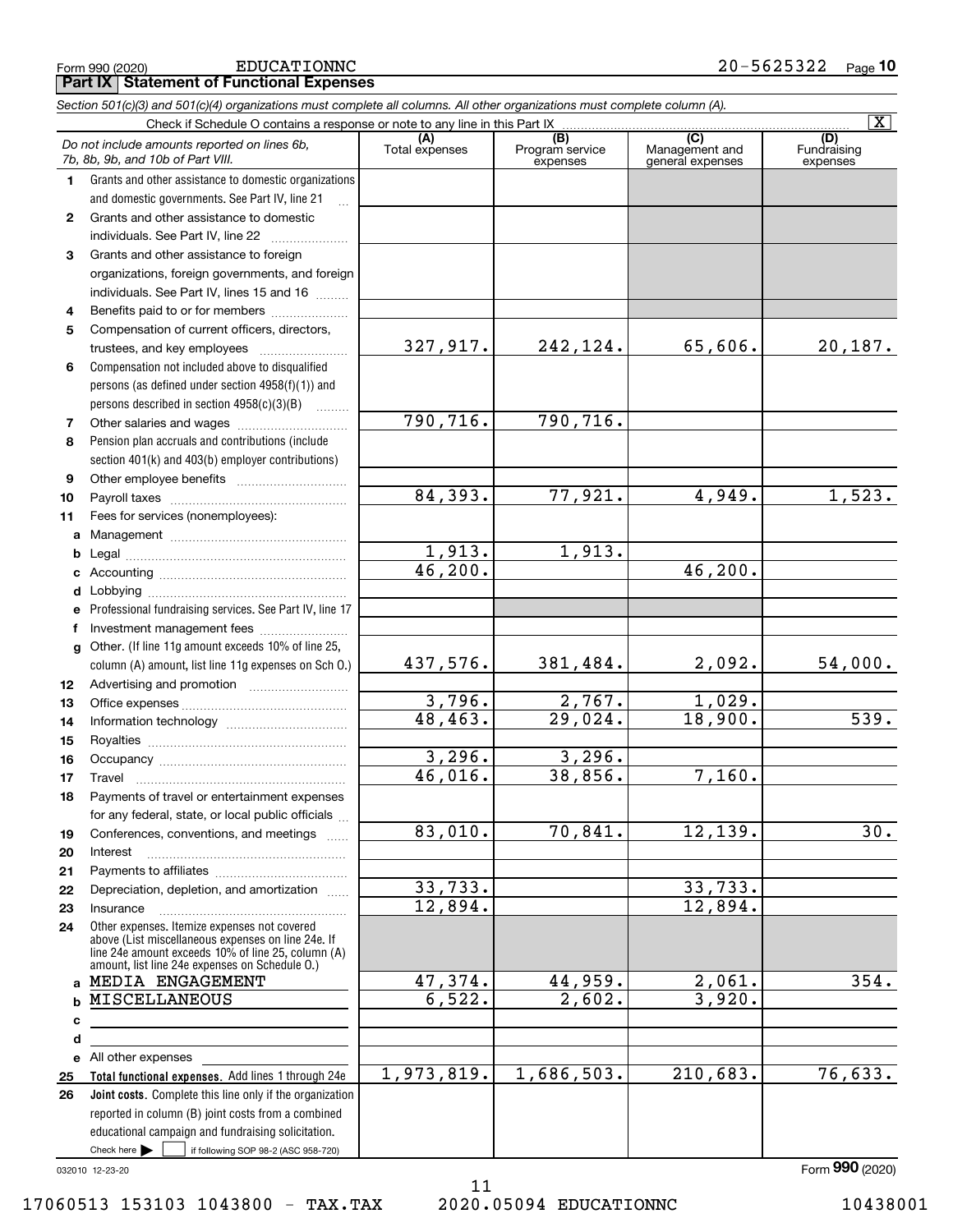$\boxed{\phantom{1}}$ 

**(A) (B)**

**Part X Balance Sheet**<br>**Part X Balance Sheet** EDUCATIONNC

Check if Schedule O contains a response or note to any line in this Part X

|                            |    |                                                                                                                                                                                                                                |                 |                             | Beginning of year    |                 | End of year                     |
|----------------------------|----|--------------------------------------------------------------------------------------------------------------------------------------------------------------------------------------------------------------------------------|-----------------|-----------------------------|----------------------|-----------------|---------------------------------|
|                            | 1  | Cash - non-interest-bearing                                                                                                                                                                                                    |                 |                             | 1,617,070.           | $\mathbf{1}$    | 1,527,576.                      |
|                            | 2  |                                                                                                                                                                                                                                |                 |                             |                      | $\mathbf{2}$    |                                 |
|                            | з  |                                                                                                                                                                                                                                | 1,406,377.      | $\mathbf{3}$                | 853,645.             |                 |                                 |
|                            | 4  |                                                                                                                                                                                                                                |                 | 4                           |                      |                 |                                 |
|                            | 5  | Loans and other receivables from any current or former officer, director,                                                                                                                                                      |                 |                             |                      |                 |                                 |
|                            |    | trustee, key employee, creator or founder, substantial contributor, or 35%                                                                                                                                                     |                 |                             |                      |                 |                                 |
|                            |    | controlled entity or family member of any of these persons                                                                                                                                                                     |                 | 5                           |                      |                 |                                 |
|                            | 6  | Loans and other receivables from other disqualified persons (as defined                                                                                                                                                        |                 |                             |                      |                 |                                 |
|                            |    | under section $4958(f)(1)$ , and persons described in section $4958(c)(3)(B)$                                                                                                                                                  |                 | 6                           |                      |                 |                                 |
|                            | 7  |                                                                                                                                                                                                                                |                 | $\ldots$                    |                      | $\overline{7}$  |                                 |
| Assets                     | 8  |                                                                                                                                                                                                                                |                 |                             |                      | 8               |                                 |
|                            | 9  | Prepaid expenses and deferred charges                                                                                                                                                                                          |                 |                             | $0$ .                | 9               | 5,621.                          |
|                            |    | <b>10a</b> Land, buildings, and equipment: cost or other                                                                                                                                                                       |                 |                             |                      |                 |                                 |
|                            |    | basis. Complete Part VI of Schedule D  10a                                                                                                                                                                                     |                 |                             |                      |                 |                                 |
|                            |    | <b>b</b> Less: accumulated depreciation                                                                                                                                                                                        | 10 <sub>b</sub> | $\frac{411,808.}{339,140.}$ | 144,624.             | 10 <sub>c</sub> | 72,668.                         |
|                            | 11 |                                                                                                                                                                                                                                |                 |                             |                      | 11              |                                 |
|                            | 12 |                                                                                                                                                                                                                                |                 |                             |                      | 12              |                                 |
|                            | 13 |                                                                                                                                                                                                                                |                 | 13                          |                      |                 |                                 |
|                            | 14 |                                                                                                                                                                                                                                |                 | 14                          |                      |                 |                                 |
|                            | 15 |                                                                                                                                                                                                                                | 1,600.          | 15                          | 0.                   |                 |                                 |
|                            | 16 |                                                                                                                                                                                                                                | 3,169,671.      | 16                          | 2,459,510.           |                 |                                 |
|                            | 17 |                                                                                                                                                                                                                                | 52,769.         | 17                          | 26,651.              |                 |                                 |
|                            | 18 |                                                                                                                                                                                                                                |                 | 18                          |                      |                 |                                 |
|                            | 19 | Deferred revenue manual contracts and contracts are contracted and contract and contract are contracted and contract are contracted and contract are contracted and contract are contracted and contract are contracted and co |                 | 19                          |                      |                 |                                 |
|                            | 20 |                                                                                                                                                                                                                                |                 |                             | 20                   |                 |                                 |
|                            | 21 | Escrow or custodial account liability. Complete Part IV of Schedule D                                                                                                                                                          |                 | .                           |                      | 21              |                                 |
|                            | 22 | Loans and other payables to any current or former officer, director,                                                                                                                                                           |                 |                             |                      |                 |                                 |
|                            |    | trustee, key employee, creator or founder, substantial contributor, or 35%                                                                                                                                                     |                 |                             |                      |                 |                                 |
| Liabilities                |    | controlled entity or family member of any of these persons                                                                                                                                                                     |                 |                             |                      | 22              |                                 |
|                            | 23 | Secured mortgages and notes payable to unrelated third parties                                                                                                                                                                 |                 |                             |                      | 23              |                                 |
|                            | 24 |                                                                                                                                                                                                                                |                 |                             |                      | 24              |                                 |
|                            | 25 | Other liabilities (including federal income tax, payables to related third                                                                                                                                                     |                 |                             |                      |                 |                                 |
|                            |    | parties, and other liabilities not included on lines 17-24). Complete Part X                                                                                                                                                   |                 |                             |                      |                 |                                 |
|                            |    | of Schedule D                                                                                                                                                                                                                  |                 |                             | 169,800.             | 25              |                                 |
|                            | 26 |                                                                                                                                                                                                                                |                 |                             | 222,569.             | 26              | 26,651.                         |
|                            |    | Organizations that follow FASB ASC 958, check here $\triangleright \lfloor X \rfloor$                                                                                                                                          |                 |                             |                      |                 |                                 |
| w                          |    | and complete lines 27, 28, 32, and 33.                                                                                                                                                                                         |                 |                             |                      |                 |                                 |
|                            | 27 | Net assets without donor restrictions                                                                                                                                                                                          |                 |                             | 971,083.             | 27              |                                 |
|                            | 28 | Net assets with donor restrictions                                                                                                                                                                                             |                 |                             | 1,976,019.           | 28              | $\frac{1,092,927.}{1,339,932.}$ |
|                            |    | Organizations that do not follow FASB ASC 958, check here ▶ [                                                                                                                                                                  |                 |                             |                      |                 |                                 |
|                            |    | and complete lines 29 through 33.                                                                                                                                                                                              |                 |                             |                      |                 |                                 |
|                            | 29 |                                                                                                                                                                                                                                |                 |                             | 29                   |                 |                                 |
|                            | 30 | Paid-in or capital surplus, or land, building, or equipment fund                                                                                                                                                               |                 |                             | 30                   |                 |                                 |
|                            | 31 | Retained earnings, endowment, accumulated income, or other funds                                                                                                                                                               |                 |                             |                      | 31              |                                 |
| Net Assets or Fund Balance | 32 |                                                                                                                                                                                                                                |                 |                             | $\sqrt{2,947,102}$ . | 32              | 2,432,859.                      |
|                            | 33 |                                                                                                                                                                                                                                |                 |                             | 3, 169, 671.         | 33              | 2,459,510.                      |
|                            |    |                                                                                                                                                                                                                                |                 |                             |                      |                 | Form 990 (2020)                 |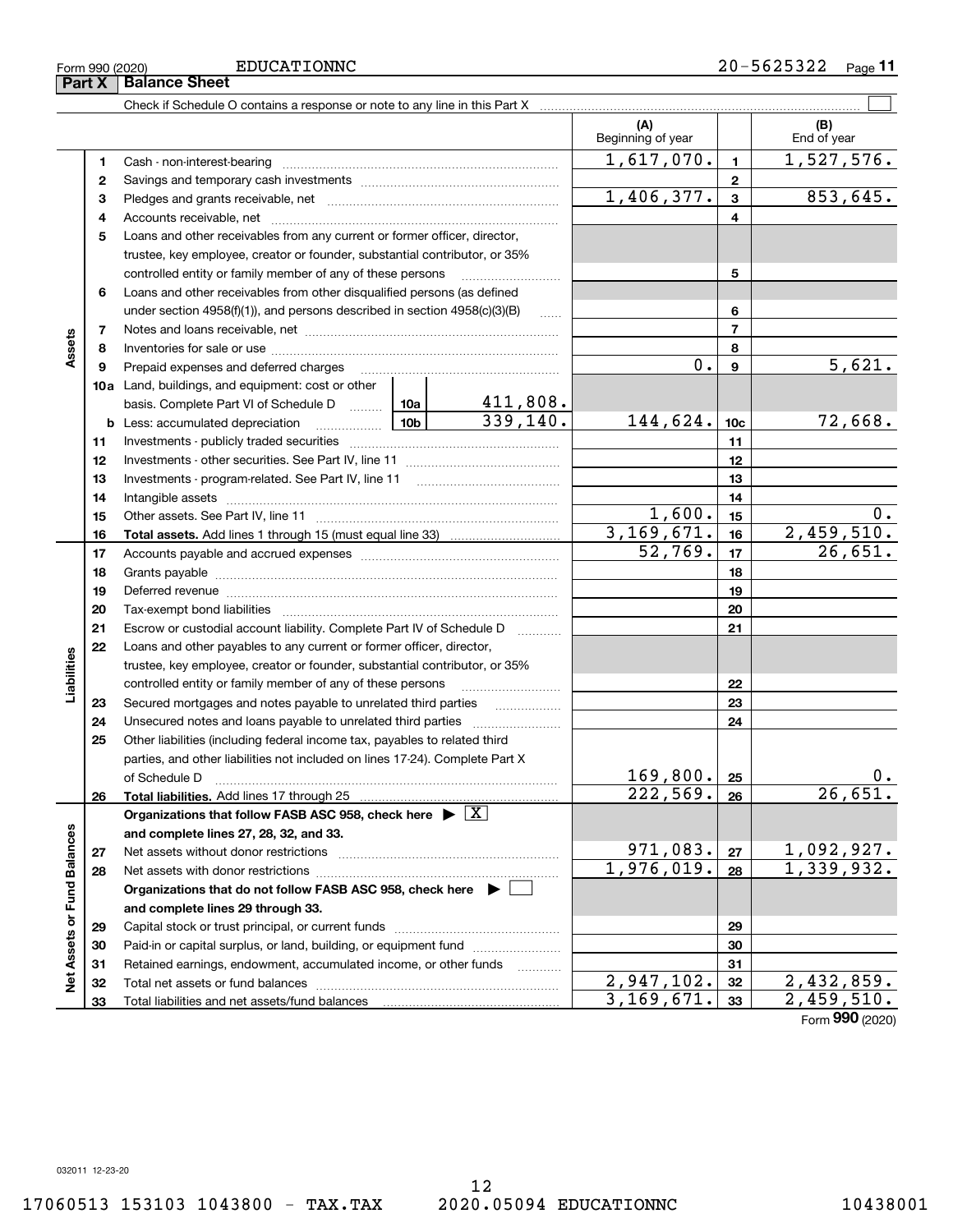|    | <b>EDUCATIONNC</b><br>Form 990 (2020)                                                                                                                                                                                         |                | 20-5625322     |     | Page 12                 |
|----|-------------------------------------------------------------------------------------------------------------------------------------------------------------------------------------------------------------------------------|----------------|----------------|-----|-------------------------|
|    | <b>Reconciliation of Net Assets</b><br>Part XI                                                                                                                                                                                |                |                |     |                         |
|    |                                                                                                                                                                                                                               |                |                |     |                         |
|    |                                                                                                                                                                                                                               |                |                |     |                         |
| 1  | Total revenue (must equal Part VIII, column (A), line 12)                                                                                                                                                                     | 1.             | 1,459,576.     |     |                         |
| 2  |                                                                                                                                                                                                                               | $\overline{2}$ | 1,973,819.     |     |                         |
| 3  | Revenue less expenses. Subtract line 2 from line 1                                                                                                                                                                            | 3              | $-514, 243.$   |     |                         |
| 4  |                                                                                                                                                                                                                               | $\overline{4}$ | 2,947,102.     |     |                         |
| 5  |                                                                                                                                                                                                                               | 5              |                |     |                         |
| 6  |                                                                                                                                                                                                                               | 6              |                |     |                         |
| 7  | Investment expenses www.communication.com/www.communication.com/www.communication.com/www.communication.com/ww                                                                                                                | $\overline{7}$ |                |     |                         |
| 8  | Prior period adjustments [11, 2010] www.communications.communications.communications.communications.communications.com                                                                                                        | 8              |                |     |                         |
| 9  | Other changes in net assets or fund balances (explain on Schedule O)                                                                                                                                                          | 9              |                |     | 0.                      |
| 10 | Net assets or fund balances at end of year. Combine lines 3 through 9 (must equal Part X, line 32,                                                                                                                            |                |                |     |                         |
|    |                                                                                                                                                                                                                               | 10             | 2,432,859.     |     |                         |
|    | Part XII Financial Statements and Reporting                                                                                                                                                                                   |                |                |     |                         |
|    |                                                                                                                                                                                                                               |                |                |     | $\overline{\mathbf{X}}$ |
|    |                                                                                                                                                                                                                               |                |                | Yes | <b>No</b>               |
| 1  | $\boxed{\mathbf{X}}$ Accrual<br>Accounting method used to prepare the Form 990: <u>II</u> Cash<br>Other                                                                                                                       |                |                |     |                         |
|    | If the organization changed its method of accounting from a prior year or checked "Other," explain in Schedule O.                                                                                                             |                |                |     |                         |
|    | 2a Were the organization's financial statements compiled or reviewed by an independent accountant?                                                                                                                            |                | 2a             |     | x                       |
|    | If "Yes," check a box below to indicate whether the financial statements for the year were compiled or reviewed on a                                                                                                          |                |                |     |                         |
|    | separate basis, consolidated basis, or both:                                                                                                                                                                                  |                |                |     |                         |
|    | Consolidated basis<br>Separate basis<br>Both consolidated and separate basis                                                                                                                                                  |                |                |     |                         |
|    | <b>b</b> Were the organization's financial statements audited by an independent accountant?                                                                                                                                   |                | 2 <sub>b</sub> | х   |                         |
|    | If "Yes," check a box below to indicate whether the financial statements for the year were audited on a separate basis,                                                                                                       |                |                |     |                         |
|    | consolidated basis, or both:                                                                                                                                                                                                  |                |                |     |                         |
|    | $ \mathbf{X} $ Separate basis<br><b>Consolidated basis</b><br>Both consolidated and separate basis                                                                                                                            |                |                |     |                         |
|    | c If "Yes" to line 2a or 2b, does the organization have a committee that assumes responsibility for oversight of the audit,                                                                                                   |                |                |     |                         |
|    | review, or compilation of its financial statements and selection of an independent accountant?                                                                                                                                |                | 2c             | х   |                         |
|    | If the organization changed either its oversight process or selection process during the tax year, explain on Schedule O.                                                                                                     |                |                |     |                         |
|    | 3a As a result of a federal award, was the organization required to undergo an audit or audits as set forth in the Single Audit                                                                                               |                |                |     |                         |
|    |                                                                                                                                                                                                                               |                | 3a             |     | x                       |
|    | b If "Yes," did the organization undergo the required audit or audits? If the organization did not undergo the required audit                                                                                                 |                |                |     |                         |
|    | or audits, explain why on Schedule O and describe any steps taken to undergo such audits [11] contains the school of audits [11] or audits [11] or audits [11] or audits [11] or audits [11] or audits [11] or audits [11] or |                | 3 <sub>b</sub> | nnn |                         |

Form (2020) **990**

032012 12‐23‐20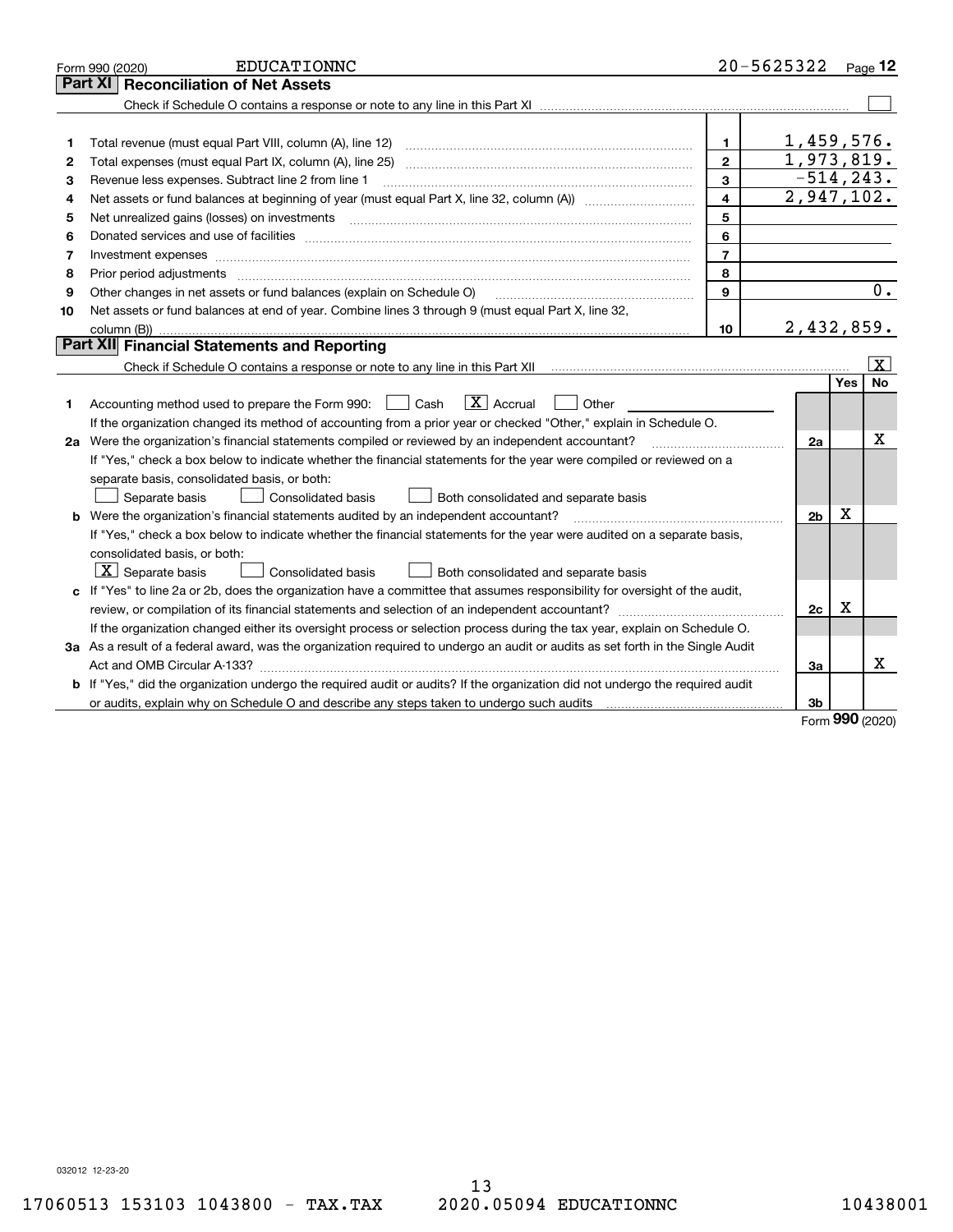| <b>SCHEDULE A</b> |
|-------------------|
|-------------------|

# **Public Charity Status and Public Support 2020**

**(Form 990 or 990‐EZ) Complete if the organization is a section 501(c)(3) organization or a section 4947(a)(1) nonexempt charitable trust. | Attach to Form 990 or Form 990‐EZ.** 

| OMB No. 1545-0047                   |
|-------------------------------------|
| 2020                                |
| <b>Open to Public</b><br>Inspection |
|                                     |

| Department of the Treasury<br>Internal Revenue Service |            |                          |                                             | Attach to Form 990 or Form 990-EZ.<br>$\blacktriangleright$ Go to www.irs.gov/Form990 for instructions and the latest information. |                                                                                                                                                                                                                                                                                                              |                                                                |    |                            | <b>Open to Public</b><br>Inspection |                                                     |  |
|--------------------------------------------------------|------------|--------------------------|---------------------------------------------|------------------------------------------------------------------------------------------------------------------------------------|--------------------------------------------------------------------------------------------------------------------------------------------------------------------------------------------------------------------------------------------------------------------------------------------------------------|----------------------------------------------------------------|----|----------------------------|-------------------------------------|-----------------------------------------------------|--|
|                                                        |            | Name of the organization |                                             |                                                                                                                                    |                                                                                                                                                                                                                                                                                                              |                                                                |    |                            |                                     | <b>Employer identification number</b><br>20-5625322 |  |
| Part I                                                 |            |                          |                                             | EDUCATIONNC                                                                                                                        | Reason for Public Charity Status. (All organizations must complete this part.) See instructions.                                                                                                                                                                                                             |                                                                |    |                            |                                     |                                                     |  |
| 1.<br>2                                                |            |                          |                                             |                                                                                                                                    | The organization is not a private foundation because it is: (For lines 1 through 12, check only one box.)<br>A church, convention of churches, or association of churches described in section 170(b)(1)(A)(i).<br>A school described in section 170(b)(1)(A)(ii). (Attach Schedule E (Form 990 or 990-EZ).) |                                                                |    |                            |                                     |                                                     |  |
| з<br>4                                                 |            | city, and state:         |                                             |                                                                                                                                    | A hospital or a cooperative hospital service organization described in section 170(b)(1)(A)(iii).<br>A medical research organization operated in conjunction with a hospital described in section 170(b)(1)(A)(iii). Enter the hospital's name,                                                              |                                                                |    |                            |                                     |                                                     |  |
| 5                                                      |            |                          |                                             | section 170(b)(1)(A)(iv). (Complete Part II.)                                                                                      | An organization operated for the benefit of a college or university owned or operated by a governmental unit described in                                                                                                                                                                                    |                                                                |    |                            |                                     |                                                     |  |
| 6                                                      |            |                          |                                             |                                                                                                                                    | A federal, state, or local government or governmental unit described in section 170(b)(1)(A)(v).                                                                                                                                                                                                             |                                                                |    |                            |                                     |                                                     |  |
|                                                        | $7 \times$ |                          |                                             |                                                                                                                                    | An organization that normally receives a substantial part of its support from a governmental unit or from the general public described in                                                                                                                                                                    |                                                                |    |                            |                                     |                                                     |  |
|                                                        |            |                          |                                             | section 170(b)(1)(A)(vi). (Complete Part II.)                                                                                      |                                                                                                                                                                                                                                                                                                              |                                                                |    |                            |                                     |                                                     |  |
| 8                                                      |            |                          |                                             |                                                                                                                                    | A community trust described in section 170(b)(1)(A)(vi). (Complete Part II.)                                                                                                                                                                                                                                 |                                                                |    |                            |                                     |                                                     |  |
| 9                                                      |            |                          |                                             |                                                                                                                                    | An agricultural research organization described in section 170(b)(1)(A)(ix) operated in conjunction with a land-grant college                                                                                                                                                                                |                                                                |    |                            |                                     |                                                     |  |
|                                                        |            | university:              |                                             |                                                                                                                                    | or university or a non-land-grant college of agriculture (see instructions). Enter the name, city, and state of the college or                                                                                                                                                                               |                                                                |    |                            |                                     |                                                     |  |
| 10                                                     |            |                          |                                             |                                                                                                                                    | An organization that normally receives (1) more than 33 1/3% of its support from contributions, membership fees, and gross receipts from                                                                                                                                                                     |                                                                |    |                            |                                     |                                                     |  |
|                                                        |            |                          |                                             |                                                                                                                                    | activities related to its exempt functions, subject to certain exceptions; and (2) no more than 33 1/3% of its support from gross investment                                                                                                                                                                 |                                                                |    |                            |                                     |                                                     |  |
|                                                        |            |                          |                                             |                                                                                                                                    | income and unrelated business taxable income (less section 511 tax) from businesses acquired by the organization after June 30, 1975.                                                                                                                                                                        |                                                                |    |                            |                                     |                                                     |  |
|                                                        |            |                          |                                             | See section 509(a)(2). (Complete Part III.)                                                                                        |                                                                                                                                                                                                                                                                                                              |                                                                |    |                            |                                     |                                                     |  |
| 11                                                     |            |                          |                                             |                                                                                                                                    | An organization organized and operated exclusively to test for public safety. See section 509(a)(4).                                                                                                                                                                                                         |                                                                |    |                            |                                     |                                                     |  |
| 12                                                     |            |                          |                                             |                                                                                                                                    | An organization organized and operated exclusively for the benefit of, to perform the functions of, or to carry out the purposes of one or                                                                                                                                                                   |                                                                |    |                            |                                     |                                                     |  |
|                                                        |            |                          |                                             |                                                                                                                                    | more publicly supported organizations described in section 509(a)(1) or section 509(a)(2). See section 509(a)(3). Check the box in                                                                                                                                                                           |                                                                |    |                            |                                     |                                                     |  |
|                                                        |            |                          |                                             |                                                                                                                                    | lines 12a through 12d that describes the type of supporting organization and complete lines 12e, 12f, and 12g.                                                                                                                                                                                               |                                                                |    |                            |                                     |                                                     |  |
| а                                                      |            |                          |                                             |                                                                                                                                    | Type I. A supporting organization operated, supervised, or controlled by its supported organization(s), typically by giving                                                                                                                                                                                  |                                                                |    |                            |                                     |                                                     |  |
|                                                        |            |                          |                                             |                                                                                                                                    | the supported organization(s) the power to regularly appoint or elect a majority of the directors or trustees of the supporting                                                                                                                                                                              |                                                                |    |                            |                                     |                                                     |  |
| b                                                      |            |                          |                                             | organization. You must complete Part IV, Sections A and B.                                                                         | Type II. A supporting organization supervised or controlled in connection with its supported organization(s), by having                                                                                                                                                                                      |                                                                |    |                            |                                     |                                                     |  |
|                                                        |            |                          |                                             |                                                                                                                                    | control or management of the supporting organization vested in the same persons that control or manage the supported                                                                                                                                                                                         |                                                                |    |                            |                                     |                                                     |  |
|                                                        |            |                          |                                             | organization(s). You must complete Part IV, Sections A and C.                                                                      |                                                                                                                                                                                                                                                                                                              |                                                                |    |                            |                                     |                                                     |  |
| с                                                      |            |                          |                                             |                                                                                                                                    | Type III functionally integrated. A supporting organization operated in connection with, and functionally integrated with,                                                                                                                                                                                   |                                                                |    |                            |                                     |                                                     |  |
|                                                        |            |                          |                                             |                                                                                                                                    | its supported organization(s) (see instructions). You must complete Part IV, Sections A, D, and E.                                                                                                                                                                                                           |                                                                |    |                            |                                     |                                                     |  |
| d                                                      |            |                          |                                             |                                                                                                                                    | Type III non-functionally integrated. A supporting organization operated in connection with its supported organization(s)                                                                                                                                                                                    |                                                                |    |                            |                                     |                                                     |  |
|                                                        |            |                          |                                             |                                                                                                                                    | that is not functionally integrated. The organization generally must satisfy a distribution requirement and an attentiveness                                                                                                                                                                                 |                                                                |    |                            |                                     |                                                     |  |
|                                                        |            |                          |                                             |                                                                                                                                    | requirement (see instructions). You must complete Part IV, Sections A and D, and Part V.                                                                                                                                                                                                                     |                                                                |    |                            |                                     |                                                     |  |
| е                                                      |            |                          |                                             |                                                                                                                                    | Check this box if the organization received a written determination from the IRS that it is a Type I, Type II, Type III                                                                                                                                                                                      |                                                                |    |                            |                                     |                                                     |  |
|                                                        |            |                          |                                             |                                                                                                                                    | functionally integrated, or Type III non-functionally integrated supporting organization.                                                                                                                                                                                                                    |                                                                |    |                            |                                     |                                                     |  |
| f                                                      |            |                          | Enter the number of supported organizations | Provide the following information about the supported organization(s).                                                             |                                                                                                                                                                                                                                                                                                              |                                                                |    |                            |                                     |                                                     |  |
|                                                        |            | (i) Name of supported    |                                             | (ii) EIN                                                                                                                           | (iii) Type of organization                                                                                                                                                                                                                                                                                   | (iv) Is the organization listed<br>in your governing document? |    | (v) Amount of monetary     |                                     | (vi) Amount of other                                |  |
|                                                        |            | organization             |                                             |                                                                                                                                    | (described on lines 1-10<br>above (see instructions))                                                                                                                                                                                                                                                        | Yes                                                            | No | support (see instructions) |                                     | support (see instructions)                          |  |
|                                                        |            |                          |                                             |                                                                                                                                    |                                                                                                                                                                                                                                                                                                              |                                                                |    |                            |                                     |                                                     |  |
|                                                        |            |                          |                                             |                                                                                                                                    |                                                                                                                                                                                                                                                                                                              |                                                                |    |                            |                                     |                                                     |  |
|                                                        |            |                          |                                             |                                                                                                                                    |                                                                                                                                                                                                                                                                                                              |                                                                |    |                            |                                     |                                                     |  |
|                                                        |            |                          |                                             |                                                                                                                                    |                                                                                                                                                                                                                                                                                                              |                                                                |    |                            |                                     |                                                     |  |
|                                                        |            |                          |                                             |                                                                                                                                    |                                                                                                                                                                                                                                                                                                              |                                                                |    |                            |                                     |                                                     |  |
|                                                        |            |                          |                                             |                                                                                                                                    |                                                                                                                                                                                                                                                                                                              |                                                                |    |                            |                                     |                                                     |  |
|                                                        |            |                          |                                             |                                                                                                                                    |                                                                                                                                                                                                                                                                                                              |                                                                |    |                            |                                     |                                                     |  |
|                                                        |            |                          |                                             |                                                                                                                                    |                                                                                                                                                                                                                                                                                                              |                                                                |    |                            |                                     |                                                     |  |
| Total                                                  |            |                          |                                             |                                                                                                                                    |                                                                                                                                                                                                                                                                                                              |                                                                |    |                            |                                     |                                                     |  |

032021 01‐25‐21 **For Paperwork Reduction Act Notice, see the Instructions for Form 990 or 990‐EZ. Schedule A (Form 990 or 990‐EZ) 2020** LHA 14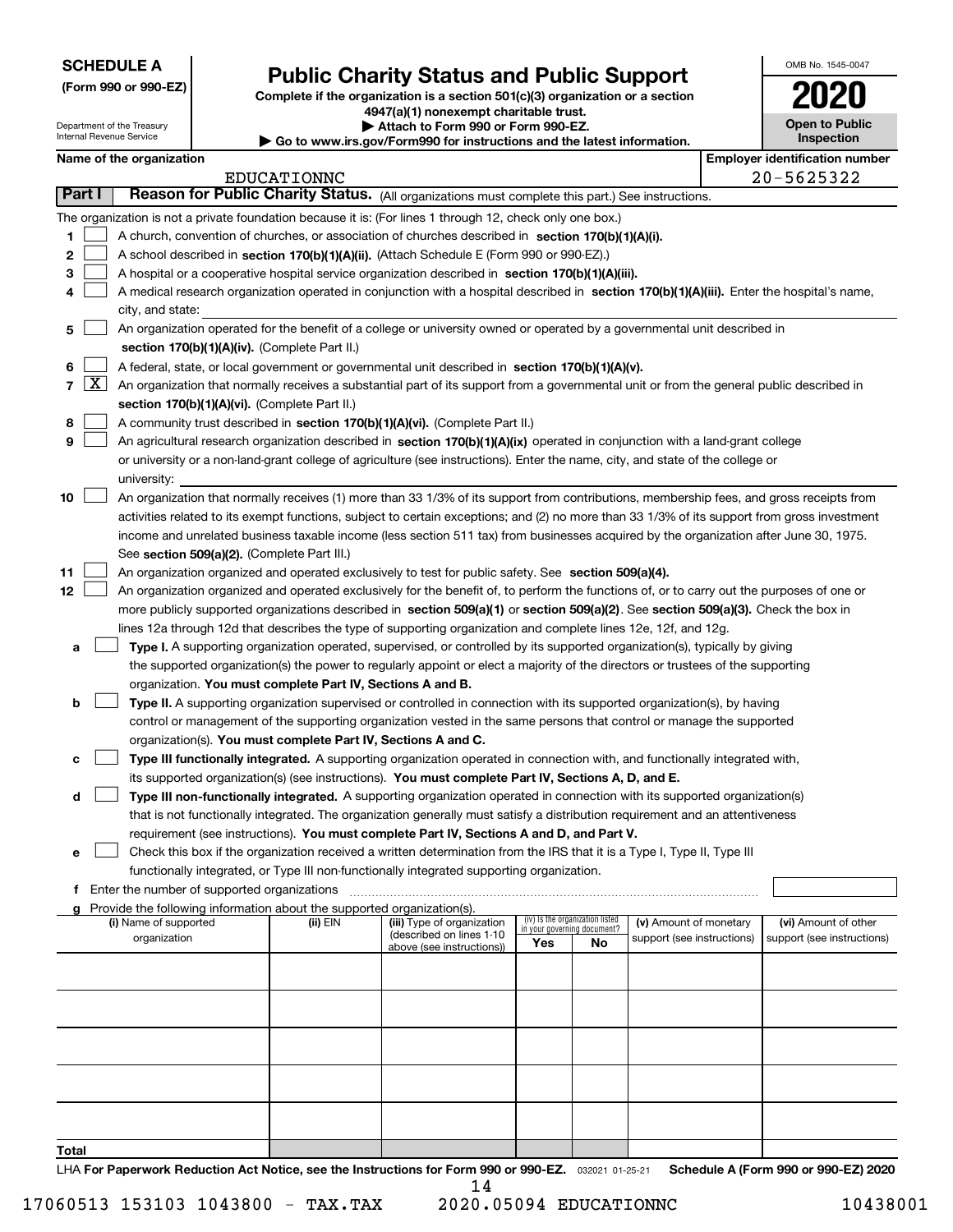## Schedule A (Form 990 or 990‐EZ) 2020 Page EDUCATIONNC 20‐5625322

20-5625322 Page 2

(Complete only if you checked the box on line 5, 7, or 8 of Part I or if the organization failed to qualify under Part III. If the organization **Part II** Support Schedule for Organizations Described in Sections 170(b)(1)(A)(iv) and 170(b)(1)(A)(vi)

fails to qualify under the tests listed below, please complete Part III.)

|    | <b>Section A. Public Support</b>                                                                                                                                                                                               |          |          |            |            |                                      |                                |
|----|--------------------------------------------------------------------------------------------------------------------------------------------------------------------------------------------------------------------------------|----------|----------|------------|------------|--------------------------------------|--------------------------------|
|    | Calendar year (or fiscal year beginning in)                                                                                                                                                                                    | (a) 2016 | (b) 2017 | $(c)$ 2018 | $(d)$ 2019 | (e) 2020                             | (f) Total                      |
|    | 1 Gifts, grants, contributions, and                                                                                                                                                                                            |          |          |            |            |                                      |                                |
|    | membership fees received. (Do not                                                                                                                                                                                              |          |          |            |            |                                      |                                |
|    | include any "unusual grants.")                                                                                                                                                                                                 | 781,042. | 3016518. | 1828037.   | 864,123.   | 1455714.                             | 7945434.                       |
|    | 2 Tax revenues levied for the organ-                                                                                                                                                                                           |          |          |            |            |                                      |                                |
|    | ization's benefit and either paid to                                                                                                                                                                                           |          |          |            |            |                                      |                                |
|    | or expended on its behalf                                                                                                                                                                                                      |          |          |            |            |                                      |                                |
|    | 3 The value of services or facilities                                                                                                                                                                                          |          |          |            |            |                                      |                                |
|    | furnished by a governmental unit to                                                                                                                                                                                            |          |          |            |            |                                      |                                |
|    | the organization without charge                                                                                                                                                                                                |          |          |            |            |                                      |                                |
|    | 4 Total. Add lines 1 through 3                                                                                                                                                                                                 | 781,042. | 3016518. | 1828037.   | 864, 123.  | 1455714.                             | 7945434.                       |
| 5  | The portion of total contributions                                                                                                                                                                                             |          |          |            |            |                                      |                                |
|    | by each person (other than a                                                                                                                                                                                                   |          |          |            |            |                                      |                                |
|    | governmental unit or publicly                                                                                                                                                                                                  |          |          |            |            |                                      |                                |
|    | supported organization) included                                                                                                                                                                                               |          |          |            |            |                                      |                                |
|    | on line 1 that exceeds 2% of the                                                                                                                                                                                               |          |          |            |            |                                      |                                |
|    | amount shown on line 11,                                                                                                                                                                                                       |          |          |            |            |                                      |                                |
|    | column (f)                                                                                                                                                                                                                     |          |          |            |            |                                      | 4962757.                       |
|    | 6 Public support. Subtract line 5 from line 4.                                                                                                                                                                                 |          |          |            |            |                                      | 2982677.                       |
|    | <b>Section B. Total Support</b>                                                                                                                                                                                                |          |          |            |            |                                      |                                |
|    | Calendar year (or fiscal year beginning in)                                                                                                                                                                                    | (a) 2016 | (b) 2017 | $(c)$ 2018 | $(d)$ 2019 | (e) 2020                             | (f) Total                      |
|    | <b>7</b> Amounts from line 4                                                                                                                                                                                                   | 781,042. | 3016518. | 1828037.   | 864,123.   | 1455714.                             | 7945434.                       |
| 8  | Gross income from interest,                                                                                                                                                                                                    |          |          |            |            |                                      |                                |
|    | dividends, payments received on                                                                                                                                                                                                |          |          |            |            |                                      |                                |
|    | securities loans, rents, royalties,                                                                                                                                                                                            |          |          |            |            |                                      |                                |
|    | and income from similar sources                                                                                                                                                                                                |          |          |            |            |                                      |                                |
| 9  | Net income from unrelated business                                                                                                                                                                                             |          |          |            |            |                                      |                                |
|    | activities, whether or not the                                                                                                                                                                                                 |          |          |            |            |                                      |                                |
|    | business is regularly carried on                                                                                                                                                                                               |          |          |            |            |                                      |                                |
|    | <b>10</b> Other income. Do not include gain                                                                                                                                                                                    |          |          |            |            |                                      |                                |
|    | or loss from the sale of capital                                                                                                                                                                                               |          |          |            |            |                                      |                                |
|    | assets (Explain in Part VI.)                                                                                                                                                                                                   |          |          | 3,478.     | 35,598.    | 3,862.                               | 42,938.                        |
|    | 11 Total support. Add lines 7 through 10                                                                                                                                                                                       |          |          |            |            |                                      | 7988372.                       |
| 12 | Gross receipts from related activities, etc. (see instructions)                                                                                                                                                                |          |          |            |            | 12                                   |                                |
|    | 13 First 5 years. If the Form 990 is for the organization's first, second, third, fourth, or fifth tax year as a section 501(c)(3)                                                                                             |          |          |            |            |                                      |                                |
|    | organization, check this box and stop here manufactured and according to the state of the state of the state of the state of the state of the state of the state of the state of the state of the state of the state of the st |          |          |            |            |                                      |                                |
|    | <b>Section C. Computation of Public Support Percentage</b>                                                                                                                                                                     |          |          |            |            |                                      |                                |
|    |                                                                                                                                                                                                                                |          |          |            |            | 14                                   | 37.34<br>$\frac{9}{6}$         |
|    | <b>15</b> Public support percentage from 2019 Schedule A, Part II, line 14                                                                                                                                                     |          |          |            |            | 15                                   | 36.27<br>%                     |
|    | 16a 33 1/3% support test - 2020. If the organization did not check the box on line 13, and line 14 is 33 1/3% or more, check this box and                                                                                      |          |          |            |            |                                      |                                |
|    | stop here. The organization qualifies as a publicly supported organization                                                                                                                                                     |          |          |            |            |                                      | $\blacktriangleright$ $\mid$ X |
|    | b 33 1/3% support test - 2019. If the organization did not check a box on line 13 or 16a, and line 15 is 33 1/3% or more, check this box                                                                                       |          |          |            |            |                                      |                                |
|    | and stop here. The organization qualifies as a publicly supported organization                                                                                                                                                 |          |          |            |            |                                      |                                |
|    | 17a 10% -facts-and-circumstances test - 2020. If the organization did not check a box on line 13, 16a, or 16b, and line 14 is 10% or more,                                                                                     |          |          |            |            |                                      |                                |
|    | and if the organization meets the facts-and-circumstances test, check this box and stop here. Explain in Part VI how the organization                                                                                          |          |          |            |            |                                      |                                |
|    | meets the facts-and-circumstances test. The organization qualifies as a publicly supported organization                                                                                                                        |          |          |            |            |                                      |                                |
|    | <b>b 10% -facts-and-circumstances test - 2019.</b> If the organization did not check a box on line 13, 16a, 16b, or 17a, and line 15 is 10% or                                                                                 |          |          |            |            |                                      |                                |
|    | more, and if the organization meets the facts-and-circumstances test, check this box and stop here. Explain in Part VI how the                                                                                                 |          |          |            |            |                                      |                                |
|    | organization meets the facts-and-circumstances test. The organization qualifies as a publicly supported organization                                                                                                           |          |          |            |            |                                      |                                |
|    | Private foundation. If the organization did not check a box on line 13, 16a, 16b, 17a, or 17b, check this box and see instructions                                                                                             |          |          |            |            |                                      |                                |
|    |                                                                                                                                                                                                                                |          |          |            |            | Schedule A (Form 990 or 990-F7) 2020 |                                |

**Schedule A (Form 990 or 990‐EZ) 2020**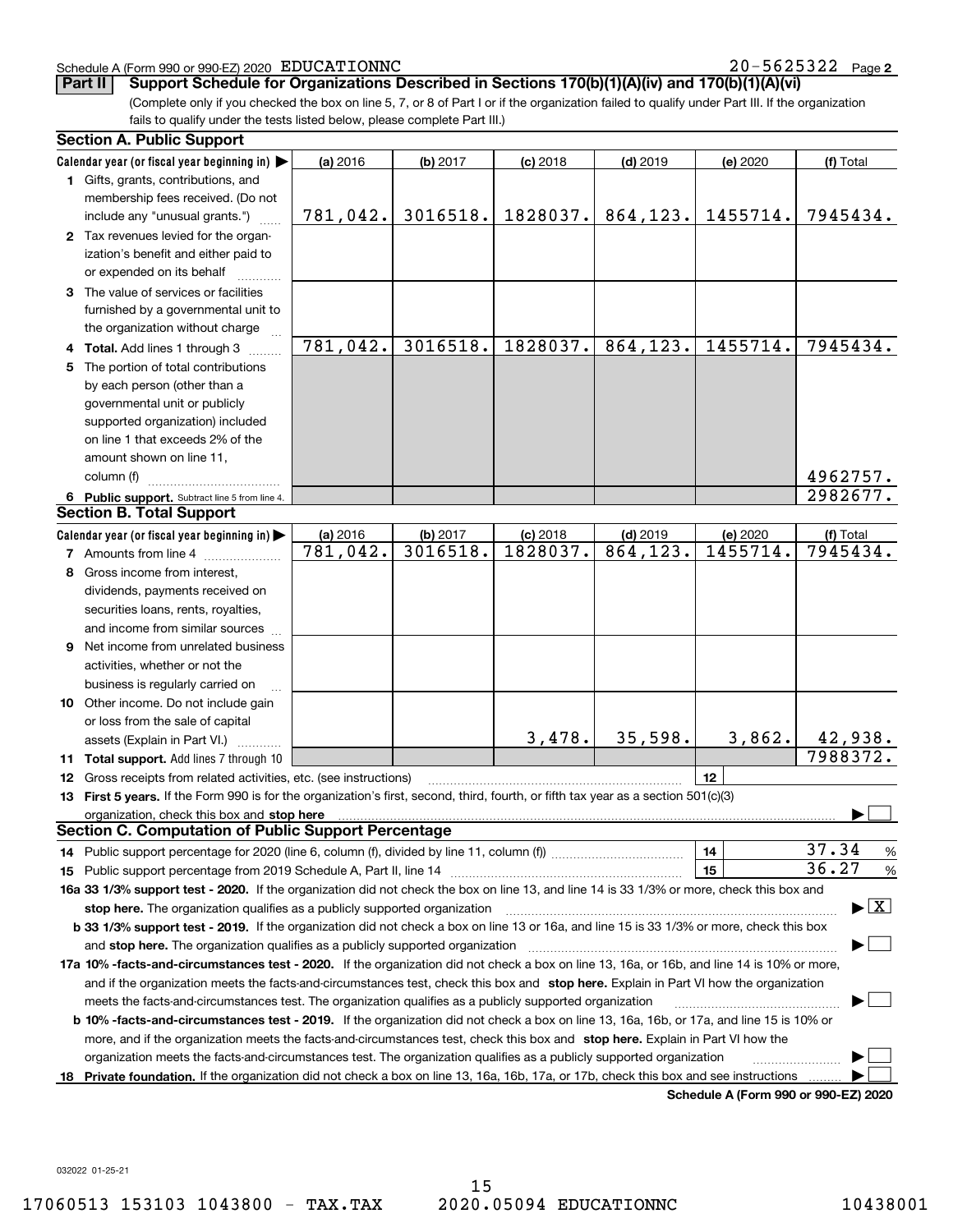## Schedule A (Form 990 or 990‐EZ) 2020 Page EDUCATIONNC 20‐5625322

## **Part III | Support Schedule for Organizations Described in Section 509(a)(2)**

(Complete only if you checked the box on line 10 of Part I or if the organization failed to qualify under Part II. If the organization fails to qualify under the tests listed below, please complete Part II.)

|    | <b>Section A. Public Support</b>                                                                                                                                                                                               |          |          |            |            |          |                                      |
|----|--------------------------------------------------------------------------------------------------------------------------------------------------------------------------------------------------------------------------------|----------|----------|------------|------------|----------|--------------------------------------|
|    | Calendar year (or fiscal year beginning in) $\blacktriangleright$                                                                                                                                                              | (a) 2016 | (b) 2017 | $(c)$ 2018 | $(d)$ 2019 | (e) 2020 | (f) Total                            |
|    | 1 Gifts, grants, contributions, and                                                                                                                                                                                            |          |          |            |            |          |                                      |
|    | membership fees received. (Do not                                                                                                                                                                                              |          |          |            |            |          |                                      |
|    | include any "unusual grants.")                                                                                                                                                                                                 |          |          |            |            |          |                                      |
|    | 2 Gross receipts from admissions,<br>merchandise sold or services per-<br>formed, or facilities furnished in<br>any activity that is related to the<br>organization's tax-exempt purpose                                       |          |          |            |            |          |                                      |
| З  | Gross receipts from activities that<br>are not an unrelated trade or bus-                                                                                                                                                      |          |          |            |            |          |                                      |
|    | iness under section 513                                                                                                                                                                                                        |          |          |            |            |          |                                      |
|    | 4 Tax revenues levied for the organ-                                                                                                                                                                                           |          |          |            |            |          |                                      |
|    | ization's benefit and either paid to<br>or expended on its behalf                                                                                                                                                              |          |          |            |            |          |                                      |
| 5. | The value of services or facilities                                                                                                                                                                                            |          |          |            |            |          |                                      |
|    | furnished by a governmental unit to                                                                                                                                                                                            |          |          |            |            |          |                                      |
|    | the organization without charge                                                                                                                                                                                                |          |          |            |            |          |                                      |
|    | <b>6 Total.</b> Add lines 1 through 5                                                                                                                                                                                          |          |          |            |            |          |                                      |
|    | 7a Amounts included on lines 1, 2, and<br>3 received from disqualified persons                                                                                                                                                 |          |          |            |            |          |                                      |
|    | <b>b</b> Amounts included on lines 2 and 3 received<br>from other than disqualified persons that<br>exceed the greater of \$5,000 or 1% of the<br>amount on line 13 for the year                                               |          |          |            |            |          |                                      |
|    | c Add lines 7a and 7b                                                                                                                                                                                                          |          |          |            |            |          |                                      |
|    | 8 Public support. (Subtract line 7c from line 6.)                                                                                                                                                                              |          |          |            |            |          |                                      |
|    | <b>Section B. Total Support</b>                                                                                                                                                                                                |          |          |            |            |          |                                      |
|    | Calendar year (or fiscal year beginning in) $\blacktriangleright$                                                                                                                                                              | (a) 2016 | (b) 2017 | $(c)$ 2018 | $(d)$ 2019 | (e) 2020 | (f) Total                            |
|    | 9 Amounts from line 6                                                                                                                                                                                                          |          |          |            |            |          |                                      |
|    | 10a Gross income from interest.<br>dividends, payments received on<br>securities loans, rents, royalties,<br>and income from similar sources                                                                                   |          |          |            |            |          |                                      |
|    | <b>b</b> Unrelated business taxable income                                                                                                                                                                                     |          |          |            |            |          |                                      |
|    | (less section 511 taxes) from businesses                                                                                                                                                                                       |          |          |            |            |          |                                      |
|    | acquired after June 30, 1975<br>$\overline{\phantom{a}}$                                                                                                                                                                       |          |          |            |            |          |                                      |
|    | c Add lines 10a and 10b<br><b>11</b> Net income from unrelated business<br>activities not included in line 10b,<br>whether or not the business is<br>regularly carried on                                                      |          |          |            |            |          |                                      |
|    | <b>12</b> Other income. Do not include gain<br>or loss from the sale of capital<br>assets (Explain in Part VI.)                                                                                                                |          |          |            |            |          |                                      |
|    | <b>13</b> Total support. (Add lines 9, 10c, 11, and 12.)                                                                                                                                                                       |          |          |            |            |          |                                      |
|    | 14 First 5 years. If the Form 990 is for the organization's first, second, third, fourth, or fifth tax year as a section 501(c)(3) organization,                                                                               |          |          |            |            |          |                                      |
|    | check this box and stop here manufactured and content to the state of the state of the state of the state of the state of the state of the state of the state of the state of the state of the state of the state of the state |          |          |            |            |          |                                      |
|    | <b>Section C. Computation of Public Support Percentage</b>                                                                                                                                                                     |          |          |            |            |          |                                      |
|    | 15 Public support percentage for 2020 (line 8, column (f), divided by line 13, column (f))                                                                                                                                     |          |          |            |            | 15       | %                                    |
| 16 | Public support percentage from 2019 Schedule A, Part III, line 15                                                                                                                                                              |          |          |            |            | 16       | %                                    |
|    | Section D. Computation of Investment Income Percentage                                                                                                                                                                         |          |          |            |            |          |                                      |
|    |                                                                                                                                                                                                                                |          |          |            |            | 17       | %                                    |
|    | 18 Investment income percentage from 2019 Schedule A, Part III, line 17                                                                                                                                                        |          |          |            |            | 18       | %                                    |
|    | 19a 33 1/3% support tests - 2020. If the organization did not check the box on line 14, and line 15 is more than 33 1/3%, and line 17 is not                                                                                   |          |          |            |            |          |                                      |
|    | more than 33 1/3%, check this box and stop here. The organization qualifies as a publicly supported organization                                                                                                               |          |          |            |            |          |                                      |
|    | b 33 1/3% support tests - 2019. If the organization did not check a box on line 14 or line 19a, and line 16 is more than 33 1/3%, and                                                                                          |          |          |            |            |          |                                      |
|    | line 18 is not more than 33 1/3%, check this box and stop here. The organization qualifies as a publicly supported organization                                                                                                |          |          |            |            |          |                                      |
| 20 | Private foundation. If the organization did not check a box on line 14, 19a, or 19b, check this box and see instructions                                                                                                       |          |          |            |            |          | .                                    |
|    | 032023 01-25-21                                                                                                                                                                                                                |          | 16       |            |            |          | Schedule A (Form 990 or 990-EZ) 2020 |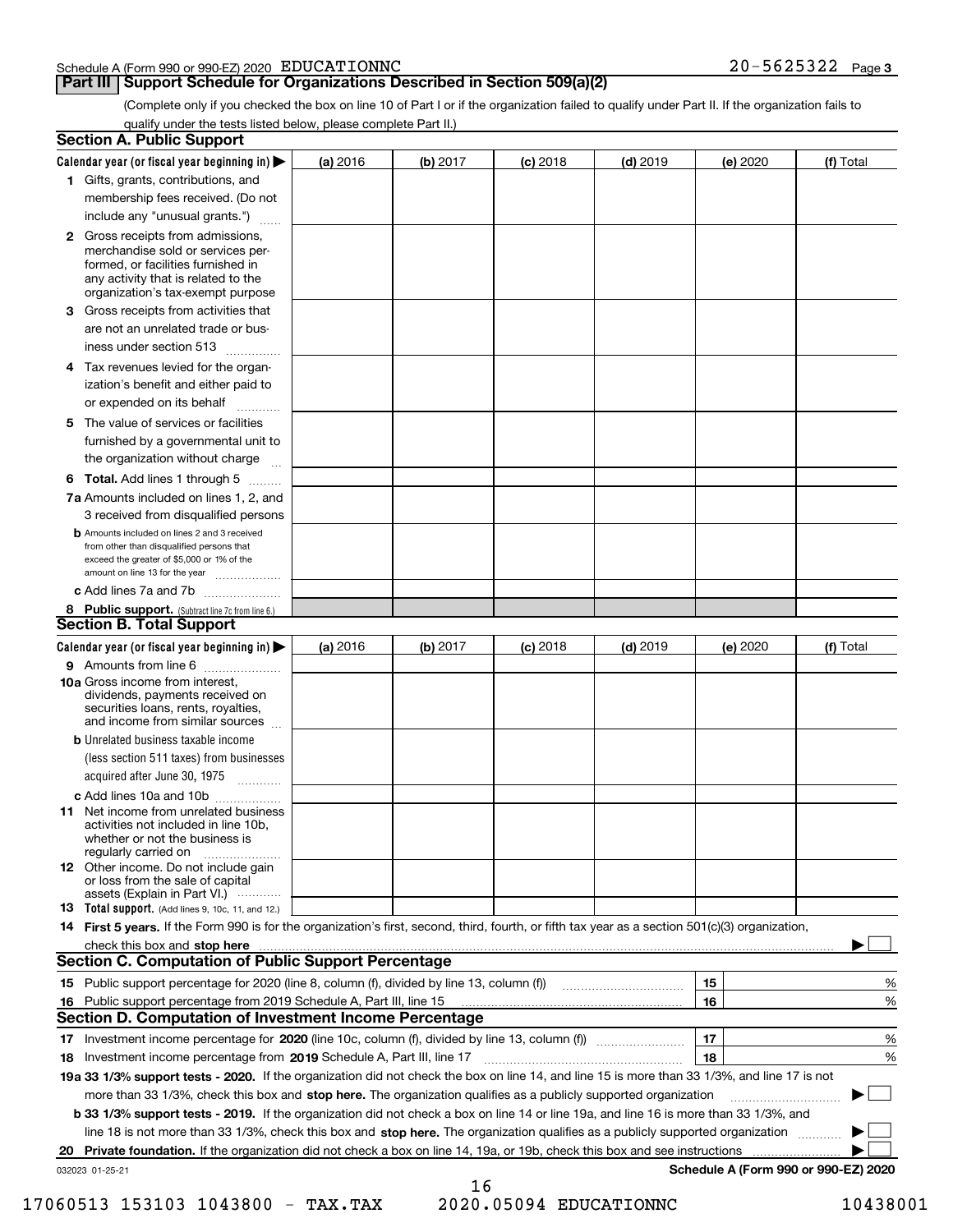**1**

Yes | No

## **Part IV Supporting Organizations**

(Complete only if you checked a box in line 12 on Part I. If you checked box 12a, Part I, complete Sections A and B. If you checked box 12b, Part I, complete Sections A and C. If you checked box 12c, Part I, complete Sections A, D, and E. If you checked box 12d, Part I, complete Sections A and D, and complete Part V.)

## **Section A. All Supporting Organizations**

- **1** Are all of the organization's supported organizations listed by name in the organization's governing documents? If "No," describe in Part VI how the supported organizations are designated. If designated by *class or purpose, describe the designation. If historic and continuing relationship, explain.*
- **2** Did the organization have any supported organization that does not have an IRS determination of status under section 509(a)(1) or (2)? If "Yes," explain in Part VI how the organization determined that the supported *organization was described in section 509(a)(1) or (2).*
- **3a** Did the organization have a supported organization described in section 501(c)(4), (5), or (6)? If "Yes," answer *lines 3b and 3c below.*
- **b** Did the organization confirm that each supported organization qualified under section 501(c)(4), (5), or (6) and satisfied the public support tests under section 509(a)(2)? If "Yes," describe in **Part VI** when and how the *organization made the determination.*
- **c** Did the organization ensure that all support to such organizations was used exclusively for section 170(c)(2)(B) purposes? If "Yes," explain in Part VI what controls the organization put in place to ensure such use.
- **4 a** *If* Was any supported organization not organized in the United States ("foreign supported organization")? *"Yes," and if you checked box 12a or 12b in Part I, answer lines 4b and 4c below.*
- **b** Did the organization have ultimate control and discretion in deciding whether to make grants to the foreign supported organization? If "Yes," describe in Part VI how the organization had such control and discretion *despite being controlled or supervised by or in connection with its supported organizations.*
- **c** Did the organization support any foreign supported organization that does not have an IRS determination under sections 501(c)(3) and 509(a)(1) or (2)? If "Yes," explain in Part VI what controls the organization used *to ensure that all support to the foreign supported organization was used exclusively for section 170(c)(2)(B) purposes.*
- **5a** Did the organization add, substitute, or remove any supported organizations during the tax year? If "Yes," answer lines 5b and 5c below (if applicable). Also, provide detail in Part VI, including (i) the names and EIN *numbers of the supported organizations added, substituted, or removed; (ii) the reasons for each such action; (iii) the authority under the organization's organizing document authorizing such action; and (iv) how the action was accomplished (such as by amendment to the organizing document).*
- **b** Type I or Type II only. Was any added or substituted supported organization part of a class already designated in the organization's organizing document?
- **c Substitutions only.**  Was the substitution the result of an event beyond the organization's control?
- **6** Did the organization provide support (whether in the form of grants or the provision of services or facilities) to **Part VI.** *If "Yes," provide detail in* support or benefit one or more of the filing organization's supported organizations? anyone other than (i) its supported organizations, (ii) individuals that are part of the charitable class benefited by one or more of its supported organizations, or (iii) other supporting organizations that also
- **7** Did the organization provide a grant, loan, compensation, or other similar payment to a substantial contributor regard to a substantial contributor? If "Yes," complete Part I of Schedule L (Form 990 or 990-EZ). (as defined in section 4958(c)(3)(C)), a family member of a substantial contributor, or a 35% controlled entity with
- **8** Did the organization make a loan to a disqualified person (as defined in section 4958) not described in line 7? *If "Yes," complete Part I of Schedule L (Form 990 or 990-EZ).*
- **9 a** Was the organization controlled directly or indirectly at any time during the tax year by one or more in section 509(a)(1) or (2))? If "Yes," provide detail in Part VI. disqualified persons, as defined in section 4946 (other than foundation managers and organizations described
- **b** Did one or more disqualified persons (as defined in line 9a) hold a controlling interest in any entity in which the supporting organization had an interest? If "Yes," provide detail in Part VI.
- **c** Did a disqualified person (as defined in line 9a) have an ownership interest in, or derive any personal benefit from, assets in which the supporting organization also had an interest? If "Yes," provide detail in Part VI.
- **10 a** Was the organization subject to the excess business holdings rules of section 4943 because of section supporting organizations)? If "Yes," answer line 10b below. 4943(f) (regarding certain Type II supporting organizations, and all Type III non-functionally integrated
	- **b** Did the organization have any excess business holdings in the tax year? (Use Schedule C, Form 4720, to *determine whether the organization had excess business holdings.)*

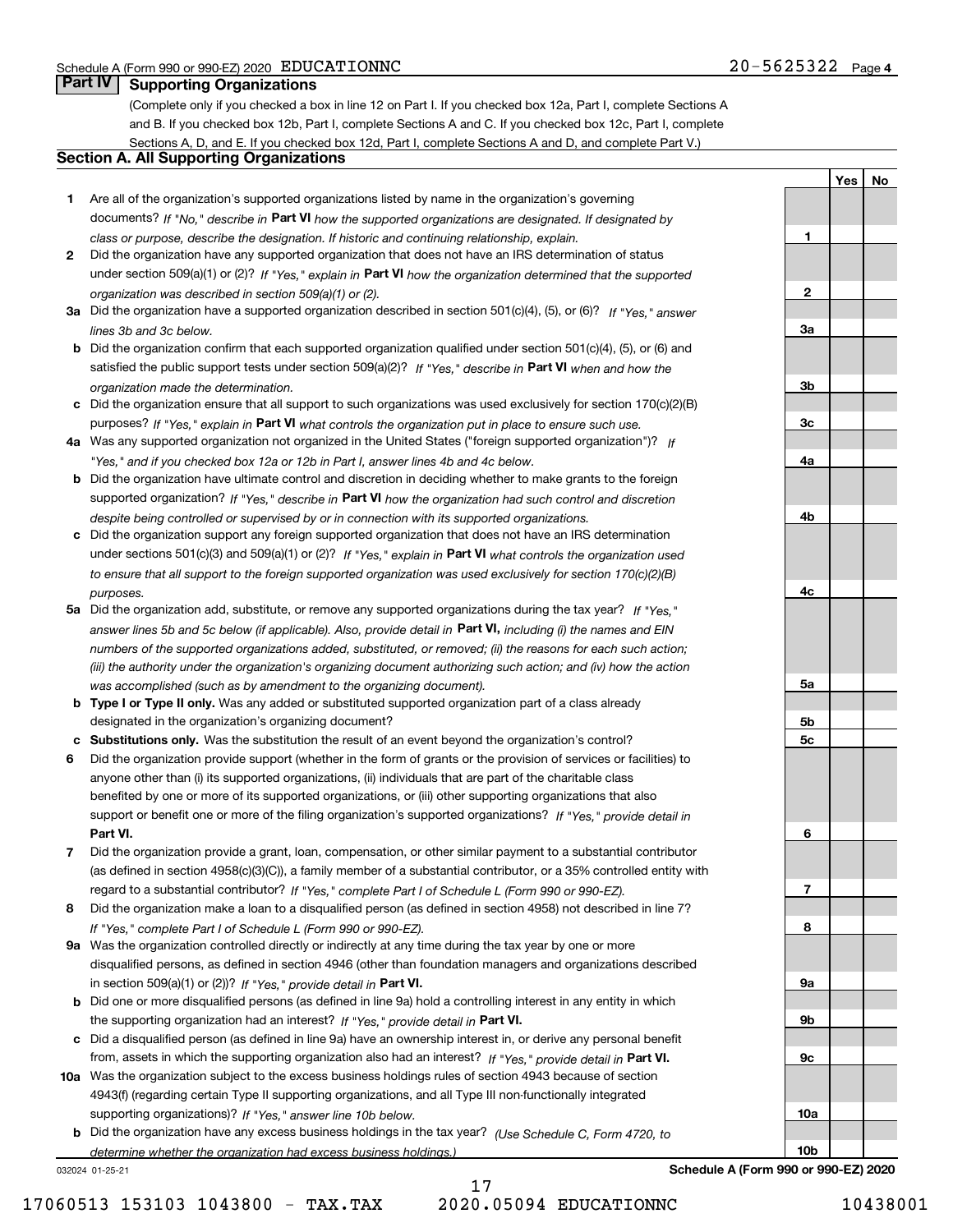|              |                                                                                                                                   |                | Yes | No |
|--------------|-----------------------------------------------------------------------------------------------------------------------------------|----------------|-----|----|
| 11           | Has the organization accepted a gift or contribution from any of the following persons?                                           |                |     |    |
|              | a A person who directly or indirectly controls, either alone or together with persons described in lines 11b and                  |                |     |    |
|              | 11c below, the governing body of a supported organization?                                                                        | 11a            |     |    |
| b            | A family member of a person described in line 11a above?                                                                          | 11b            |     |    |
|              | c A 35% controlled entity of a person described in line 11a or 11b above? If "Yes" to line 11a, 11b, or 11c, provide              |                |     |    |
|              | detail in Part VI.                                                                                                                | 11c            |     |    |
|              | <b>Section B. Type I Supporting Organizations</b>                                                                                 |                |     |    |
|              |                                                                                                                                   |                | Yes | No |
| 1            | Did the governing body, members of the governing body, officers acting in their official capacity, or membership of one or        |                |     |    |
|              | more supported organizations have the power to regularly appoint or elect at least a majority of the organization's officers,     |                |     |    |
|              | directors, or trustees at all times during the tax year? If "No," describe in Part VI how the supported organization(s)           |                |     |    |
|              | effectively operated, supervised, or controlled the organization's activities. If the organization had more than one supported    |                |     |    |
|              | organization, describe how the powers to appoint and/or remove officers, directors, or trustees were allocated among the          | 1              |     |    |
|              | supported organizations and what conditions or restrictions, if any, applied to such powers during the tax year.                  |                |     |    |
| $\mathbf{2}$ | Did the organization operate for the benefit of any supported organization other than the supported                               |                |     |    |
|              | organization(s) that operated, supervised, or controlled the supporting organization? If "Yes," explain in                        |                |     |    |
|              | Part VI how providing such benefit carried out the purposes of the supported organization(s) that operated,                       |                |     |    |
|              | supervised, or controlled the supporting organization.<br>Section C. Type II Supporting Organizations                             | $\mathbf{2}$   |     |    |
|              |                                                                                                                                   |                |     |    |
|              |                                                                                                                                   |                | Yes | No |
| 1            | Were a majority of the organization's directors or trustees during the tax year also a majority of the directors                  |                |     |    |
|              | or trustees of each of the organization's supported organization(s)? If "No," describe in Part VI how control                     |                |     |    |
|              | or management of the supporting organization was vested in the same persons that controlled or managed                            |                |     |    |
|              | the supported organization(s).<br><b>Section D. All Type III Supporting Organizations</b>                                         | 1              |     |    |
|              |                                                                                                                                   |                |     |    |
|              |                                                                                                                                   |                | Yes | No |
| 1            | Did the organization provide to each of its supported organizations, by the last day of the fifth month of the                    |                |     |    |
|              | organization's tax year, (i) a written notice describing the type and amount of support provided during the prior tax             |                |     |    |
|              | year, (ii) a copy of the Form 990 that was most recently filed as of the date of notification, and (iii) copies of the            |                |     |    |
|              | organization's governing documents in effect on the date of notification, to the extent not previously provided?                  | 1              |     |    |
| 2            | Were any of the organization's officers, directors, or trustees either (i) appointed or elected by the supported                  |                |     |    |
|              | organization(s) or (ii) serving on the governing body of a supported organization? If "No," explain in Part VI how                |                |     |    |
|              | the organization maintained a close and continuous working relationship with the supported organization(s).                       | $\mathbf{2}$   |     |    |
| 3            | By reason of the relationship described in line 2, above, did the organization's supported organizations have a                   |                |     |    |
|              | significant voice in the organization's investment policies and in directing the use of the organization's                        |                |     |    |
|              | income or assets at all times during the tax year? If "Yes," describe in Part VI the role the organization's                      |                |     |    |
|              | supported organizations played in this regard.<br>Section E. Type III Functionally Integrated Supporting Organizations            | 3              |     |    |
|              |                                                                                                                                   |                |     |    |
| 1            | Check the box next to the method that the organization used to satisfy the Integral Part Test during the year (see instructions). |                |     |    |
| а            | The organization satisfied the Activities Test. Complete line 2 below.                                                            |                |     |    |
| b            | The organization is the parent of each of its supported organizations. Complete line 3 below.                                     |                |     |    |
| c            | The organization supported a governmental entity. Describe in Part VI how you supported a governmental entity (see instructions)  |                |     |    |
| 2            | Activities Test. Answer lines 2a and 2b below.                                                                                    |                | Yes | No |
| а            | Did substantially all of the organization's activities during the tax year directly further the exempt purposes of                |                |     |    |
|              | the supported organization(s) to which the organization was responsive? If "Yes," then in Part VI identify                        |                |     |    |
|              | those supported organizations and explain how these activities directly furthered their exempt purposes,                          |                |     |    |
|              | how the organization was responsive to those supported organizations, and how the organization determined                         |                |     |    |
|              | that these activities constituted substantially all of its activities.                                                            | 2a             |     |    |
| b            | Did the activities described in line 2a, above, constitute activities that, but for the organization's involvement,               |                |     |    |
|              | one or more of the organization's supported organization(s) would have been engaged in? If "Yes," explain in                      |                |     |    |
|              | Part VI the reasons for the organization's position that its supported organization(s) would have engaged in                      |                |     |    |
|              | these activities but for the organization's involvement.                                                                          | 2 <sub>b</sub> |     |    |
| 3            | Parent of Supported Organizations. Answer lines 3a and 3b below.                                                                  |                |     |    |
| а            | Did the organization have the power to regularly appoint or elect a majority of the officers, directors, or                       |                |     |    |
|              | trustees of each of the supported organizations? If "Yes" or "No" provide details in Part VI.                                     | За             |     |    |
|              | <b>b</b> Did the organization exercise a substantial degree of direction over the policies, programs, and activities of each      |                |     |    |

of its supported organizations? If "Yes," describe in Part VI the role played by the organization in this regard.

18

**3b**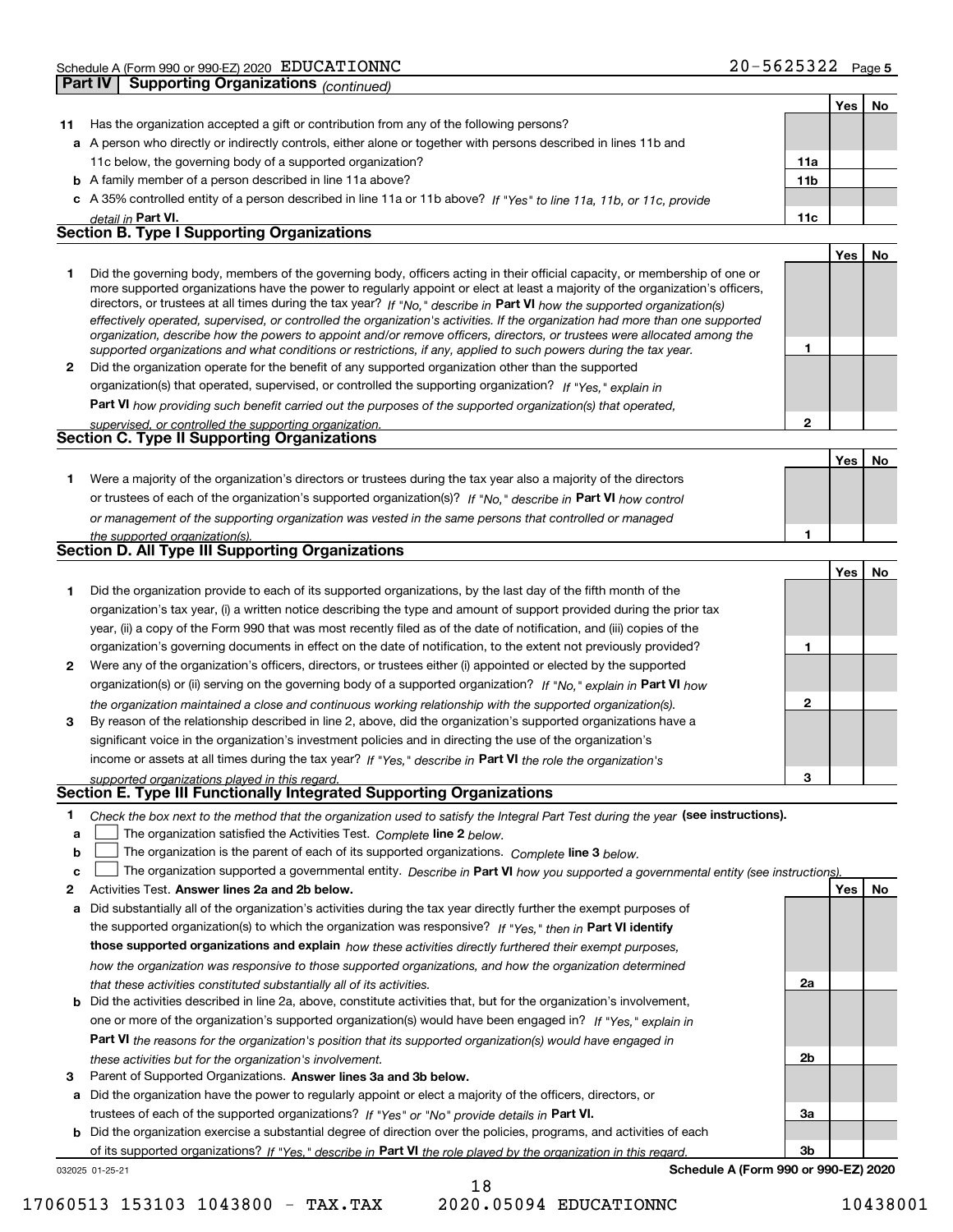| Schedule A (Form 990 or 990-EZ) 2020 EDUCATIONNC | $20 - 5625322$ Page 6 |
|--------------------------------------------------|-----------------------|
|--------------------------------------------------|-----------------------|

|              | Part V<br>Type III Non-Functionally Integrated 509(a)(3) Supporting Organizations                                                              |                |                                |                                |
|--------------|------------------------------------------------------------------------------------------------------------------------------------------------|----------------|--------------------------------|--------------------------------|
| 1            | Check here if the organization satisfied the Integral Part Test as a qualifying trust on Nov. 20, 1970 (explain in Part VI). See instructions. |                |                                |                                |
|              | All other Type III non-functionally integrated supporting organizations must complete Sections A through E.                                    |                |                                |                                |
|              | Section A - Adjusted Net Income                                                                                                                | (A) Prior Year | (B) Current Year<br>(optional) |                                |
| 1            | Net short-term capital gain                                                                                                                    | 1              |                                |                                |
| $\mathbf{2}$ | Recoveries of prior-year distributions                                                                                                         | $\mathbf{2}$   |                                |                                |
| 3            | Other gross income (see instructions)                                                                                                          | 3              |                                |                                |
| 4            | Add lines 1 through 3.                                                                                                                         | 4              |                                |                                |
| 5            | Depreciation and depletion                                                                                                                     | 5              |                                |                                |
| 6            | Portion of operating expenses paid or incurred for production or                                                                               |                |                                |                                |
|              | collection of gross income or for management, conservation, or                                                                                 |                |                                |                                |
|              | maintenance of property held for production of income (see instructions)                                                                       | 6              |                                |                                |
| 7            | Other expenses (see instructions)                                                                                                              | $\overline{7}$ |                                |                                |
| 8            | <b>Adjusted Net Income</b> (subtract lines 5, 6, and 7 from line 4)                                                                            | 8              |                                |                                |
|              | <b>Section B - Minimum Asset Amount</b>                                                                                                        |                | (A) Prior Year                 | (B) Current Year<br>(optional) |
| 1            | Aggregate fair market value of all non-exempt-use assets (see                                                                                  |                |                                |                                |
|              | instructions for short tax year or assets held for part of year):                                                                              |                |                                |                                |
|              | a Average monthly value of securities                                                                                                          | 1a             |                                |                                |
|              | <b>b</b> Average monthly cash balances                                                                                                         | 1 <sub>b</sub> |                                |                                |
|              | c Fair market value of other non-exempt-use assets                                                                                             | 1c             |                                |                                |
|              | <b>d</b> Total (add lines 1a, 1b, and 1c)                                                                                                      | 1d             |                                |                                |
|              | e Discount claimed for blockage or other factors                                                                                               |                |                                |                                |
|              | (explain in detail in Part VI):                                                                                                                |                |                                |                                |
| $\mathbf{2}$ | Acquisition indebtedness applicable to non-exempt-use assets                                                                                   | $\mathbf 2$    |                                |                                |
| 3            | Subtract line 2 from line 1d.                                                                                                                  | 3              |                                |                                |
| 4            | Cash deemed held for exempt use. Enter 0.015 of line 3 (for greater amount,                                                                    |                |                                |                                |
|              | see instructions).                                                                                                                             | 4              |                                |                                |
| 5            | Net value of non-exempt-use assets (subtract line 4 from line 3)                                                                               | 5              |                                |                                |
| 6            | Multiply line 5 by 0.035.                                                                                                                      | 6              |                                |                                |
| 7            | Recoveries of prior-year distributions                                                                                                         | $\overline{7}$ |                                |                                |
| 8            | Minimum Asset Amount (add line 7 to line 6)                                                                                                    | 8              |                                |                                |
|              | <b>Section C - Distributable Amount</b>                                                                                                        |                |                                | <b>Current Year</b>            |
| 1            | Adjusted net income for prior year (from Section A, line 8, column A)                                                                          | $\mathbf{1}$   |                                |                                |
| 2            | Enter 0.85 of line 1.                                                                                                                          | $\mathbf 2$    |                                |                                |
| 3            | Minimum asset amount for prior year (from Section B, line 8, column A)                                                                         | 3              |                                |                                |
| 4            | Enter greater of line 2 or line 3.                                                                                                             | 4              |                                |                                |
| 5            | Income tax imposed in prior year                                                                                                               | 5              |                                |                                |
| 6            | <b>Distributable Amount.</b> Subtract line 5 from line 4, unless subject to                                                                    |                |                                |                                |
|              | emergency temporary reduction (see instructions).                                                                                              | 6              |                                |                                |

**7** └ ○ Check here if the current year is the organization's first as a non-functionally integrated Type III supporting organization (see instructions).

**Schedule A (Form 990 or 990‐EZ) 2020**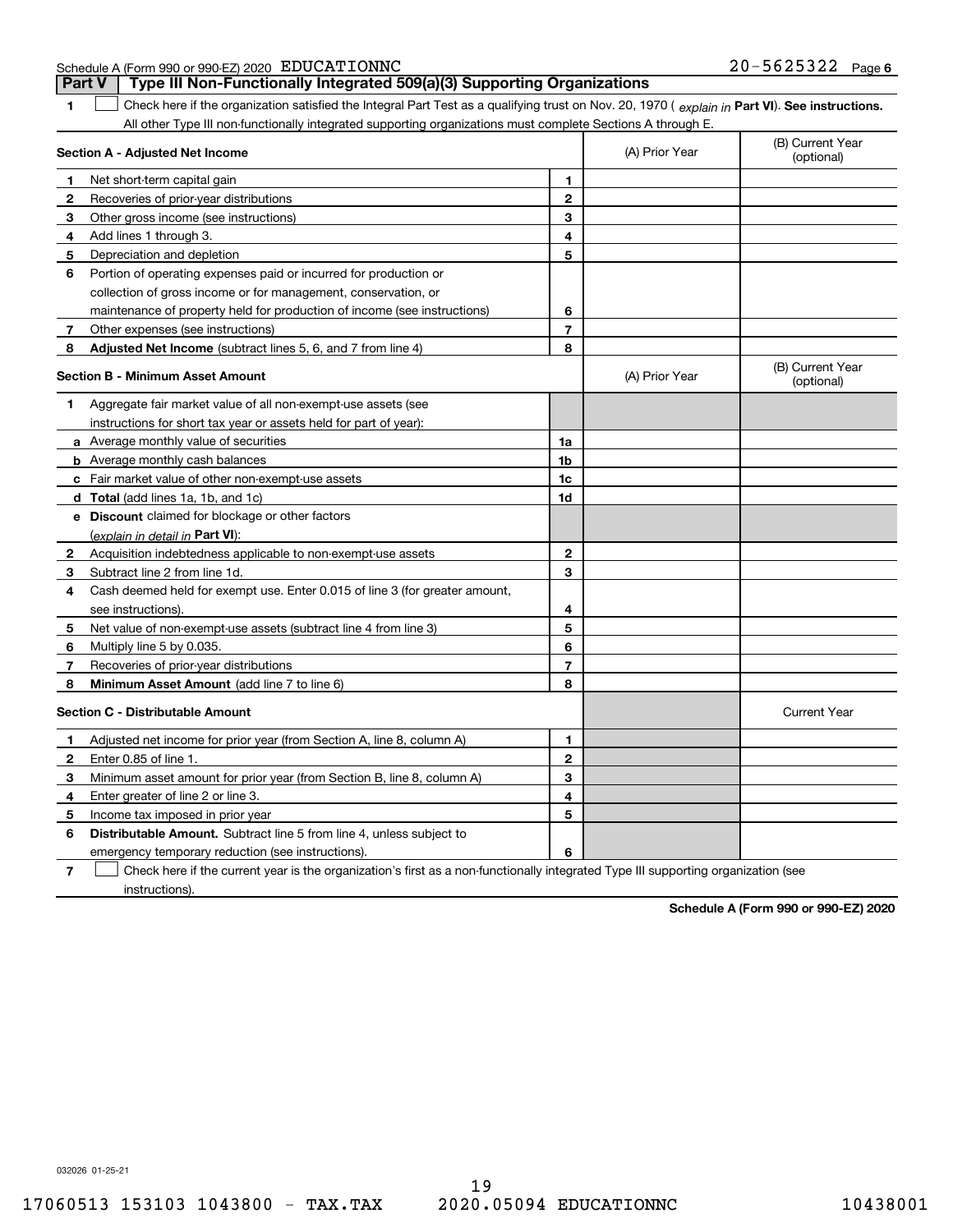|  | Schedule A (Form 990 or 990-EZ) 2020 EDUCATIONNC |  | $20 - 5625322$ Page |  |
|--|--------------------------------------------------|--|---------------------|--|
|--|--------------------------------------------------|--|---------------------|--|

| <b>Part V</b> | Type III Non-Functionally Integrated 509(a)(3) Supporting Organizations                    |                             | (continued)                           |                |                                         |
|---------------|--------------------------------------------------------------------------------------------|-----------------------------|---------------------------------------|----------------|-----------------------------------------|
|               | <b>Section D - Distributions</b>                                                           |                             |                                       |                | <b>Current Year</b>                     |
|               | Amounts paid to supported organizations to accomplish exempt purposes                      |                             |                                       | 1              |                                         |
| 2             | Amounts paid to perform activity that directly furthers exempt purposes of supported       |                             |                                       |                |                                         |
|               | organizations, in excess of income from activity                                           |                             |                                       | 2              |                                         |
| 3             | Administrative expenses paid to accomplish exempt purposes of supported organizations      |                             |                                       | 3              |                                         |
| 4             | Amounts paid to acquire exempt-use assets                                                  |                             |                                       | 4              |                                         |
| 5             | Qualified set-aside amounts (prior IRS approval required - provide details in Part VI)     |                             |                                       | 5              |                                         |
| 6             | Other distributions ( <i>describe in</i> Part VI). See instructions.                       |                             |                                       | 6              |                                         |
| 7             | Total annual distributions. Add lines 1 through 6.                                         |                             |                                       | $\overline{7}$ |                                         |
| 8             | Distributions to attentive supported organizations to which the organization is responsive |                             |                                       |                |                                         |
|               | (provide details in Part VI). See instructions.                                            |                             |                                       | 8              |                                         |
| 9             | Distributable amount for 2020 from Section C, line 6                                       |                             |                                       | 9              |                                         |
| 10            | Line 8 amount divided by line 9 amount                                                     |                             |                                       | 10             |                                         |
|               |                                                                                            | (i)                         | (ii)                                  |                | (iii)                                   |
|               | <b>Section E - Distribution Allocations</b> (see instructions)                             | <b>Excess Distributions</b> | <b>Underdistributions</b><br>Pre-2020 |                | <b>Distributable</b><br>Amount for 2020 |
| 1             | Distributable amount for 2020 from Section C, line 6                                       |                             |                                       |                |                                         |
| 2             | Underdistributions, if any, for years prior to 2020 (reason-                               |                             |                                       |                |                                         |
|               | able cause required - explain in Part VI). See instructions.                               |                             |                                       |                |                                         |
| з             | Excess distributions carryover, if any, to 2020                                            |                             |                                       |                |                                         |
|               | <b>a</b> From 2015                                                                         |                             |                                       |                |                                         |
|               | <b>b</b> From 2016                                                                         |                             |                                       |                |                                         |
|               | $c$ From 2017                                                                              |                             |                                       |                |                                         |
|               | <b>d</b> From 2018                                                                         |                             |                                       |                |                                         |
|               | e From 2019                                                                                |                             |                                       |                |                                         |
|               | <b>Total</b> of lines 3a through 3e                                                        |                             |                                       |                |                                         |
|               | <b>g</b> Applied to underdistributions of prior years                                      |                             |                                       |                |                                         |
|               | <b>h</b> Applied to 2020 distributable amount                                              |                             |                                       |                |                                         |
|               | Carryover from 2015 not applied (see instructions)                                         |                             |                                       |                |                                         |
|               | Remainder. Subtract lines 3g, 3h, and 3i from line 3f.                                     |                             |                                       |                |                                         |
| 4             | Distributions for 2020 from Section D,                                                     |                             |                                       |                |                                         |
|               | line $7:$                                                                                  |                             |                                       |                |                                         |
|               | <b>a</b> Applied to underdistributions of prior years                                      |                             |                                       |                |                                         |
|               | <b>b</b> Applied to 2020 distributable amount                                              |                             |                                       |                |                                         |
|               | Remainder. Subtract lines 4a and 4b from line 4.                                           |                             |                                       |                |                                         |
| 5             | Remaining underdistributions for years prior to 2020, if                                   |                             |                                       |                |                                         |
|               | any. Subtract lines 3g and 4a from line 2. For result greater                              |                             |                                       |                |                                         |
|               | than zero, explain in Part VI. See instructions.                                           |                             |                                       |                |                                         |
| 6             | Remaining underdistributions for 2020. Subtract lines 3h                                   |                             |                                       |                |                                         |
|               | and 4b from line 1. For result greater than zero, explain in                               |                             |                                       |                |                                         |
|               | Part VI. See instructions.                                                                 |                             |                                       |                |                                         |
| 7             | Excess distributions carryover to 2021. Add lines 3j                                       |                             |                                       |                |                                         |
|               | and 4c.                                                                                    |                             |                                       |                |                                         |
| 8             | Breakdown of line 7:                                                                       |                             |                                       |                |                                         |
|               | a Excess from 2016                                                                         |                             |                                       |                |                                         |
|               | <b>b</b> Excess from 2017                                                                  |                             |                                       |                |                                         |
|               | c Excess from 2018                                                                         |                             |                                       |                |                                         |
|               | d Excess from 2019                                                                         |                             |                                       |                |                                         |
|               | e Excess from 2020                                                                         |                             |                                       |                |                                         |
|               |                                                                                            |                             |                                       |                |                                         |

**Schedule A (Form 990 or 990‐EZ) 2020**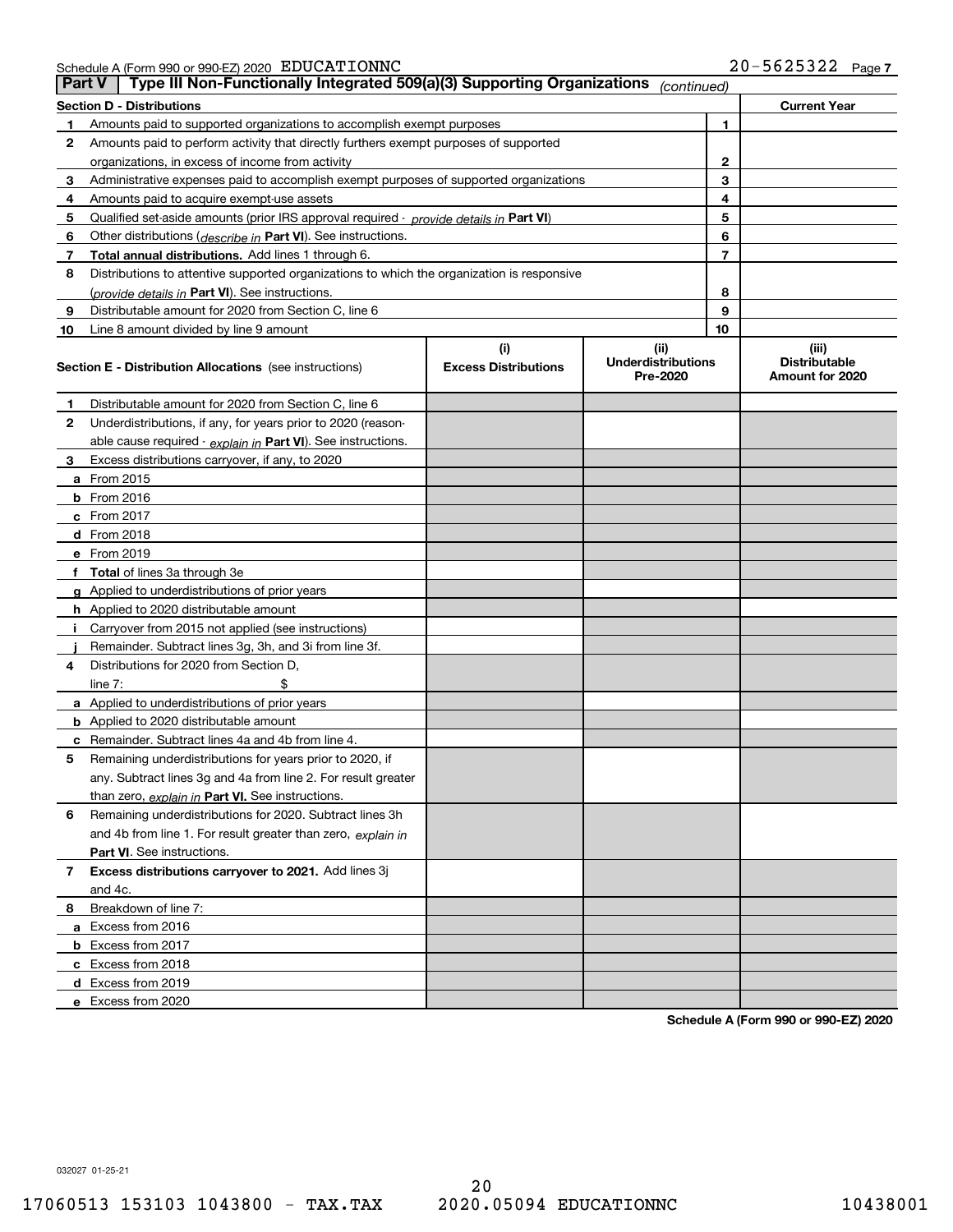## Schedule A (Form 990 or 990‐EZ) 2020 Page EDUCATIONNC 20‐5625322

| (See instructions.) |  |  | line 1; Part IV, Section D, lines 2 and 3; Part IV, Section E, lines 1c, 2a, 2b, 3a, and 3b; Part V, line 1; Part V, Section B, line 1e; Part V, Section B, line 1e; Part V, Section B, line 1e; Part V, Section B, line 1e; P |                                      |  |
|---------------------|--|--|--------------------------------------------------------------------------------------------------------------------------------------------------------------------------------------------------------------------------------|--------------------------------------|--|
|                     |  |  |                                                                                                                                                                                                                                |                                      |  |
|                     |  |  |                                                                                                                                                                                                                                |                                      |  |
|                     |  |  |                                                                                                                                                                                                                                |                                      |  |
|                     |  |  |                                                                                                                                                                                                                                |                                      |  |
|                     |  |  |                                                                                                                                                                                                                                |                                      |  |
|                     |  |  |                                                                                                                                                                                                                                |                                      |  |
|                     |  |  |                                                                                                                                                                                                                                |                                      |  |
|                     |  |  |                                                                                                                                                                                                                                |                                      |  |
|                     |  |  |                                                                                                                                                                                                                                |                                      |  |
|                     |  |  |                                                                                                                                                                                                                                |                                      |  |
|                     |  |  |                                                                                                                                                                                                                                |                                      |  |
|                     |  |  |                                                                                                                                                                                                                                |                                      |  |
|                     |  |  |                                                                                                                                                                                                                                |                                      |  |
|                     |  |  |                                                                                                                                                                                                                                |                                      |  |
|                     |  |  |                                                                                                                                                                                                                                |                                      |  |
|                     |  |  |                                                                                                                                                                                                                                |                                      |  |
|                     |  |  |                                                                                                                                                                                                                                |                                      |  |
|                     |  |  |                                                                                                                                                                                                                                |                                      |  |
|                     |  |  |                                                                                                                                                                                                                                |                                      |  |
|                     |  |  |                                                                                                                                                                                                                                |                                      |  |
|                     |  |  |                                                                                                                                                                                                                                |                                      |  |
|                     |  |  |                                                                                                                                                                                                                                |                                      |  |
|                     |  |  |                                                                                                                                                                                                                                |                                      |  |
|                     |  |  |                                                                                                                                                                                                                                |                                      |  |
|                     |  |  |                                                                                                                                                                                                                                |                                      |  |
|                     |  |  |                                                                                                                                                                                                                                |                                      |  |
|                     |  |  |                                                                                                                                                                                                                                |                                      |  |
|                     |  |  |                                                                                                                                                                                                                                |                                      |  |
|                     |  |  |                                                                                                                                                                                                                                |                                      |  |
|                     |  |  |                                                                                                                                                                                                                                |                                      |  |
|                     |  |  |                                                                                                                                                                                                                                |                                      |  |
|                     |  |  |                                                                                                                                                                                                                                |                                      |  |
|                     |  |  |                                                                                                                                                                                                                                |                                      |  |
|                     |  |  |                                                                                                                                                                                                                                |                                      |  |
|                     |  |  |                                                                                                                                                                                                                                |                                      |  |
| 032028 01-25-21     |  |  |                                                                                                                                                                                                                                | Schedule A (Form 990 or 990-EZ) 2020 |  |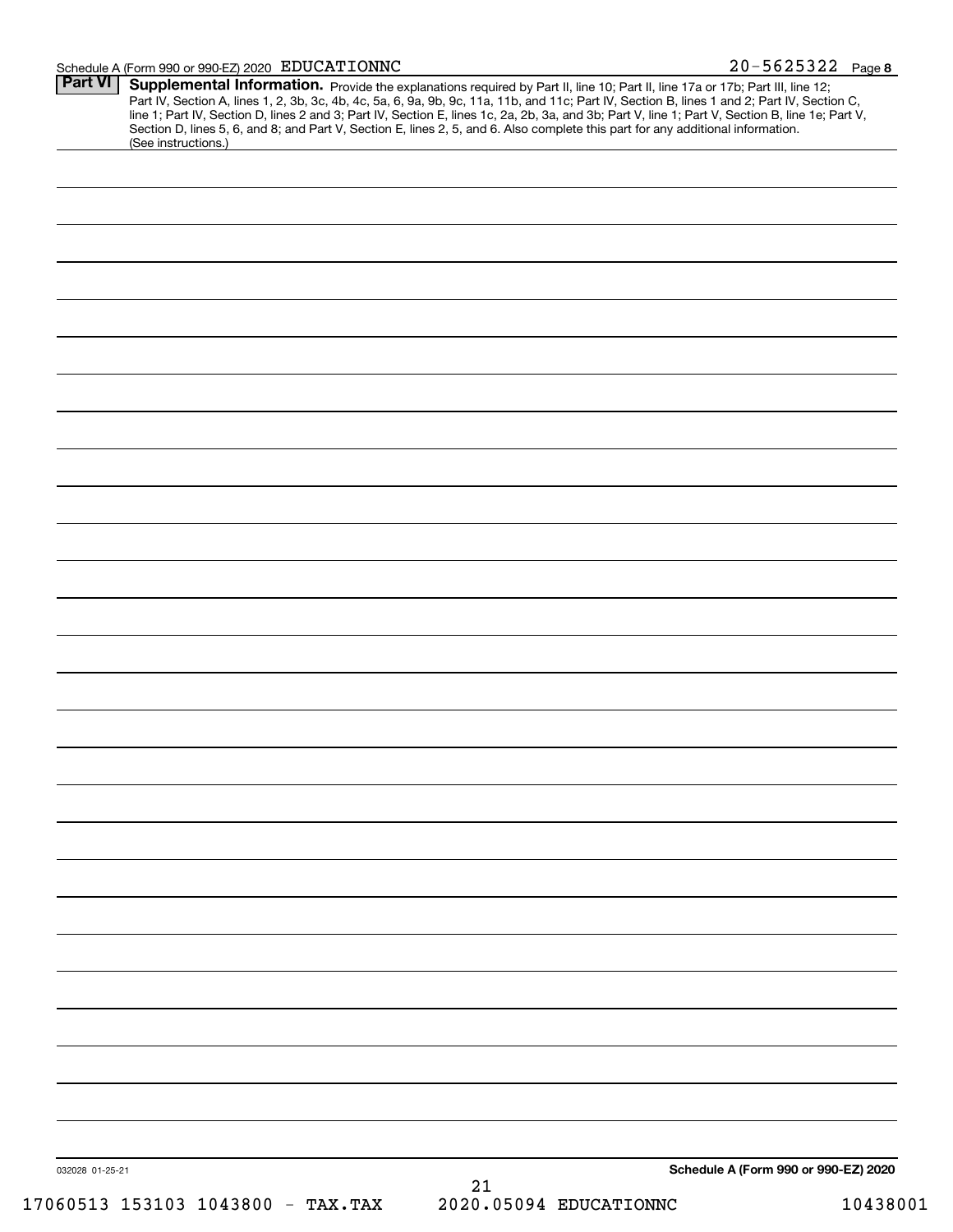Department of the Treasury Internal Revenue Service

**(Form 990) | Complete if the organization answered "Yes" on Form 990, Part IV, line 6, 7, 8, 9, 10, 11a, 11b, 11c, 11d, 11e, 11f, 12a, or 12b. SCHEDULE D Supplemental Financial Statements**<br> **Form 990**<br>
Part IV, line 6, 7, 8, 9, 10, 11a, 11b, 11c, 11d, 11e, 11f, 12a, or 12b.



**| Attach to Form 990. |Go to www.irs.gov/Form990 for instructions and the latest information.**

|  | Name of the organizatio |  |
|--|-------------------------|--|
|  |                         |  |

**Name of the oriental conducts of the oriental conducts of the oriental conducts of the oriental conducts of the oriental conducts of**  $\vert$  **Employer identification number** 

| Organizations Maintaining Donor Advised Funds or Other Similar Funds or Accounts. Complete if the<br>Part I<br>organization answered "Yes" on Form 990, Part IV, line 6.<br>(a) Donor advised funds<br>(b) Funds and other accounts<br>1.<br>Aggregate value of contributions to (during year)<br>2<br>Aggregate value of grants from (during year)<br>з<br>4<br>Did the organization inform all donors and donor advisors in writing that the assets held in donor advised funds<br>5<br>Yes<br>No<br>Did the organization inform all grantees, donors, and donor advisors in writing that grant funds can be used only<br>6<br>for charitable purposes and not for the benefit of the donor or donor advisor, or for any other purpose conferring<br>Yes<br>No<br>impermissible private benefit?<br>Part II<br>Conservation Easements. Complete if the organization answered "Yes" on Form 990, Part IV, line 7.<br>Purpose(s) of conservation easements held by the organization (check all that apply).<br>1.<br>Preservation of land for public use (for example, recreation or education)<br>Preservation of a historically important land area<br>Protection of natural habitat<br>Preservation of a certified historic structure<br>Preservation of open space<br>Complete lines 2a through 2d if the organization held a qualified conservation contribution in the form of a conservation easement on the last<br>2<br>day of the tax year.<br>Held at the End of the Tax Year<br>Total number of conservation easements<br>2a<br>а<br>Total acreage restricted by conservation easements<br>2b<br>b<br>2c<br>Number of conservation easements on a certified historic structure included in (a) manufacture included in (a)<br>c<br>Number of conservation easements included in (c) acquired after 7/25/06, and not on a historic structure<br>d<br>listed in the National Register [11, 1200] [12] The National Register [11, 1200] [12] The National Register [11, 1200] [12] The National Register [11, 1200] [12] The National Register [11, 1200] [12] The National Register<br>2d<br>Number of conservation easements modified, transferred, released, extinguished, or terminated by the organization during the tax<br>3<br>year<br>Number of states where property subject to conservation easement is located ><br>4<br>Does the organization have a written policy regarding the periodic monitoring, inspection, handling of<br>5<br>Yes<br>No<br>violations, and enforcement of the conservation easements it holds?<br>Staff and volunteer hours devoted to monitoring, inspecting, handling of violations, and enforcing conservation easements during the year<br>6<br>Amount of expenses incurred in monitoring, inspecting, handling of violations, and enforcing conservation easements during the year<br>7<br>$\blacktriangleright$ s<br>Does each conservation easement reported on line 2(d) above satisfy the requirements of section 170(h)(4)(B)(i)<br>8<br>Yes<br>No<br>In Part XIII, describe how the organization reports conservation easements in its revenue and expense statement and<br>9<br>balance sheet, and include, if applicable, the text of the footnote to the organization's financial statements that describes the<br>organization's accounting for conservation easements.<br>Organizations Maintaining Collections of Art, Historical Treasures, or Other Similar Assets.<br>Part III<br>Complete if the organization answered "Yes" on Form 990, Part IV, line 8.<br>1a If the organization elected, as permitted under FASB ASC 958, not to report in its revenue statement and balance sheet works<br>of art, historical treasures, or other similar assets held for public exhibition, education, or research in furtherance of public<br>service, provide in Part XIII the text of the footnote to its financial statements that describes these items.<br><b>b</b> If the organization elected, as permitted under FASB ASC 958, to report in its revenue statement and balance sheet works of<br>art, historical treasures, or other similar assets held for public exhibition, education, or research in furtherance of public service,<br>provide the following amounts relating to these items:<br>$\mathfrak{S}$ and $\mathfrak{S}$<br>(i)<br>$\blacktriangleright$ \$<br>(ii) Assets included in Form 990, Part X<br>If the organization received or held works of art, historical treasures, or other similar assets for financial gain, provide<br>2<br>the following amounts required to be reported under FASB ASC 958 relating to these items:<br>\$<br>а<br>\$ | <b>EDUCATIONNC</b>                                                         | 20-5625322                 |
|----------------------------------------------------------------------------------------------------------------------------------------------------------------------------------------------------------------------------------------------------------------------------------------------------------------------------------------------------------------------------------------------------------------------------------------------------------------------------------------------------------------------------------------------------------------------------------------------------------------------------------------------------------------------------------------------------------------------------------------------------------------------------------------------------------------------------------------------------------------------------------------------------------------------------------------------------------------------------------------------------------------------------------------------------------------------------------------------------------------------------------------------------------------------------------------------------------------------------------------------------------------------------------------------------------------------------------------------------------------------------------------------------------------------------------------------------------------------------------------------------------------------------------------------------------------------------------------------------------------------------------------------------------------------------------------------------------------------------------------------------------------------------------------------------------------------------------------------------------------------------------------------------------------------------------------------------------------------------------------------------------------------------------------------------------------------------------------------------------------------------------------------------------------------------------------------------------------------------------------------------------------------------------------------------------------------------------------------------------------------------------------------------------------------------------------------------------------------------------------------------------------------------------------------------------------------------------------------------------------------------------------------------------------------------------------------------------------------------------------------------------------------------------------------------------------------------------------------------------------------------------------------------------------------------------------------------------------------------------------------------------------------------------------------------------------------------------------------------------------------------------------------------------------------------------------------------------------------------------------------------------------------------------------------------------------------------------------------------------------------------------------------------------------------------------------------------------------------------------------------------------------------------------------------------------------------------------------------------------------------------------------------------------------------------------------------------------------------------------------------------------------------------------------------------------------------------------------------------------------------------------------------------------------------------------------------------------------------------------------------------------------------------------------------------------------------------------------------------------------------------------------------------------------------------------------------------------------------------------------------------------------------------------------------------------------------------------------------------------------------------------------------------------------------------------------------------------------------------------------------------------------------------------------------------------------------------------------------------------------------------------------------|----------------------------------------------------------------------------|----------------------------|
|                                                                                                                                                                                                                                                                                                                                                                                                                                                                                                                                                                                                                                                                                                                                                                                                                                                                                                                                                                                                                                                                                                                                                                                                                                                                                                                                                                                                                                                                                                                                                                                                                                                                                                                                                                                                                                                                                                                                                                                                                                                                                                                                                                                                                                                                                                                                                                                                                                                                                                                                                                                                                                                                                                                                                                                                                                                                                                                                                                                                                                                                                                                                                                                                                                                                                                                                                                                                                                                                                                                                                                                                                                                                                                                                                                                                                                                                                                                                                                                                                                                                                                                                                                                                                                                                                                                                                                                                                                                                                                                                                                                                                                              |                                                                            |                            |
|                                                                                                                                                                                                                                                                                                                                                                                                                                                                                                                                                                                                                                                                                                                                                                                                                                                                                                                                                                                                                                                                                                                                                                                                                                                                                                                                                                                                                                                                                                                                                                                                                                                                                                                                                                                                                                                                                                                                                                                                                                                                                                                                                                                                                                                                                                                                                                                                                                                                                                                                                                                                                                                                                                                                                                                                                                                                                                                                                                                                                                                                                                                                                                                                                                                                                                                                                                                                                                                                                                                                                                                                                                                                                                                                                                                                                                                                                                                                                                                                                                                                                                                                                                                                                                                                                                                                                                                                                                                                                                                                                                                                                                              |                                                                            |                            |
|                                                                                                                                                                                                                                                                                                                                                                                                                                                                                                                                                                                                                                                                                                                                                                                                                                                                                                                                                                                                                                                                                                                                                                                                                                                                                                                                                                                                                                                                                                                                                                                                                                                                                                                                                                                                                                                                                                                                                                                                                                                                                                                                                                                                                                                                                                                                                                                                                                                                                                                                                                                                                                                                                                                                                                                                                                                                                                                                                                                                                                                                                                                                                                                                                                                                                                                                                                                                                                                                                                                                                                                                                                                                                                                                                                                                                                                                                                                                                                                                                                                                                                                                                                                                                                                                                                                                                                                                                                                                                                                                                                                                                                              |                                                                            |                            |
|                                                                                                                                                                                                                                                                                                                                                                                                                                                                                                                                                                                                                                                                                                                                                                                                                                                                                                                                                                                                                                                                                                                                                                                                                                                                                                                                                                                                                                                                                                                                                                                                                                                                                                                                                                                                                                                                                                                                                                                                                                                                                                                                                                                                                                                                                                                                                                                                                                                                                                                                                                                                                                                                                                                                                                                                                                                                                                                                                                                                                                                                                                                                                                                                                                                                                                                                                                                                                                                                                                                                                                                                                                                                                                                                                                                                                                                                                                                                                                                                                                                                                                                                                                                                                                                                                                                                                                                                                                                                                                                                                                                                                                              |                                                                            |                            |
|                                                                                                                                                                                                                                                                                                                                                                                                                                                                                                                                                                                                                                                                                                                                                                                                                                                                                                                                                                                                                                                                                                                                                                                                                                                                                                                                                                                                                                                                                                                                                                                                                                                                                                                                                                                                                                                                                                                                                                                                                                                                                                                                                                                                                                                                                                                                                                                                                                                                                                                                                                                                                                                                                                                                                                                                                                                                                                                                                                                                                                                                                                                                                                                                                                                                                                                                                                                                                                                                                                                                                                                                                                                                                                                                                                                                                                                                                                                                                                                                                                                                                                                                                                                                                                                                                                                                                                                                                                                                                                                                                                                                                                              |                                                                            |                            |
|                                                                                                                                                                                                                                                                                                                                                                                                                                                                                                                                                                                                                                                                                                                                                                                                                                                                                                                                                                                                                                                                                                                                                                                                                                                                                                                                                                                                                                                                                                                                                                                                                                                                                                                                                                                                                                                                                                                                                                                                                                                                                                                                                                                                                                                                                                                                                                                                                                                                                                                                                                                                                                                                                                                                                                                                                                                                                                                                                                                                                                                                                                                                                                                                                                                                                                                                                                                                                                                                                                                                                                                                                                                                                                                                                                                                                                                                                                                                                                                                                                                                                                                                                                                                                                                                                                                                                                                                                                                                                                                                                                                                                                              |                                                                            |                            |
|                                                                                                                                                                                                                                                                                                                                                                                                                                                                                                                                                                                                                                                                                                                                                                                                                                                                                                                                                                                                                                                                                                                                                                                                                                                                                                                                                                                                                                                                                                                                                                                                                                                                                                                                                                                                                                                                                                                                                                                                                                                                                                                                                                                                                                                                                                                                                                                                                                                                                                                                                                                                                                                                                                                                                                                                                                                                                                                                                                                                                                                                                                                                                                                                                                                                                                                                                                                                                                                                                                                                                                                                                                                                                                                                                                                                                                                                                                                                                                                                                                                                                                                                                                                                                                                                                                                                                                                                                                                                                                                                                                                                                                              |                                                                            |                            |
|                                                                                                                                                                                                                                                                                                                                                                                                                                                                                                                                                                                                                                                                                                                                                                                                                                                                                                                                                                                                                                                                                                                                                                                                                                                                                                                                                                                                                                                                                                                                                                                                                                                                                                                                                                                                                                                                                                                                                                                                                                                                                                                                                                                                                                                                                                                                                                                                                                                                                                                                                                                                                                                                                                                                                                                                                                                                                                                                                                                                                                                                                                                                                                                                                                                                                                                                                                                                                                                                                                                                                                                                                                                                                                                                                                                                                                                                                                                                                                                                                                                                                                                                                                                                                                                                                                                                                                                                                                                                                                                                                                                                                                              |                                                                            |                            |
|                                                                                                                                                                                                                                                                                                                                                                                                                                                                                                                                                                                                                                                                                                                                                                                                                                                                                                                                                                                                                                                                                                                                                                                                                                                                                                                                                                                                                                                                                                                                                                                                                                                                                                                                                                                                                                                                                                                                                                                                                                                                                                                                                                                                                                                                                                                                                                                                                                                                                                                                                                                                                                                                                                                                                                                                                                                                                                                                                                                                                                                                                                                                                                                                                                                                                                                                                                                                                                                                                                                                                                                                                                                                                                                                                                                                                                                                                                                                                                                                                                                                                                                                                                                                                                                                                                                                                                                                                                                                                                                                                                                                                                              |                                                                            |                            |
|                                                                                                                                                                                                                                                                                                                                                                                                                                                                                                                                                                                                                                                                                                                                                                                                                                                                                                                                                                                                                                                                                                                                                                                                                                                                                                                                                                                                                                                                                                                                                                                                                                                                                                                                                                                                                                                                                                                                                                                                                                                                                                                                                                                                                                                                                                                                                                                                                                                                                                                                                                                                                                                                                                                                                                                                                                                                                                                                                                                                                                                                                                                                                                                                                                                                                                                                                                                                                                                                                                                                                                                                                                                                                                                                                                                                                                                                                                                                                                                                                                                                                                                                                                                                                                                                                                                                                                                                                                                                                                                                                                                                                                              |                                                                            |                            |
|                                                                                                                                                                                                                                                                                                                                                                                                                                                                                                                                                                                                                                                                                                                                                                                                                                                                                                                                                                                                                                                                                                                                                                                                                                                                                                                                                                                                                                                                                                                                                                                                                                                                                                                                                                                                                                                                                                                                                                                                                                                                                                                                                                                                                                                                                                                                                                                                                                                                                                                                                                                                                                                                                                                                                                                                                                                                                                                                                                                                                                                                                                                                                                                                                                                                                                                                                                                                                                                                                                                                                                                                                                                                                                                                                                                                                                                                                                                                                                                                                                                                                                                                                                                                                                                                                                                                                                                                                                                                                                                                                                                                                                              |                                                                            |                            |
|                                                                                                                                                                                                                                                                                                                                                                                                                                                                                                                                                                                                                                                                                                                                                                                                                                                                                                                                                                                                                                                                                                                                                                                                                                                                                                                                                                                                                                                                                                                                                                                                                                                                                                                                                                                                                                                                                                                                                                                                                                                                                                                                                                                                                                                                                                                                                                                                                                                                                                                                                                                                                                                                                                                                                                                                                                                                                                                                                                                                                                                                                                                                                                                                                                                                                                                                                                                                                                                                                                                                                                                                                                                                                                                                                                                                                                                                                                                                                                                                                                                                                                                                                                                                                                                                                                                                                                                                                                                                                                                                                                                                                                              |                                                                            |                            |
|                                                                                                                                                                                                                                                                                                                                                                                                                                                                                                                                                                                                                                                                                                                                                                                                                                                                                                                                                                                                                                                                                                                                                                                                                                                                                                                                                                                                                                                                                                                                                                                                                                                                                                                                                                                                                                                                                                                                                                                                                                                                                                                                                                                                                                                                                                                                                                                                                                                                                                                                                                                                                                                                                                                                                                                                                                                                                                                                                                                                                                                                                                                                                                                                                                                                                                                                                                                                                                                                                                                                                                                                                                                                                                                                                                                                                                                                                                                                                                                                                                                                                                                                                                                                                                                                                                                                                                                                                                                                                                                                                                                                                                              |                                                                            |                            |
|                                                                                                                                                                                                                                                                                                                                                                                                                                                                                                                                                                                                                                                                                                                                                                                                                                                                                                                                                                                                                                                                                                                                                                                                                                                                                                                                                                                                                                                                                                                                                                                                                                                                                                                                                                                                                                                                                                                                                                                                                                                                                                                                                                                                                                                                                                                                                                                                                                                                                                                                                                                                                                                                                                                                                                                                                                                                                                                                                                                                                                                                                                                                                                                                                                                                                                                                                                                                                                                                                                                                                                                                                                                                                                                                                                                                                                                                                                                                                                                                                                                                                                                                                                                                                                                                                                                                                                                                                                                                                                                                                                                                                                              |                                                                            |                            |
|                                                                                                                                                                                                                                                                                                                                                                                                                                                                                                                                                                                                                                                                                                                                                                                                                                                                                                                                                                                                                                                                                                                                                                                                                                                                                                                                                                                                                                                                                                                                                                                                                                                                                                                                                                                                                                                                                                                                                                                                                                                                                                                                                                                                                                                                                                                                                                                                                                                                                                                                                                                                                                                                                                                                                                                                                                                                                                                                                                                                                                                                                                                                                                                                                                                                                                                                                                                                                                                                                                                                                                                                                                                                                                                                                                                                                                                                                                                                                                                                                                                                                                                                                                                                                                                                                                                                                                                                                                                                                                                                                                                                                                              |                                                                            |                            |
|                                                                                                                                                                                                                                                                                                                                                                                                                                                                                                                                                                                                                                                                                                                                                                                                                                                                                                                                                                                                                                                                                                                                                                                                                                                                                                                                                                                                                                                                                                                                                                                                                                                                                                                                                                                                                                                                                                                                                                                                                                                                                                                                                                                                                                                                                                                                                                                                                                                                                                                                                                                                                                                                                                                                                                                                                                                                                                                                                                                                                                                                                                                                                                                                                                                                                                                                                                                                                                                                                                                                                                                                                                                                                                                                                                                                                                                                                                                                                                                                                                                                                                                                                                                                                                                                                                                                                                                                                                                                                                                                                                                                                                              |                                                                            |                            |
|                                                                                                                                                                                                                                                                                                                                                                                                                                                                                                                                                                                                                                                                                                                                                                                                                                                                                                                                                                                                                                                                                                                                                                                                                                                                                                                                                                                                                                                                                                                                                                                                                                                                                                                                                                                                                                                                                                                                                                                                                                                                                                                                                                                                                                                                                                                                                                                                                                                                                                                                                                                                                                                                                                                                                                                                                                                                                                                                                                                                                                                                                                                                                                                                                                                                                                                                                                                                                                                                                                                                                                                                                                                                                                                                                                                                                                                                                                                                                                                                                                                                                                                                                                                                                                                                                                                                                                                                                                                                                                                                                                                                                                              |                                                                            |                            |
|                                                                                                                                                                                                                                                                                                                                                                                                                                                                                                                                                                                                                                                                                                                                                                                                                                                                                                                                                                                                                                                                                                                                                                                                                                                                                                                                                                                                                                                                                                                                                                                                                                                                                                                                                                                                                                                                                                                                                                                                                                                                                                                                                                                                                                                                                                                                                                                                                                                                                                                                                                                                                                                                                                                                                                                                                                                                                                                                                                                                                                                                                                                                                                                                                                                                                                                                                                                                                                                                                                                                                                                                                                                                                                                                                                                                                                                                                                                                                                                                                                                                                                                                                                                                                                                                                                                                                                                                                                                                                                                                                                                                                                              |                                                                            |                            |
|                                                                                                                                                                                                                                                                                                                                                                                                                                                                                                                                                                                                                                                                                                                                                                                                                                                                                                                                                                                                                                                                                                                                                                                                                                                                                                                                                                                                                                                                                                                                                                                                                                                                                                                                                                                                                                                                                                                                                                                                                                                                                                                                                                                                                                                                                                                                                                                                                                                                                                                                                                                                                                                                                                                                                                                                                                                                                                                                                                                                                                                                                                                                                                                                                                                                                                                                                                                                                                                                                                                                                                                                                                                                                                                                                                                                                                                                                                                                                                                                                                                                                                                                                                                                                                                                                                                                                                                                                                                                                                                                                                                                                                              |                                                                            |                            |
|                                                                                                                                                                                                                                                                                                                                                                                                                                                                                                                                                                                                                                                                                                                                                                                                                                                                                                                                                                                                                                                                                                                                                                                                                                                                                                                                                                                                                                                                                                                                                                                                                                                                                                                                                                                                                                                                                                                                                                                                                                                                                                                                                                                                                                                                                                                                                                                                                                                                                                                                                                                                                                                                                                                                                                                                                                                                                                                                                                                                                                                                                                                                                                                                                                                                                                                                                                                                                                                                                                                                                                                                                                                                                                                                                                                                                                                                                                                                                                                                                                                                                                                                                                                                                                                                                                                                                                                                                                                                                                                                                                                                                                              |                                                                            |                            |
|                                                                                                                                                                                                                                                                                                                                                                                                                                                                                                                                                                                                                                                                                                                                                                                                                                                                                                                                                                                                                                                                                                                                                                                                                                                                                                                                                                                                                                                                                                                                                                                                                                                                                                                                                                                                                                                                                                                                                                                                                                                                                                                                                                                                                                                                                                                                                                                                                                                                                                                                                                                                                                                                                                                                                                                                                                                                                                                                                                                                                                                                                                                                                                                                                                                                                                                                                                                                                                                                                                                                                                                                                                                                                                                                                                                                                                                                                                                                                                                                                                                                                                                                                                                                                                                                                                                                                                                                                                                                                                                                                                                                                                              |                                                                            |                            |
|                                                                                                                                                                                                                                                                                                                                                                                                                                                                                                                                                                                                                                                                                                                                                                                                                                                                                                                                                                                                                                                                                                                                                                                                                                                                                                                                                                                                                                                                                                                                                                                                                                                                                                                                                                                                                                                                                                                                                                                                                                                                                                                                                                                                                                                                                                                                                                                                                                                                                                                                                                                                                                                                                                                                                                                                                                                                                                                                                                                                                                                                                                                                                                                                                                                                                                                                                                                                                                                                                                                                                                                                                                                                                                                                                                                                                                                                                                                                                                                                                                                                                                                                                                                                                                                                                                                                                                                                                                                                                                                                                                                                                                              |                                                                            |                            |
|                                                                                                                                                                                                                                                                                                                                                                                                                                                                                                                                                                                                                                                                                                                                                                                                                                                                                                                                                                                                                                                                                                                                                                                                                                                                                                                                                                                                                                                                                                                                                                                                                                                                                                                                                                                                                                                                                                                                                                                                                                                                                                                                                                                                                                                                                                                                                                                                                                                                                                                                                                                                                                                                                                                                                                                                                                                                                                                                                                                                                                                                                                                                                                                                                                                                                                                                                                                                                                                                                                                                                                                                                                                                                                                                                                                                                                                                                                                                                                                                                                                                                                                                                                                                                                                                                                                                                                                                                                                                                                                                                                                                                                              |                                                                            |                            |
|                                                                                                                                                                                                                                                                                                                                                                                                                                                                                                                                                                                                                                                                                                                                                                                                                                                                                                                                                                                                                                                                                                                                                                                                                                                                                                                                                                                                                                                                                                                                                                                                                                                                                                                                                                                                                                                                                                                                                                                                                                                                                                                                                                                                                                                                                                                                                                                                                                                                                                                                                                                                                                                                                                                                                                                                                                                                                                                                                                                                                                                                                                                                                                                                                                                                                                                                                                                                                                                                                                                                                                                                                                                                                                                                                                                                                                                                                                                                                                                                                                                                                                                                                                                                                                                                                                                                                                                                                                                                                                                                                                                                                                              |                                                                            |                            |
|                                                                                                                                                                                                                                                                                                                                                                                                                                                                                                                                                                                                                                                                                                                                                                                                                                                                                                                                                                                                                                                                                                                                                                                                                                                                                                                                                                                                                                                                                                                                                                                                                                                                                                                                                                                                                                                                                                                                                                                                                                                                                                                                                                                                                                                                                                                                                                                                                                                                                                                                                                                                                                                                                                                                                                                                                                                                                                                                                                                                                                                                                                                                                                                                                                                                                                                                                                                                                                                                                                                                                                                                                                                                                                                                                                                                                                                                                                                                                                                                                                                                                                                                                                                                                                                                                                                                                                                                                                                                                                                                                                                                                                              |                                                                            |                            |
|                                                                                                                                                                                                                                                                                                                                                                                                                                                                                                                                                                                                                                                                                                                                                                                                                                                                                                                                                                                                                                                                                                                                                                                                                                                                                                                                                                                                                                                                                                                                                                                                                                                                                                                                                                                                                                                                                                                                                                                                                                                                                                                                                                                                                                                                                                                                                                                                                                                                                                                                                                                                                                                                                                                                                                                                                                                                                                                                                                                                                                                                                                                                                                                                                                                                                                                                                                                                                                                                                                                                                                                                                                                                                                                                                                                                                                                                                                                                                                                                                                                                                                                                                                                                                                                                                                                                                                                                                                                                                                                                                                                                                                              |                                                                            |                            |
|                                                                                                                                                                                                                                                                                                                                                                                                                                                                                                                                                                                                                                                                                                                                                                                                                                                                                                                                                                                                                                                                                                                                                                                                                                                                                                                                                                                                                                                                                                                                                                                                                                                                                                                                                                                                                                                                                                                                                                                                                                                                                                                                                                                                                                                                                                                                                                                                                                                                                                                                                                                                                                                                                                                                                                                                                                                                                                                                                                                                                                                                                                                                                                                                                                                                                                                                                                                                                                                                                                                                                                                                                                                                                                                                                                                                                                                                                                                                                                                                                                                                                                                                                                                                                                                                                                                                                                                                                                                                                                                                                                                                                                              |                                                                            |                            |
|                                                                                                                                                                                                                                                                                                                                                                                                                                                                                                                                                                                                                                                                                                                                                                                                                                                                                                                                                                                                                                                                                                                                                                                                                                                                                                                                                                                                                                                                                                                                                                                                                                                                                                                                                                                                                                                                                                                                                                                                                                                                                                                                                                                                                                                                                                                                                                                                                                                                                                                                                                                                                                                                                                                                                                                                                                                                                                                                                                                                                                                                                                                                                                                                                                                                                                                                                                                                                                                                                                                                                                                                                                                                                                                                                                                                                                                                                                                                                                                                                                                                                                                                                                                                                                                                                                                                                                                                                                                                                                                                                                                                                                              |                                                                            |                            |
|                                                                                                                                                                                                                                                                                                                                                                                                                                                                                                                                                                                                                                                                                                                                                                                                                                                                                                                                                                                                                                                                                                                                                                                                                                                                                                                                                                                                                                                                                                                                                                                                                                                                                                                                                                                                                                                                                                                                                                                                                                                                                                                                                                                                                                                                                                                                                                                                                                                                                                                                                                                                                                                                                                                                                                                                                                                                                                                                                                                                                                                                                                                                                                                                                                                                                                                                                                                                                                                                                                                                                                                                                                                                                                                                                                                                                                                                                                                                                                                                                                                                                                                                                                                                                                                                                                                                                                                                                                                                                                                                                                                                                                              |                                                                            |                            |
|                                                                                                                                                                                                                                                                                                                                                                                                                                                                                                                                                                                                                                                                                                                                                                                                                                                                                                                                                                                                                                                                                                                                                                                                                                                                                                                                                                                                                                                                                                                                                                                                                                                                                                                                                                                                                                                                                                                                                                                                                                                                                                                                                                                                                                                                                                                                                                                                                                                                                                                                                                                                                                                                                                                                                                                                                                                                                                                                                                                                                                                                                                                                                                                                                                                                                                                                                                                                                                                                                                                                                                                                                                                                                                                                                                                                                                                                                                                                                                                                                                                                                                                                                                                                                                                                                                                                                                                                                                                                                                                                                                                                                                              |                                                                            |                            |
|                                                                                                                                                                                                                                                                                                                                                                                                                                                                                                                                                                                                                                                                                                                                                                                                                                                                                                                                                                                                                                                                                                                                                                                                                                                                                                                                                                                                                                                                                                                                                                                                                                                                                                                                                                                                                                                                                                                                                                                                                                                                                                                                                                                                                                                                                                                                                                                                                                                                                                                                                                                                                                                                                                                                                                                                                                                                                                                                                                                                                                                                                                                                                                                                                                                                                                                                                                                                                                                                                                                                                                                                                                                                                                                                                                                                                                                                                                                                                                                                                                                                                                                                                                                                                                                                                                                                                                                                                                                                                                                                                                                                                                              |                                                                            |                            |
|                                                                                                                                                                                                                                                                                                                                                                                                                                                                                                                                                                                                                                                                                                                                                                                                                                                                                                                                                                                                                                                                                                                                                                                                                                                                                                                                                                                                                                                                                                                                                                                                                                                                                                                                                                                                                                                                                                                                                                                                                                                                                                                                                                                                                                                                                                                                                                                                                                                                                                                                                                                                                                                                                                                                                                                                                                                                                                                                                                                                                                                                                                                                                                                                                                                                                                                                                                                                                                                                                                                                                                                                                                                                                                                                                                                                                                                                                                                                                                                                                                                                                                                                                                                                                                                                                                                                                                                                                                                                                                                                                                                                                                              |                                                                            |                            |
|                                                                                                                                                                                                                                                                                                                                                                                                                                                                                                                                                                                                                                                                                                                                                                                                                                                                                                                                                                                                                                                                                                                                                                                                                                                                                                                                                                                                                                                                                                                                                                                                                                                                                                                                                                                                                                                                                                                                                                                                                                                                                                                                                                                                                                                                                                                                                                                                                                                                                                                                                                                                                                                                                                                                                                                                                                                                                                                                                                                                                                                                                                                                                                                                                                                                                                                                                                                                                                                                                                                                                                                                                                                                                                                                                                                                                                                                                                                                                                                                                                                                                                                                                                                                                                                                                                                                                                                                                                                                                                                                                                                                                                              |                                                                            |                            |
|                                                                                                                                                                                                                                                                                                                                                                                                                                                                                                                                                                                                                                                                                                                                                                                                                                                                                                                                                                                                                                                                                                                                                                                                                                                                                                                                                                                                                                                                                                                                                                                                                                                                                                                                                                                                                                                                                                                                                                                                                                                                                                                                                                                                                                                                                                                                                                                                                                                                                                                                                                                                                                                                                                                                                                                                                                                                                                                                                                                                                                                                                                                                                                                                                                                                                                                                                                                                                                                                                                                                                                                                                                                                                                                                                                                                                                                                                                                                                                                                                                                                                                                                                                                                                                                                                                                                                                                                                                                                                                                                                                                                                                              |                                                                            |                            |
|                                                                                                                                                                                                                                                                                                                                                                                                                                                                                                                                                                                                                                                                                                                                                                                                                                                                                                                                                                                                                                                                                                                                                                                                                                                                                                                                                                                                                                                                                                                                                                                                                                                                                                                                                                                                                                                                                                                                                                                                                                                                                                                                                                                                                                                                                                                                                                                                                                                                                                                                                                                                                                                                                                                                                                                                                                                                                                                                                                                                                                                                                                                                                                                                                                                                                                                                                                                                                                                                                                                                                                                                                                                                                                                                                                                                                                                                                                                                                                                                                                                                                                                                                                                                                                                                                                                                                                                                                                                                                                                                                                                                                                              |                                                                            |                            |
|                                                                                                                                                                                                                                                                                                                                                                                                                                                                                                                                                                                                                                                                                                                                                                                                                                                                                                                                                                                                                                                                                                                                                                                                                                                                                                                                                                                                                                                                                                                                                                                                                                                                                                                                                                                                                                                                                                                                                                                                                                                                                                                                                                                                                                                                                                                                                                                                                                                                                                                                                                                                                                                                                                                                                                                                                                                                                                                                                                                                                                                                                                                                                                                                                                                                                                                                                                                                                                                                                                                                                                                                                                                                                                                                                                                                                                                                                                                                                                                                                                                                                                                                                                                                                                                                                                                                                                                                                                                                                                                                                                                                                                              |                                                                            |                            |
|                                                                                                                                                                                                                                                                                                                                                                                                                                                                                                                                                                                                                                                                                                                                                                                                                                                                                                                                                                                                                                                                                                                                                                                                                                                                                                                                                                                                                                                                                                                                                                                                                                                                                                                                                                                                                                                                                                                                                                                                                                                                                                                                                                                                                                                                                                                                                                                                                                                                                                                                                                                                                                                                                                                                                                                                                                                                                                                                                                                                                                                                                                                                                                                                                                                                                                                                                                                                                                                                                                                                                                                                                                                                                                                                                                                                                                                                                                                                                                                                                                                                                                                                                                                                                                                                                                                                                                                                                                                                                                                                                                                                                                              |                                                                            |                            |
|                                                                                                                                                                                                                                                                                                                                                                                                                                                                                                                                                                                                                                                                                                                                                                                                                                                                                                                                                                                                                                                                                                                                                                                                                                                                                                                                                                                                                                                                                                                                                                                                                                                                                                                                                                                                                                                                                                                                                                                                                                                                                                                                                                                                                                                                                                                                                                                                                                                                                                                                                                                                                                                                                                                                                                                                                                                                                                                                                                                                                                                                                                                                                                                                                                                                                                                                                                                                                                                                                                                                                                                                                                                                                                                                                                                                                                                                                                                                                                                                                                                                                                                                                                                                                                                                                                                                                                                                                                                                                                                                                                                                                                              |                                                                            |                            |
|                                                                                                                                                                                                                                                                                                                                                                                                                                                                                                                                                                                                                                                                                                                                                                                                                                                                                                                                                                                                                                                                                                                                                                                                                                                                                                                                                                                                                                                                                                                                                                                                                                                                                                                                                                                                                                                                                                                                                                                                                                                                                                                                                                                                                                                                                                                                                                                                                                                                                                                                                                                                                                                                                                                                                                                                                                                                                                                                                                                                                                                                                                                                                                                                                                                                                                                                                                                                                                                                                                                                                                                                                                                                                                                                                                                                                                                                                                                                                                                                                                                                                                                                                                                                                                                                                                                                                                                                                                                                                                                                                                                                                                              |                                                                            |                            |
|                                                                                                                                                                                                                                                                                                                                                                                                                                                                                                                                                                                                                                                                                                                                                                                                                                                                                                                                                                                                                                                                                                                                                                                                                                                                                                                                                                                                                                                                                                                                                                                                                                                                                                                                                                                                                                                                                                                                                                                                                                                                                                                                                                                                                                                                                                                                                                                                                                                                                                                                                                                                                                                                                                                                                                                                                                                                                                                                                                                                                                                                                                                                                                                                                                                                                                                                                                                                                                                                                                                                                                                                                                                                                                                                                                                                                                                                                                                                                                                                                                                                                                                                                                                                                                                                                                                                                                                                                                                                                                                                                                                                                                              |                                                                            |                            |
|                                                                                                                                                                                                                                                                                                                                                                                                                                                                                                                                                                                                                                                                                                                                                                                                                                                                                                                                                                                                                                                                                                                                                                                                                                                                                                                                                                                                                                                                                                                                                                                                                                                                                                                                                                                                                                                                                                                                                                                                                                                                                                                                                                                                                                                                                                                                                                                                                                                                                                                                                                                                                                                                                                                                                                                                                                                                                                                                                                                                                                                                                                                                                                                                                                                                                                                                                                                                                                                                                                                                                                                                                                                                                                                                                                                                                                                                                                                                                                                                                                                                                                                                                                                                                                                                                                                                                                                                                                                                                                                                                                                                                                              |                                                                            |                            |
|                                                                                                                                                                                                                                                                                                                                                                                                                                                                                                                                                                                                                                                                                                                                                                                                                                                                                                                                                                                                                                                                                                                                                                                                                                                                                                                                                                                                                                                                                                                                                                                                                                                                                                                                                                                                                                                                                                                                                                                                                                                                                                                                                                                                                                                                                                                                                                                                                                                                                                                                                                                                                                                                                                                                                                                                                                                                                                                                                                                                                                                                                                                                                                                                                                                                                                                                                                                                                                                                                                                                                                                                                                                                                                                                                                                                                                                                                                                                                                                                                                                                                                                                                                                                                                                                                                                                                                                                                                                                                                                                                                                                                                              |                                                                            |                            |
|                                                                                                                                                                                                                                                                                                                                                                                                                                                                                                                                                                                                                                                                                                                                                                                                                                                                                                                                                                                                                                                                                                                                                                                                                                                                                                                                                                                                                                                                                                                                                                                                                                                                                                                                                                                                                                                                                                                                                                                                                                                                                                                                                                                                                                                                                                                                                                                                                                                                                                                                                                                                                                                                                                                                                                                                                                                                                                                                                                                                                                                                                                                                                                                                                                                                                                                                                                                                                                                                                                                                                                                                                                                                                                                                                                                                                                                                                                                                                                                                                                                                                                                                                                                                                                                                                                                                                                                                                                                                                                                                                                                                                                              |                                                                            |                            |
|                                                                                                                                                                                                                                                                                                                                                                                                                                                                                                                                                                                                                                                                                                                                                                                                                                                                                                                                                                                                                                                                                                                                                                                                                                                                                                                                                                                                                                                                                                                                                                                                                                                                                                                                                                                                                                                                                                                                                                                                                                                                                                                                                                                                                                                                                                                                                                                                                                                                                                                                                                                                                                                                                                                                                                                                                                                                                                                                                                                                                                                                                                                                                                                                                                                                                                                                                                                                                                                                                                                                                                                                                                                                                                                                                                                                                                                                                                                                                                                                                                                                                                                                                                                                                                                                                                                                                                                                                                                                                                                                                                                                                                              |                                                                            |                            |
|                                                                                                                                                                                                                                                                                                                                                                                                                                                                                                                                                                                                                                                                                                                                                                                                                                                                                                                                                                                                                                                                                                                                                                                                                                                                                                                                                                                                                                                                                                                                                                                                                                                                                                                                                                                                                                                                                                                                                                                                                                                                                                                                                                                                                                                                                                                                                                                                                                                                                                                                                                                                                                                                                                                                                                                                                                                                                                                                                                                                                                                                                                                                                                                                                                                                                                                                                                                                                                                                                                                                                                                                                                                                                                                                                                                                                                                                                                                                                                                                                                                                                                                                                                                                                                                                                                                                                                                                                                                                                                                                                                                                                                              |                                                                            |                            |
|                                                                                                                                                                                                                                                                                                                                                                                                                                                                                                                                                                                                                                                                                                                                                                                                                                                                                                                                                                                                                                                                                                                                                                                                                                                                                                                                                                                                                                                                                                                                                                                                                                                                                                                                                                                                                                                                                                                                                                                                                                                                                                                                                                                                                                                                                                                                                                                                                                                                                                                                                                                                                                                                                                                                                                                                                                                                                                                                                                                                                                                                                                                                                                                                                                                                                                                                                                                                                                                                                                                                                                                                                                                                                                                                                                                                                                                                                                                                                                                                                                                                                                                                                                                                                                                                                                                                                                                                                                                                                                                                                                                                                                              |                                                                            |                            |
|                                                                                                                                                                                                                                                                                                                                                                                                                                                                                                                                                                                                                                                                                                                                                                                                                                                                                                                                                                                                                                                                                                                                                                                                                                                                                                                                                                                                                                                                                                                                                                                                                                                                                                                                                                                                                                                                                                                                                                                                                                                                                                                                                                                                                                                                                                                                                                                                                                                                                                                                                                                                                                                                                                                                                                                                                                                                                                                                                                                                                                                                                                                                                                                                                                                                                                                                                                                                                                                                                                                                                                                                                                                                                                                                                                                                                                                                                                                                                                                                                                                                                                                                                                                                                                                                                                                                                                                                                                                                                                                                                                                                                                              |                                                                            |                            |
|                                                                                                                                                                                                                                                                                                                                                                                                                                                                                                                                                                                                                                                                                                                                                                                                                                                                                                                                                                                                                                                                                                                                                                                                                                                                                                                                                                                                                                                                                                                                                                                                                                                                                                                                                                                                                                                                                                                                                                                                                                                                                                                                                                                                                                                                                                                                                                                                                                                                                                                                                                                                                                                                                                                                                                                                                                                                                                                                                                                                                                                                                                                                                                                                                                                                                                                                                                                                                                                                                                                                                                                                                                                                                                                                                                                                                                                                                                                                                                                                                                                                                                                                                                                                                                                                                                                                                                                                                                                                                                                                                                                                                                              |                                                                            |                            |
|                                                                                                                                                                                                                                                                                                                                                                                                                                                                                                                                                                                                                                                                                                                                                                                                                                                                                                                                                                                                                                                                                                                                                                                                                                                                                                                                                                                                                                                                                                                                                                                                                                                                                                                                                                                                                                                                                                                                                                                                                                                                                                                                                                                                                                                                                                                                                                                                                                                                                                                                                                                                                                                                                                                                                                                                                                                                                                                                                                                                                                                                                                                                                                                                                                                                                                                                                                                                                                                                                                                                                                                                                                                                                                                                                                                                                                                                                                                                                                                                                                                                                                                                                                                                                                                                                                                                                                                                                                                                                                                                                                                                                                              |                                                                            |                            |
|                                                                                                                                                                                                                                                                                                                                                                                                                                                                                                                                                                                                                                                                                                                                                                                                                                                                                                                                                                                                                                                                                                                                                                                                                                                                                                                                                                                                                                                                                                                                                                                                                                                                                                                                                                                                                                                                                                                                                                                                                                                                                                                                                                                                                                                                                                                                                                                                                                                                                                                                                                                                                                                                                                                                                                                                                                                                                                                                                                                                                                                                                                                                                                                                                                                                                                                                                                                                                                                                                                                                                                                                                                                                                                                                                                                                                                                                                                                                                                                                                                                                                                                                                                                                                                                                                                                                                                                                                                                                                                                                                                                                                                              |                                                                            |                            |
|                                                                                                                                                                                                                                                                                                                                                                                                                                                                                                                                                                                                                                                                                                                                                                                                                                                                                                                                                                                                                                                                                                                                                                                                                                                                                                                                                                                                                                                                                                                                                                                                                                                                                                                                                                                                                                                                                                                                                                                                                                                                                                                                                                                                                                                                                                                                                                                                                                                                                                                                                                                                                                                                                                                                                                                                                                                                                                                                                                                                                                                                                                                                                                                                                                                                                                                                                                                                                                                                                                                                                                                                                                                                                                                                                                                                                                                                                                                                                                                                                                                                                                                                                                                                                                                                                                                                                                                                                                                                                                                                                                                                                                              |                                                                            |                            |
|                                                                                                                                                                                                                                                                                                                                                                                                                                                                                                                                                                                                                                                                                                                                                                                                                                                                                                                                                                                                                                                                                                                                                                                                                                                                                                                                                                                                                                                                                                                                                                                                                                                                                                                                                                                                                                                                                                                                                                                                                                                                                                                                                                                                                                                                                                                                                                                                                                                                                                                                                                                                                                                                                                                                                                                                                                                                                                                                                                                                                                                                                                                                                                                                                                                                                                                                                                                                                                                                                                                                                                                                                                                                                                                                                                                                                                                                                                                                                                                                                                                                                                                                                                                                                                                                                                                                                                                                                                                                                                                                                                                                                                              | LHA For Paperwork Reduction Act Notice, see the Instructions for Form 990. | Schedule D (Form 990) 2020 |

17060513 153103 1043800 ‐ TAX.TAX 2020.05094 EDUCATIONNC 10438001

032051 12‐01‐20

27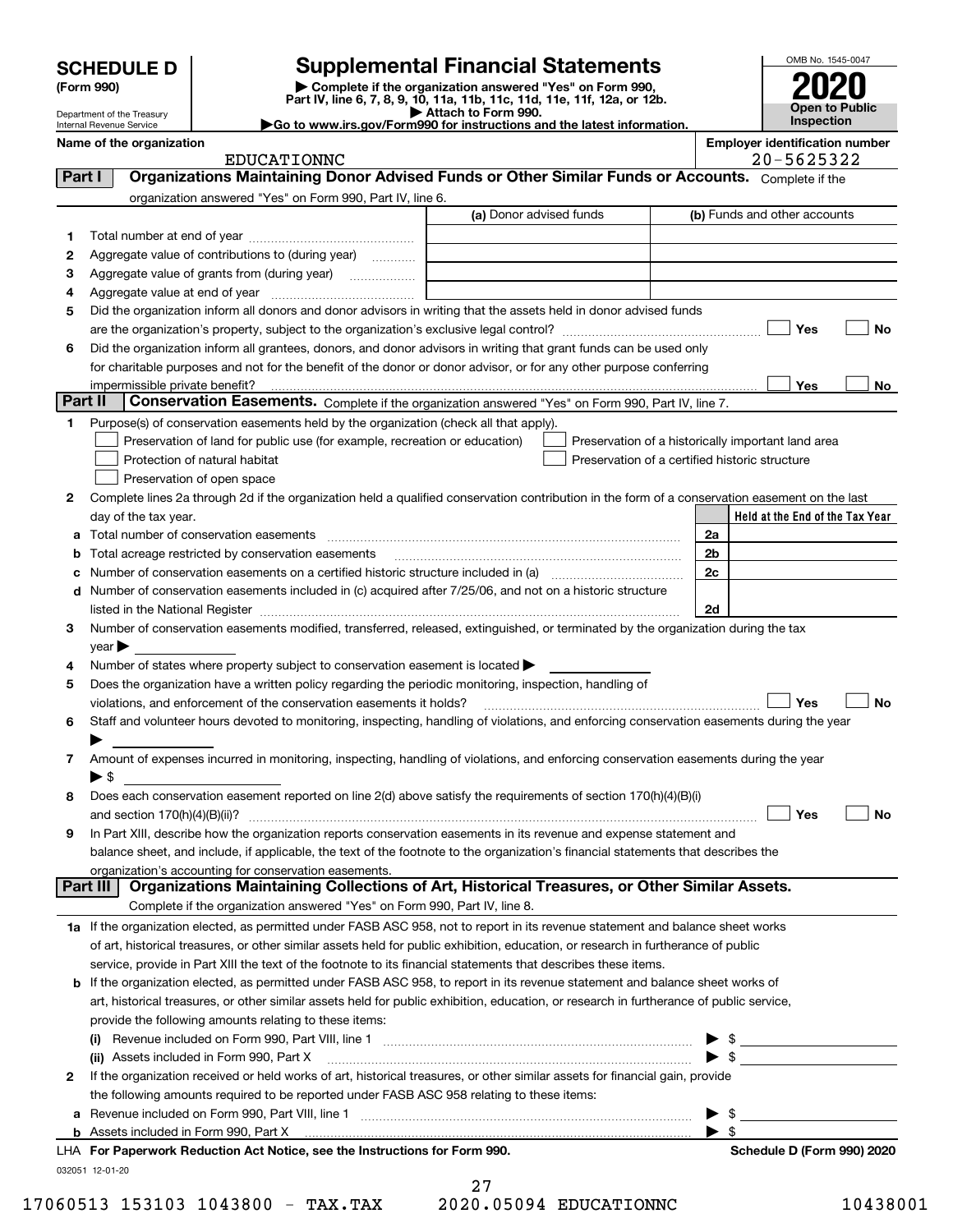|        | EDUCATIONNC<br>Schedule D (Form 990) 2020                                                                                                                                                                                      |                                         |   |                |                                                                                                                                                                                                                               |                                      | $20 - 5625322$ Page 2 |                     |            |     |
|--------|--------------------------------------------------------------------------------------------------------------------------------------------------------------------------------------------------------------------------------|-----------------------------------------|---|----------------|-------------------------------------------------------------------------------------------------------------------------------------------------------------------------------------------------------------------------------|--------------------------------------|-----------------------|---------------------|------------|-----|
|        | Part III<br>Organizations Maintaining Collections of Art, Historical Treasures, or Other Similar Assets (continued)                                                                                                            |                                         |   |                |                                                                                                                                                                                                                               |                                      |                       |                     |            |     |
| 3      | Using the organization's acquisition, accession, and other records, check any of the following that make significant use of its                                                                                                |                                         |   |                |                                                                                                                                                                                                                               |                                      |                       |                     |            |     |
|        | collection items (check all that apply):                                                                                                                                                                                       |                                         |   |                |                                                                                                                                                                                                                               |                                      |                       |                     |            |     |
| a      | Public exhibition                                                                                                                                                                                                              |                                         |   |                | Loan or exchange program                                                                                                                                                                                                      |                                      |                       |                     |            |     |
| b      | Scholarly research                                                                                                                                                                                                             |                                         |   |                | Other and the contract of the contract of the contract of the contract of the contract of the contract of the contract of the contract of the contract of the contract of the contract of the contract of the contract of the |                                      |                       |                     |            |     |
| с      | Preservation for future generations                                                                                                                                                                                            |                                         |   |                |                                                                                                                                                                                                                               |                                      |                       |                     |            |     |
| 4      | Provide a description of the organization's collections and explain how they further the organization's exempt purpose in Part XIII.                                                                                           |                                         |   |                |                                                                                                                                                                                                                               |                                      |                       |                     |            |     |
| 5      | During the year, did the organization solicit or receive donations of art, historical treasures, or other similar assets                                                                                                       |                                         |   |                |                                                                                                                                                                                                                               |                                      |                       |                     |            |     |
|        | to be sold to raise funds rather than to be maintained as part of the organization's collection?                                                                                                                               |                                         |   |                |                                                                                                                                                                                                                               |                                      |                       | Yes                 |            | No  |
|        | <b>Part IV</b><br>Escrow and Custodial Arrangements. Complete if the organization answered "Yes" on Form 990, Part IV, line 9, or                                                                                              |                                         |   |                |                                                                                                                                                                                                                               |                                      |                       |                     |            |     |
|        | reported an amount on Form 990, Part X, line 21.                                                                                                                                                                               |                                         |   |                |                                                                                                                                                                                                                               |                                      |                       |                     |            |     |
|        | 1a Is the organization an agent, trustee, custodian or other intermediary for contributions or other assets not included                                                                                                       |                                         |   |                |                                                                                                                                                                                                                               |                                      |                       |                     |            |     |
|        | on Form 990, Part X? [11] matter contracts and contracts and contracts are contracted as a form 990, Part X?                                                                                                                   |                                         |   |                |                                                                                                                                                                                                                               |                                      |                       | Yes                 |            | No  |
|        | b If "Yes," explain the arrangement in Part XIII and complete the following table:                                                                                                                                             |                                         |   |                |                                                                                                                                                                                                                               |                                      |                       |                     |            |     |
|        |                                                                                                                                                                                                                                |                                         |   |                |                                                                                                                                                                                                                               |                                      |                       | Amount              |            |     |
| c      | Beginning balance measurements and the contract of the contract of the contract of the contract of the contract of the contract of the contract of the contract of the contract of the contract of the contract of the contrac |                                         |   |                |                                                                                                                                                                                                                               | 1c                                   |                       |                     |            |     |
|        | Additions during the year manufactured and an account of the state of the state of the state of the state of the state of the state of the state of the state of the state of the state of the state of the state of the state |                                         |   |                |                                                                                                                                                                                                                               | 1d                                   |                       |                     |            |     |
|        | Distributions during the year manufactured and an extraordinary of the year manufactured and the year manufactured and the set of the set of the set of the set of the set of the set of the set of the set of the set of the  |                                         |   |                |                                                                                                                                                                                                                               | 1e                                   |                       |                     |            |     |
| Ť.     | 2a Did the organization include an amount on Form 990, Part X, line 21, for escrow or custodial account liability?                                                                                                             |                                         |   |                |                                                                                                                                                                                                                               | 1f                                   |                       | Yes                 |            | No  |
|        | <b>b</b> If "Yes," explain the arrangement in Part XIII. Check here if the explanation has been provided on Part XIII                                                                                                          |                                         |   |                |                                                                                                                                                                                                                               |                                      |                       |                     |            |     |
| Part V | Endowment Funds. Complete if the organization answered "Yes" on Form 990, Part IV, line 10.                                                                                                                                    |                                         |   |                |                                                                                                                                                                                                                               |                                      |                       |                     |            |     |
|        |                                                                                                                                                                                                                                | (a) Current year                        |   | (b) Prior year | (c) Two years back                                                                                                                                                                                                            | $\vert$ (d) Three years back $\vert$ |                       | (e) Four years back |            |     |
| 1a     | Beginning of year balance                                                                                                                                                                                                      |                                         |   |                |                                                                                                                                                                                                                               |                                      |                       |                     |            |     |
|        |                                                                                                                                                                                                                                |                                         |   |                |                                                                                                                                                                                                                               |                                      |                       |                     |            |     |
|        | Net investment earnings, gains, and losses                                                                                                                                                                                     |                                         |   |                |                                                                                                                                                                                                                               |                                      |                       |                     |            |     |
| d      |                                                                                                                                                                                                                                |                                         |   |                |                                                                                                                                                                                                                               |                                      |                       |                     |            |     |
|        | e Other expenditures for facilities                                                                                                                                                                                            |                                         |   |                |                                                                                                                                                                                                                               |                                      |                       |                     |            |     |
|        | and programs                                                                                                                                                                                                                   |                                         |   |                |                                                                                                                                                                                                                               |                                      |                       |                     |            |     |
|        |                                                                                                                                                                                                                                |                                         |   |                |                                                                                                                                                                                                                               |                                      |                       |                     |            |     |
| g      | End of year balance                                                                                                                                                                                                            |                                         |   |                |                                                                                                                                                                                                                               |                                      |                       |                     |            |     |
| 2      | Provide the estimated percentage of the current year end balance (line 1g, column (a)) held as:                                                                                                                                |                                         |   |                |                                                                                                                                                                                                                               |                                      |                       |                     |            |     |
| а      | Board designated or quasi-endowment                                                                                                                                                                                            |                                         | % |                |                                                                                                                                                                                                                               |                                      |                       |                     |            |     |
|        | Permanent endowment > <u>example</u>                                                                                                                                                                                           | %                                       |   |                |                                                                                                                                                                                                                               |                                      |                       |                     |            |     |
|        | Term endowment $\blacktriangleright$                                                                                                                                                                                           | %                                       |   |                |                                                                                                                                                                                                                               |                                      |                       |                     |            |     |
|        | The percentages on lines 2a, 2b, and 2c should equal 100%.                                                                                                                                                                     |                                         |   |                |                                                                                                                                                                                                                               |                                      |                       |                     |            |     |
|        | 3a Are there endowment funds not in the possession of the organization that are held and administered for the organization                                                                                                     |                                         |   |                |                                                                                                                                                                                                                               |                                      |                       |                     |            |     |
|        | by:                                                                                                                                                                                                                            |                                         |   |                |                                                                                                                                                                                                                               |                                      |                       |                     | <b>Yes</b> | No. |
|        | (i)                                                                                                                                                                                                                            |                                         |   |                |                                                                                                                                                                                                                               |                                      |                       | 3a(i)               |            |     |
|        |                                                                                                                                                                                                                                |                                         |   |                |                                                                                                                                                                                                                               |                                      |                       | 3a(ii)              |            |     |
|        |                                                                                                                                                                                                                                |                                         |   |                |                                                                                                                                                                                                                               |                                      |                       | 3b                  |            |     |
| 4      | Describe in Part XIII the intended uses of the organization's endowment funds.                                                                                                                                                 |                                         |   |                |                                                                                                                                                                                                                               |                                      |                       |                     |            |     |
|        | Land, Buildings, and Equipment.<br>Part VI                                                                                                                                                                                     |                                         |   |                |                                                                                                                                                                                                                               |                                      |                       |                     |            |     |
|        | Complete if the organization answered "Yes" on Form 990, Part IV, line 11a. See Form 990, Part X, line 10.                                                                                                                     |                                         |   |                |                                                                                                                                                                                                                               |                                      |                       |                     |            |     |
|        | Description of property                                                                                                                                                                                                        | (a) Cost or other<br>basis (investment) |   |                | (b) Cost or other<br>basis (other)                                                                                                                                                                                            | (c) Accumulated<br>depreciation      |                       | (d) Book value      |            |     |
|        |                                                                                                                                                                                                                                |                                         |   |                |                                                                                                                                                                                                                               |                                      |                       |                     |            |     |
| b      |                                                                                                                                                                                                                                |                                         |   |                |                                                                                                                                                                                                                               |                                      |                       |                     |            |     |
|        |                                                                                                                                                                                                                                |                                         |   |                |                                                                                                                                                                                                                               |                                      |                       |                     |            |     |
|        |                                                                                                                                                                                                                                |                                         |   |                | 411,808.                                                                                                                                                                                                                      | 339,140.                             |                       |                     | 72,668.    |     |
|        | e Other                                                                                                                                                                                                                        |                                         |   |                |                                                                                                                                                                                                                               |                                      |                       |                     |            |     |
|        |                                                                                                                                                                                                                                |                                         |   |                |                                                                                                                                                                                                                               |                                      |                       |                     | 72,668.    |     |

**Schedule D (Form 990) 2020**

032052 12‐01‐20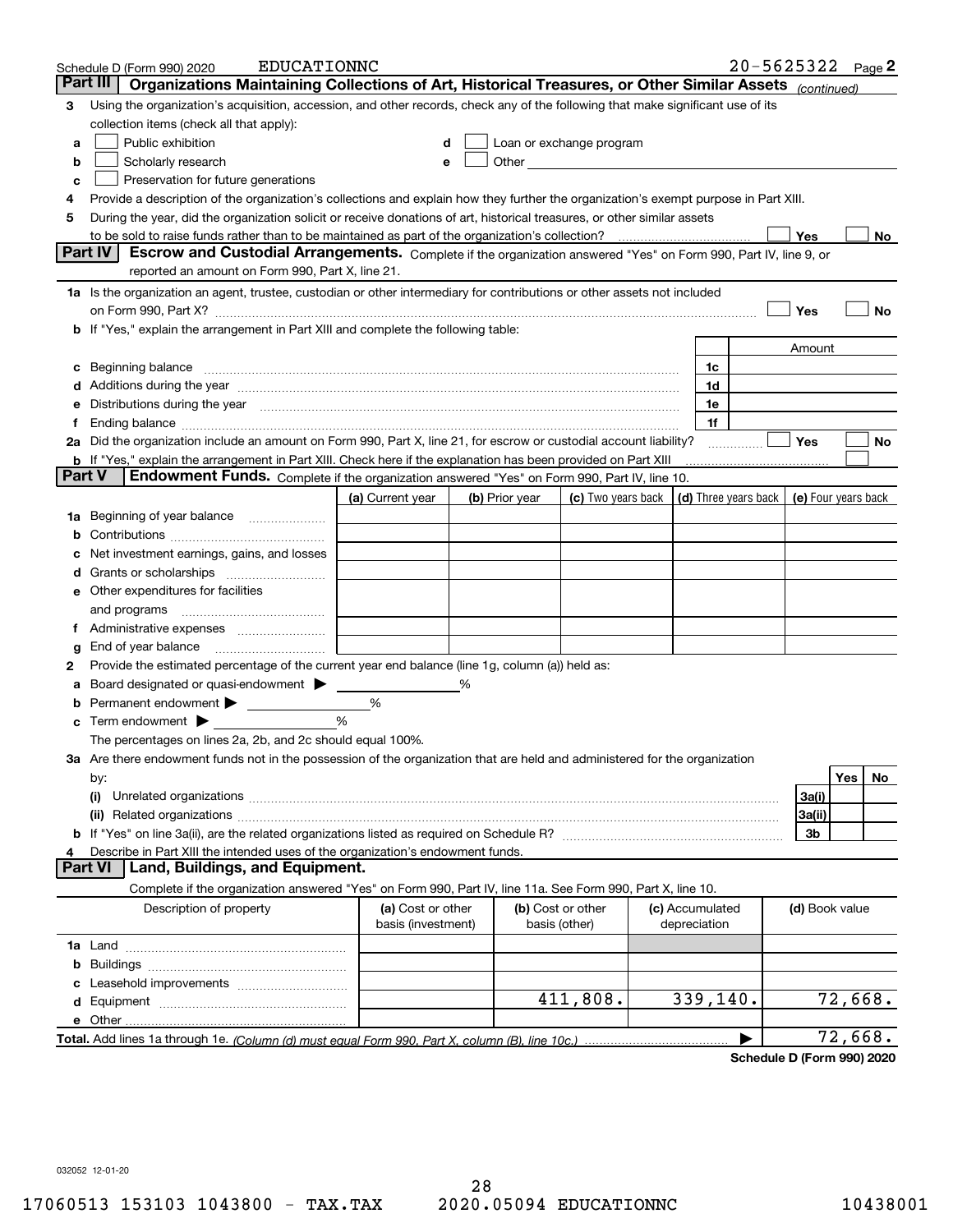EDUCATIONNC

|                | <b>Part VII</b> Investments - Other Securities.                                                                                                                                    |                 |                                                                                                                                                      |                |
|----------------|------------------------------------------------------------------------------------------------------------------------------------------------------------------------------------|-----------------|------------------------------------------------------------------------------------------------------------------------------------------------------|----------------|
|                | Complete if the organization answered "Yes" on Form 990, Part IV, line 11b. See Form 990, Part X, line 12.<br>(a) Description of security or category (including name of security) | (b) Book value  | (c) Method of valuation: Cost or end-of-year market value                                                                                            |                |
|                | (1) Financial derivatives                                                                                                                                                          |                 |                                                                                                                                                      |                |
|                |                                                                                                                                                                                    |                 |                                                                                                                                                      |                |
| $(3)$ Other    |                                                                                                                                                                                    |                 |                                                                                                                                                      |                |
| (A)            |                                                                                                                                                                                    |                 |                                                                                                                                                      |                |
| (B)            |                                                                                                                                                                                    |                 |                                                                                                                                                      |                |
| (C)            |                                                                                                                                                                                    |                 |                                                                                                                                                      |                |
| (D)            |                                                                                                                                                                                    |                 |                                                                                                                                                      |                |
| (E)            |                                                                                                                                                                                    |                 |                                                                                                                                                      |                |
| (F)            |                                                                                                                                                                                    |                 |                                                                                                                                                      |                |
| (G)            |                                                                                                                                                                                    |                 |                                                                                                                                                      |                |
| (H)            |                                                                                                                                                                                    |                 |                                                                                                                                                      |                |
|                | Total. (Col. (b) must equal Form 990, Part X, col. (B) line 12.)                                                                                                                   |                 |                                                                                                                                                      |                |
|                | Part VIII Investments - Program Related.                                                                                                                                           |                 |                                                                                                                                                      |                |
|                | Complete if the organization answered "Yes" on Form 990, Part IV, line 11c. See Form 990, Part X, line 13.                                                                         |                 |                                                                                                                                                      |                |
|                | (a) Description of investment                                                                                                                                                      | (b) Book value  | (c) Method of valuation: Cost or end-of-year market value                                                                                            |                |
| (1)            |                                                                                                                                                                                    |                 |                                                                                                                                                      |                |
| (2)            |                                                                                                                                                                                    |                 |                                                                                                                                                      |                |
| (3)            |                                                                                                                                                                                    |                 |                                                                                                                                                      |                |
| (4)            |                                                                                                                                                                                    |                 |                                                                                                                                                      |                |
| (5)            |                                                                                                                                                                                    |                 |                                                                                                                                                      |                |
| (6)            |                                                                                                                                                                                    |                 |                                                                                                                                                      |                |
| (7)            |                                                                                                                                                                                    |                 |                                                                                                                                                      |                |
| (8)            |                                                                                                                                                                                    |                 |                                                                                                                                                      |                |
| (9)            |                                                                                                                                                                                    |                 |                                                                                                                                                      |                |
| <b>Part IX</b> | Total. (Col. (b) must equal Form 990, Part X, col. (B) line 13.)<br><b>Other Assets.</b>                                                                                           |                 |                                                                                                                                                      |                |
|                |                                                                                                                                                                                    |                 |                                                                                                                                                      |                |
|                | Complete if the organization answered "Yes" on Form 990, Part IV, line 11d. See Form 990, Part X, line 15.                                                                         |                 |                                                                                                                                                      |                |
|                |                                                                                                                                                                                    | (a) Description |                                                                                                                                                      | (b) Book value |
| (1)            |                                                                                                                                                                                    |                 |                                                                                                                                                      |                |
| (2)            |                                                                                                                                                                                    |                 |                                                                                                                                                      |                |
| (3)            |                                                                                                                                                                                    |                 |                                                                                                                                                      |                |
| (4)            |                                                                                                                                                                                    |                 |                                                                                                                                                      |                |
| (5)            |                                                                                                                                                                                    |                 |                                                                                                                                                      |                |
| (6)            |                                                                                                                                                                                    |                 |                                                                                                                                                      |                |
| (7)            |                                                                                                                                                                                    |                 |                                                                                                                                                      |                |
| (8)            |                                                                                                                                                                                    |                 |                                                                                                                                                      |                |
| (9)            |                                                                                                                                                                                    |                 |                                                                                                                                                      |                |
| <b>Part X</b>  | <b>Other Liabilities.</b>                                                                                                                                                          |                 |                                                                                                                                                      |                |
|                | Complete if the organization answered "Yes" on Form 990, Part IV, line 11e or 11f. See Form 990, Part X, line 25.                                                                  |                 |                                                                                                                                                      |                |
| 1.             | (a) Description of liability                                                                                                                                                       |                 |                                                                                                                                                      | (b) Book value |
| (1)            | Federal income taxes                                                                                                                                                               |                 |                                                                                                                                                      |                |
| (2)            |                                                                                                                                                                                    |                 |                                                                                                                                                      |                |
| (3)            |                                                                                                                                                                                    |                 |                                                                                                                                                      |                |
| (4)            |                                                                                                                                                                                    |                 |                                                                                                                                                      |                |
| (5)            |                                                                                                                                                                                    |                 |                                                                                                                                                      |                |
| (6)            |                                                                                                                                                                                    |                 |                                                                                                                                                      |                |
| (7)            |                                                                                                                                                                                    |                 |                                                                                                                                                      |                |
| (8)            |                                                                                                                                                                                    |                 |                                                                                                                                                      |                |
| (9)            |                                                                                                                                                                                    |                 |                                                                                                                                                      |                |
|                |                                                                                                                                                                                    |                 |                                                                                                                                                      |                |
|                | Total. (Column (b) must equal Form 990, Part X, col. (B) line 25.) ………………………………………………………                                                                                           |                 | 2. Liability for uncertain tax positions. In Part XIII, provide the text of the footnote to the organization's financial statements that reports the |                |
|                |                                                                                                                                                                                    |                 |                                                                                                                                                      |                |

organization's liability for uncertain tax positions under FASB ASC 740. Check here if the text of the footnote has been provided in Part XIII.

**Schedule D (Form 990) 2020**

032053 12‐01‐20

 $\boxed{\text{X}}$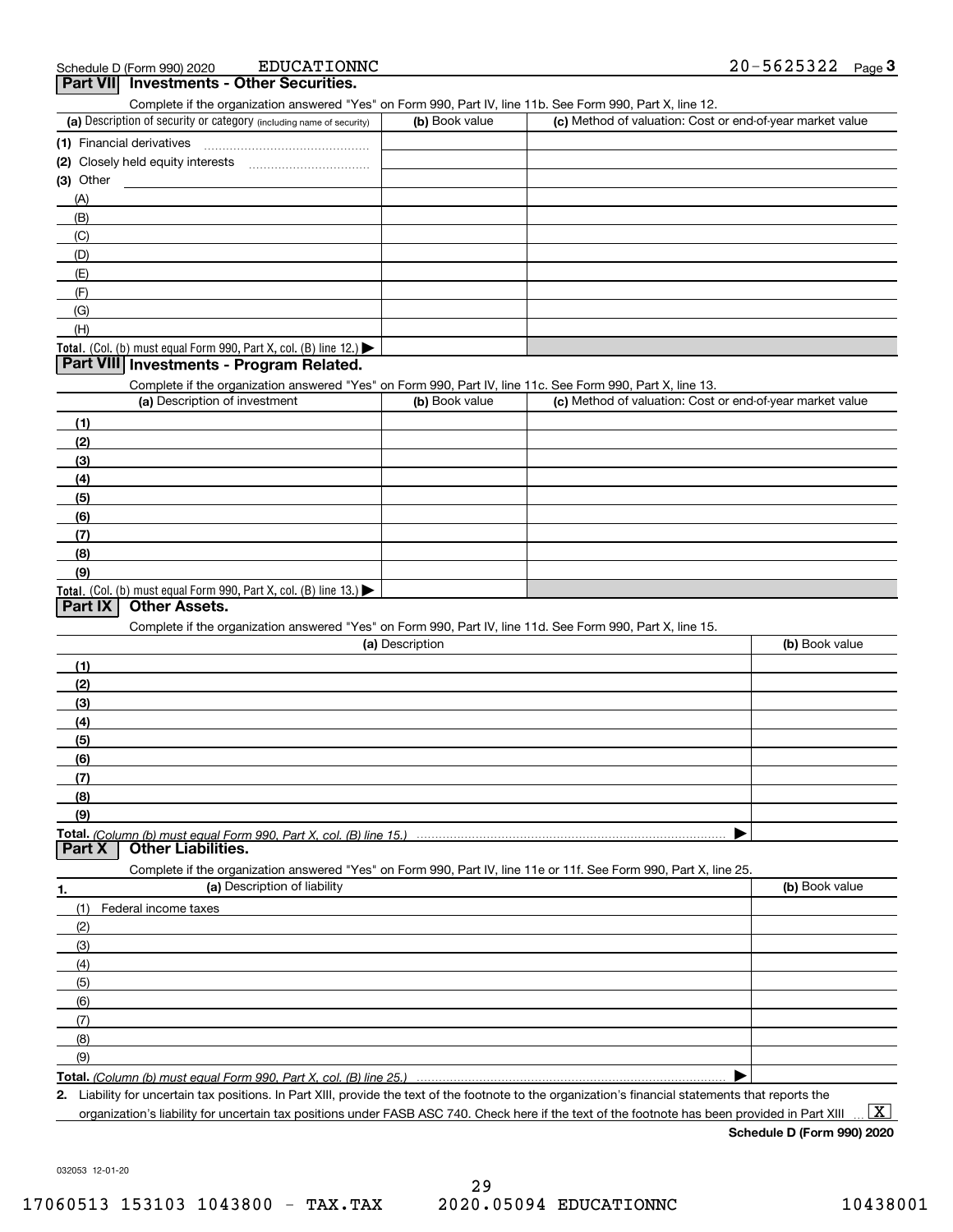|    | <b>EDUCATIONNC</b><br>Schedule D (Form 990) 2020                                                                                                                                                                                                                             |                |                | 20-5625322<br>Page $4$  |
|----|------------------------------------------------------------------------------------------------------------------------------------------------------------------------------------------------------------------------------------------------------------------------------|----------------|----------------|-------------------------|
|    | Reconciliation of Revenue per Audited Financial Statements With Revenue per Return.<br>Part XI                                                                                                                                                                               |                |                |                         |
|    | Complete if the organization answered "Yes" on Form 990, Part IV, line 12a.                                                                                                                                                                                                  |                |                |                         |
| 1  | Total revenue, gains, and other support per audited financial statements                                                                                                                                                                                                     |                | $\blacksquare$ | $\overline{1,459},576.$ |
| 2  | Amounts included on line 1 but not on Form 990, Part VIII, line 12:                                                                                                                                                                                                          |                |                |                         |
| a  |                                                                                                                                                                                                                                                                              | 2a             |                |                         |
|    |                                                                                                                                                                                                                                                                              | 2 <sub>b</sub> |                |                         |
|    |                                                                                                                                                                                                                                                                              | 2c             |                |                         |
| d  | Other (Describe in Part XIII.) <b>Construction Contract Construction</b> [                                                                                                                                                                                                   | 2d             |                |                         |
| е  | Add lines 2a through 2d                                                                                                                                                                                                                                                      |                | <b>2e</b>      |                         |
| 3  |                                                                                                                                                                                                                                                                              |                | $\mathbf{3}$   | 1,459,576.              |
| 4  | Amounts included on Form 990, Part VIII, line 12, but not on line 1:                                                                                                                                                                                                         |                |                |                         |
|    | Investment expenses not included on Form 990, Part VIII, line 7b [100] [100] [100] [100] [100] [100] [100] [100] [100] [100] [100] [100] [100] [100] [100] [100] [100] [100] [100] [100] [100] [100] [100] [100] [100] [100] [                                               | 4a             |                |                         |
| b  |                                                                                                                                                                                                                                                                              | 4 <sub>b</sub> |                |                         |
| c. | Add lines 4a and 4b                                                                                                                                                                                                                                                          |                | 4с             | 0.                      |
| 5  |                                                                                                                                                                                                                                                                              |                | 5              | 1,459,576.              |
|    |                                                                                                                                                                                                                                                                              |                |                |                         |
|    | Part XII   Reconciliation of Expenses per Audited Financial Statements With Expenses per Return.                                                                                                                                                                             |                |                |                         |
|    | Complete if the organization answered "Yes" on Form 990, Part IV, line 12a.                                                                                                                                                                                                  |                |                |                         |
| 1  |                                                                                                                                                                                                                                                                              |                | $\mathbf{1}$   | 1,973,819.              |
| 2  | Amounts included on line 1 but not on Form 990, Part IX, line 25:                                                                                                                                                                                                            |                |                |                         |
| a  |                                                                                                                                                                                                                                                                              | 2a             |                |                         |
| b  |                                                                                                                                                                                                                                                                              | 2 <sub>b</sub> |                |                         |
| c  |                                                                                                                                                                                                                                                                              | 2c             |                |                         |
| d  |                                                                                                                                                                                                                                                                              | 2d             |                |                         |
|    | e Add lines 2a through 2d <b>[10]</b> [20] <b>All and Provide 20</b> [10] <b>All and Provide 20</b> [10] <b>All and Provide 20</b> [10] <b>All and Provide 20</b> [10] <b>All and Provide 20</b> [10] <b>All and Provide 20</b> [10] <b>All and Provide 20</b> [10] <b>A</b> |                | 2e             |                         |
| 3  |                                                                                                                                                                                                                                                                              |                | $\mathbf{3}$   | 1,973,819.              |
| 4  | Amounts included on Form 990, Part IX, line 25, but not on line 1:                                                                                                                                                                                                           |                |                |                         |
| a  |                                                                                                                                                                                                                                                                              | 4a             |                |                         |
| b  | Other (Describe in Part XIII.) [100] [200] [2010] [2010] [2010] [2010] [2010] [2010] [2010] [2010] [2010] [2010] [2010] [2010] [2010] [2010] [2010] [2010] [2010] [2010] [2010] [2010] [2010] [2010] [2010] [2010] [2010] [201                                               | 4b             |                |                         |
|    | c Add lines 4a and 4b                                                                                                                                                                                                                                                        |                | 4с             |                         |
|    | Part XIII Supplemental Information.                                                                                                                                                                                                                                          |                | $5^{\circ}$    | 1,973,819.              |

Provide the descriptions required for Part II, lines 3, 5, and 9; Part III, lines 1a and 4; Part IV, lines 1b and 2b; Part V, line 4; Part X, line 2; Part XI, lines 2d and 4b; and Part XII, lines 2d and 4b. Also complete this part to provide any additional information.

PART X, LINE 2:

SCHEDULE D, PART X, LINE 2

THE ORGANIZATION IS EXEMPT FROM INCOME TAXES UNDER INTERNAL REVENUE CODE

SECTION 501(C)(3) AND APPLICABLE STATE STATUTES ON ITS EXEMPT FUNCTION

INCOME AND IS CLASSIFIED AS A PUBLICLY SUPPORTED ORGANIZATION. THERE WAS

NO UNRELATED BUSINESS INCOME FOR 2021 AND 2020.

032054 12‐01‐20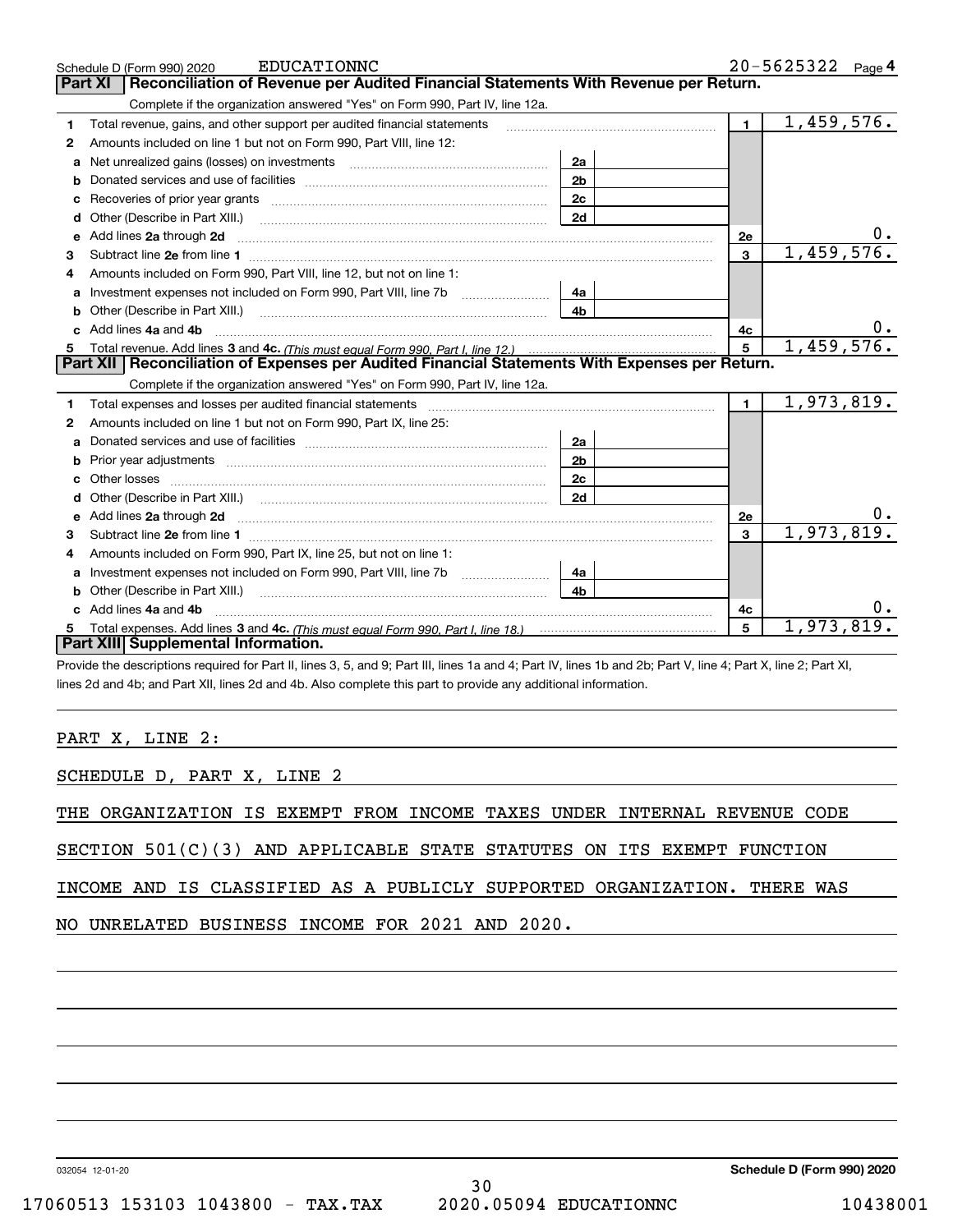| <b>SCHEDULE J</b>                                      | <b>Compensation Information</b>                                                                                                                                                                                                      |                                       | OMB No. 1545-0047                          |     |                            |
|--------------------------------------------------------|--------------------------------------------------------------------------------------------------------------------------------------------------------------------------------------------------------------------------------------|---------------------------------------|--------------------------------------------|-----|----------------------------|
| (Form 990)                                             |                                                                                                                                                                                                                                      |                                       |                                            |     |                            |
|                                                        | For certain Officers, Directors, Trustees, Key Employees, and Highest<br><b>Compensated Employees</b>                                                                                                                                |                                       | 2020                                       |     |                            |
|                                                        | Complete if the organization answered "Yes" on Form 990, Part IV, line 23.                                                                                                                                                           |                                       |                                            |     |                            |
| Department of the Treasury<br>Internal Revenue Service | Attach to Form 990.<br>Go to www.irs.gov/Form990 for instructions and the latest information.                                                                                                                                        |                                       | <b>Open to Public</b><br><b>Inspection</b> |     |                            |
| Name of the organization                               |                                                                                                                                                                                                                                      | <b>Employer identification number</b> |                                            |     |                            |
|                                                        | EDUCATIONNC                                                                                                                                                                                                                          |                                       | 20-5625322                                 |     |                            |
| Part I                                                 | <b>Questions Regarding Compensation</b>                                                                                                                                                                                              |                                       |                                            |     |                            |
|                                                        |                                                                                                                                                                                                                                      |                                       |                                            | Yes | No                         |
|                                                        | <b>1a</b> Check the appropriate box(es) if the organization provided any of the following to or for a person listed on Form 990,                                                                                                     |                                       |                                            |     |                            |
|                                                        | Part VII, Section A, line 1a. Complete Part III to provide any relevant information regarding these items.                                                                                                                           |                                       |                                            |     |                            |
|                                                        | First-class or charter travel<br>Housing allowance or residence for personal use                                                                                                                                                     |                                       |                                            |     |                            |
| Travel for companions                                  | Payments for business use of personal residence                                                                                                                                                                                      |                                       |                                            |     |                            |
|                                                        | Tax indemnification and gross-up payments<br>Health or social club dues or initiation fees                                                                                                                                           |                                       |                                            |     |                            |
|                                                        | Discretionary spending account<br>Personal services (such as maid, chauffeur, chef)                                                                                                                                                  |                                       |                                            |     |                            |
|                                                        |                                                                                                                                                                                                                                      |                                       |                                            |     |                            |
|                                                        | <b>b</b> If any of the boxes on line 1a are checked, did the organization follow a written policy regarding payment or                                                                                                               |                                       |                                            |     |                            |
|                                                        | reimbursement or provision of all of the expenses described above? If "No," complete Part III to explain                                                                                                                             |                                       | 1b                                         |     |                            |
| 2                                                      | Did the organization require substantiation prior to reimbursing or allowing expenses incurred by all directors,                                                                                                                     |                                       |                                            |     |                            |
|                                                        |                                                                                                                                                                                                                                      |                                       | $\mathbf{2}$                               |     |                            |
|                                                        |                                                                                                                                                                                                                                      |                                       |                                            |     |                            |
| 3                                                      | Indicate which, if any, of the following the organization used to establish the compensation of the organization's                                                                                                                   |                                       |                                            |     |                            |
|                                                        | CEO/Executive Director. Check all that apply. Do not check any boxes for methods used by a related organization to                                                                                                                   |                                       |                                            |     |                            |
|                                                        | establish compensation of the CEO/Executive Director, but explain in Part III.                                                                                                                                                       |                                       |                                            |     |                            |
|                                                        | Compensation committee<br>Written employment contract                                                                                                                                                                                |                                       |                                            |     |                            |
|                                                        | Compensation survey or study<br>Independent compensation consultant                                                                                                                                                                  |                                       |                                            |     |                            |
|                                                        | Form 990 of other organizations<br>Approval by the board or compensation committee                                                                                                                                                   |                                       |                                            |     |                            |
|                                                        |                                                                                                                                                                                                                                      |                                       |                                            |     |                            |
| 4                                                      | During the year, did any person listed on Form 990, Part VII, Section A, line 1a, with respect to the filing                                                                                                                         |                                       |                                            |     |                            |
|                                                        | organization or a related organization:                                                                                                                                                                                              |                                       |                                            |     |                            |
|                                                        | Receive a severance payment or change-of-control payment?                                                                                                                                                                            |                                       | 4a                                         |     | х                          |
|                                                        | Participate in or receive payment from a supplemental nonqualified retirement plan?                                                                                                                                                  |                                       | 4b                                         |     | $\overline{\texttt{x}}$    |
| с                                                      | Participate in or receive payment from an equity-based compensation arrangement?                                                                                                                                                     |                                       | 4c                                         |     | $\overline{\text{x}}$      |
|                                                        | If "Yes" to any of lines 4a-c, list the persons and provide the applicable amounts for each item in Part III.                                                                                                                        |                                       |                                            |     |                            |
|                                                        |                                                                                                                                                                                                                                      |                                       |                                            |     |                            |
|                                                        | Only section 501(c)(3), 501(c)(4), and 501(c)(29) organizations must complete lines 5-9.                                                                                                                                             |                                       |                                            |     |                            |
|                                                        | For persons listed on Form 990, Part VII, Section A, line 1a, did the organization pay or accrue any compensation                                                                                                                    |                                       |                                            |     |                            |
| contingent on the revenues of:                         |                                                                                                                                                                                                                                      |                                       |                                            |     |                            |
|                                                        | a The organization? <b>Entitation</b> and the organization?                                                                                                                                                                          |                                       | 5а                                         |     | x                          |
|                                                        |                                                                                                                                                                                                                                      |                                       | <b>5b</b>                                  |     | $\overline{\text{x}}$      |
|                                                        | If "Yes" on line 5a or 5b, describe in Part III.                                                                                                                                                                                     |                                       |                                            |     |                            |
| 6.                                                     | For persons listed on Form 990, Part VII, Section A, line 1a, did the organization pay or accrue any compensation                                                                                                                    |                                       |                                            |     |                            |
|                                                        | contingent on the net earnings of:                                                                                                                                                                                                   |                                       |                                            |     |                            |
|                                                        | a The organization? <b>Entitled Strategies and Strategies and Strategies and Strategies and Strategies and Strategies and Strategies and Strategies and Strategies and Strategies and Strategies and Strategies and Strategies a</b> |                                       | 6a                                         |     | x<br>$\overline{\text{x}}$ |
|                                                        |                                                                                                                                                                                                                                      |                                       | 6b                                         |     |                            |
|                                                        | If "Yes" on line 6a or 6b, describe in Part III.                                                                                                                                                                                     |                                       |                                            |     |                            |
|                                                        | 7 For persons listed on Form 990, Part VII, Section A, line 1a, did the organization provide any nonfixed payments                                                                                                                   |                                       |                                            |     |                            |
|                                                        |                                                                                                                                                                                                                                      |                                       | 7                                          |     | х                          |
| 8                                                      | Were any amounts reported on Form 990, Part VII, paid or accrued pursuant to a contract that was subject to the                                                                                                                      |                                       |                                            |     |                            |
|                                                        | initial contract exception described in Regulations section 53.4958-4(a)(3)? If "Yes," describe in Part III                                                                                                                          |                                       | 8                                          |     | x                          |
| 9                                                      | If "Yes" on line 8, did the organization also follow the rebuttable presumption procedure described in                                                                                                                               |                                       |                                            |     |                            |
|                                                        | Regulations section 53.4958-6(c)?                                                                                                                                                                                                    |                                       | 9                                          |     |                            |
|                                                        | LHA For Paperwork Reduction Act Notice, see the Instructions for Form 990.                                                                                                                                                           |                                       | Schedule J (Form 990) 2020                 |     |                            |

032111 12‐07‐20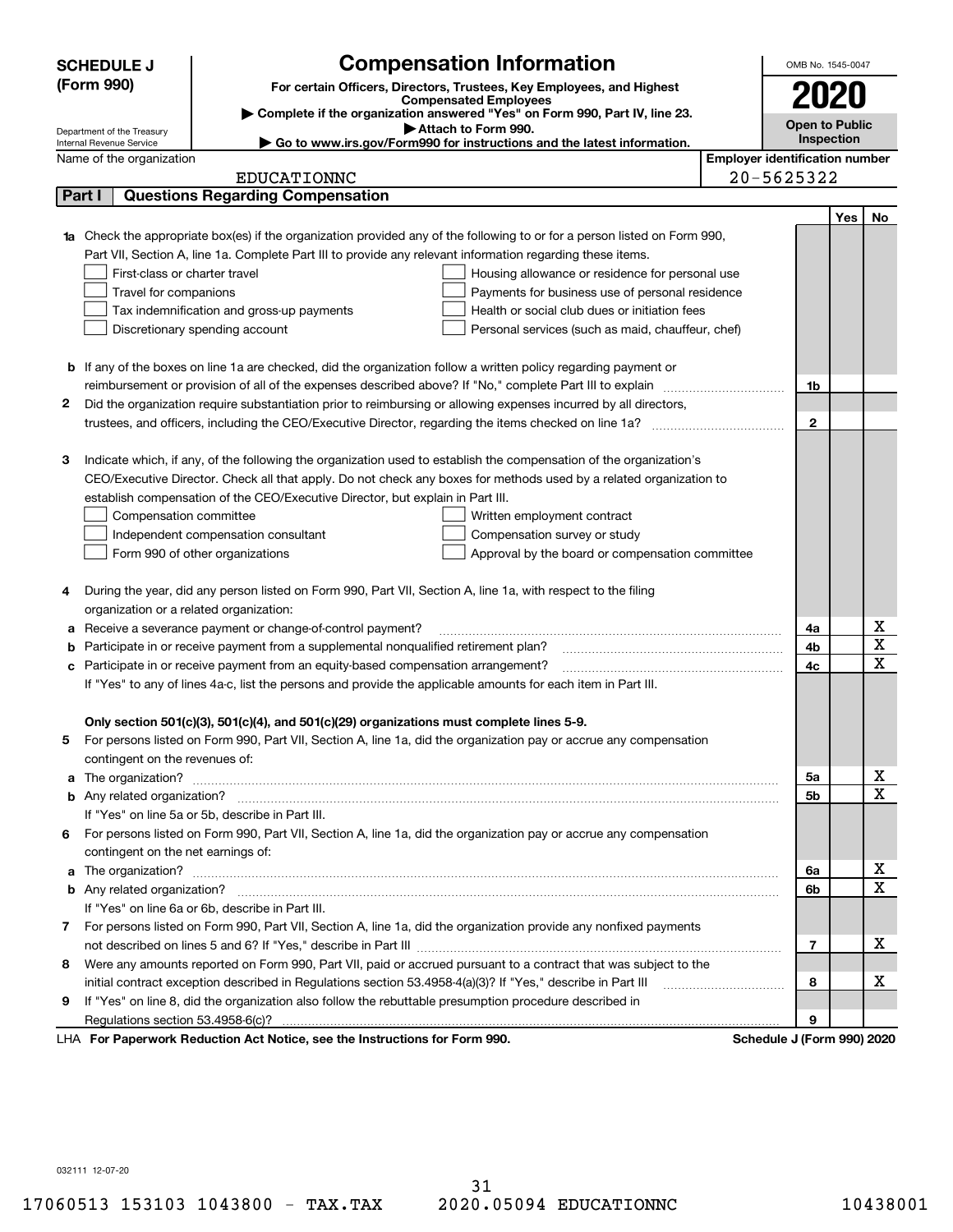| Page 2                     |                                                                                                                                                |                                                                                                                                                                                                                                                                                  |                                                                                                                                                                                                    | (F) Compensation              | in column (B)    | reported as deferred<br>on prior Form 990 | $\dot{\circ}$                                    | $\circ$       |                         |               |                                                 |                         |                      |                    |                    |                 |                         |   |                         |               |                         |               |                         |                      |                         |                    |     |                         |           |                         |   |                         |               |    | č |
|----------------------------|------------------------------------------------------------------------------------------------------------------------------------------------|----------------------------------------------------------------------------------------------------------------------------------------------------------------------------------------------------------------------------------------------------------------------------------|----------------------------------------------------------------------------------------------------------------------------------------------------------------------------------------------------|-------------------------------|------------------|-------------------------------------------|--------------------------------------------------|---------------|-------------------------|---------------|-------------------------------------------------|-------------------------|----------------------|--------------------|--------------------|-----------------|-------------------------|---|-------------------------|---------------|-------------------------|---------------|-------------------------|----------------------|-------------------------|--------------------|-----|-------------------------|-----------|-------------------------|---|-------------------------|---------------|----|---|
|                            |                                                                                                                                                |                                                                                                                                                                                                                                                                                  |                                                                                                                                                                                                    | (E) Total of columns          | $(B)(i)$ - $(D)$ |                                           | ٠<br>000<br>175                                  | $\circ$       |                         |               |                                                 |                         |                      |                    |                    |                 |                         |   |                         |               |                         |               |                         |                      |                         |                    |     |                         |           |                         |   |                         |               |    |   |
|                            |                                                                                                                                                |                                                                                                                                                                                                                                                                                  |                                                                                                                                                                                                    | (D) Nontaxable                | benefits         |                                           | $\circ$                                          | $\circ$       |                         |               |                                                 |                         |                      |                    |                    |                 |                         |   |                         |               |                         |               |                         |                      |                         |                    |     |                         |           |                         |   |                         |               |    |   |
| $20 - 5625322$             |                                                                                                                                                |                                                                                                                                                                                                                                                                                  |                                                                                                                                                                                                    | (C) Retirement and            | other deferred   | compensation                              | 0                                                | $\circ$       |                         |               |                                                 |                         |                      |                    |                    |                 |                         |   |                         |               |                         |               |                         |                      |                         |                    |     |                         |           |                         |   |                         |               |    |   |
|                            |                                                                                                                                                |                                                                                                                                                                                                                                                                                  |                                                                                                                                                                                                    | and/or 1099-MISC compensation |                  | compensation<br>reportable<br>(iii) Other | 0                                                | $\circ$       |                         |               |                                                 |                         |                      |                    |                    |                 |                         |   |                         |               |                         |               |                         |                      |                         |                    |     |                         |           |                         |   |                         |               |    |   |
|                            |                                                                                                                                                |                                                                                                                                                                                                                                                                                  |                                                                                                                                                                                                    |                               |                  | compensation<br>(ii) Bonus &<br>incentive | 0                                                | $\circ$       |                         |               |                                                 |                         |                      |                    |                    |                 |                         |   |                         |               |                         |               |                         |                      |                         |                    |     |                         |           |                         |   |                         |               |    |   |
|                            |                                                                                                                                                |                                                                                                                                                                                                                                                                                  |                                                                                                                                                                                                    | (B) Breakdown of W-2          |                  | (i) Base<br>compensation                  | 000,<br>175                                      | ٠<br>$\circ$  |                         |               |                                                 |                         |                      |                    |                    |                 |                         |   |                         |               |                         |               |                         |                      |                         |                    |     |                         |           |                         |   |                         |               |    |   |
| EDUCATIONNC                |                                                                                                                                                |                                                                                                                                                                                                                                                                                  |                                                                                                                                                                                                    |                               |                  |                                           | $\mathrel{\widehat{=}}$                          | Ξ             | $\mathrel{\widehat{=}}$ | $\widehat{=}$ | $\widehat{\epsilon}$<br>$\mathrel{\widehat{=}}$ | $\mathrel{\widehat{=}}$ | $\widehat{\epsilon}$ | $\boldsymbol{\Xi}$ | $\widehat{\equiv}$ | $\widehat{\Xi}$ | $\mathrel{\widehat{=}}$ | 闾 | $\mathrel{\widehat{=}}$ | $\widehat{=}$ | $\mathrel{\widehat{=}}$ | $\widehat{=}$ | $\mathrel{\widehat{=}}$ | $\widehat{\epsilon}$ | $\mathrel{\widehat{=}}$ | $\widehat{\equiv}$ | ⊜ ⊜ | $\mathrel{\widehat{=}}$ | $\hat{=}$ | $\mathrel{\widehat{=}}$ | 闫 | $\mathrel{\widehat{=}}$ | $\widehat{=}$ | εε |   |
| Schedule J (Form 990) 2020 | Officers, Directors, Trustees, Key Employees, and Highest Compensated Employees. Use duplicate copies if additional space is needed<br>Part II | For each individual whose compensation must be reported on Schedule J, report compensation from the organization on row (i) and from related organizations, described in the instructions, on row (ii).<br>Do not list any individuals that aren't listed on Form 990, Part VII. | Note: The sum of columns (B)(i)-(iii) for each listed individual must equal the total amount of Form 990, Part VII, Section A, line 1a, applicable column (D) and (E) amounts for that individual. |                               |                  | (A) Name and Title                        | <b>RASH</b><br>$\mathbf{x}$ .<br>MARGARET<br>(1) | PRESIDENT/CEO |                         |               |                                                 |                         |                      |                    |                    |                 |                         |   |                         |               |                         |               |                         |                      |                         |                    |     |                         |           |                         |   |                         |               |    |   |

032112 12-07-20 032112 12‐07‐20

32

# **Schedule J (Form 990) 2020 Schedule J (Form 990) 2020**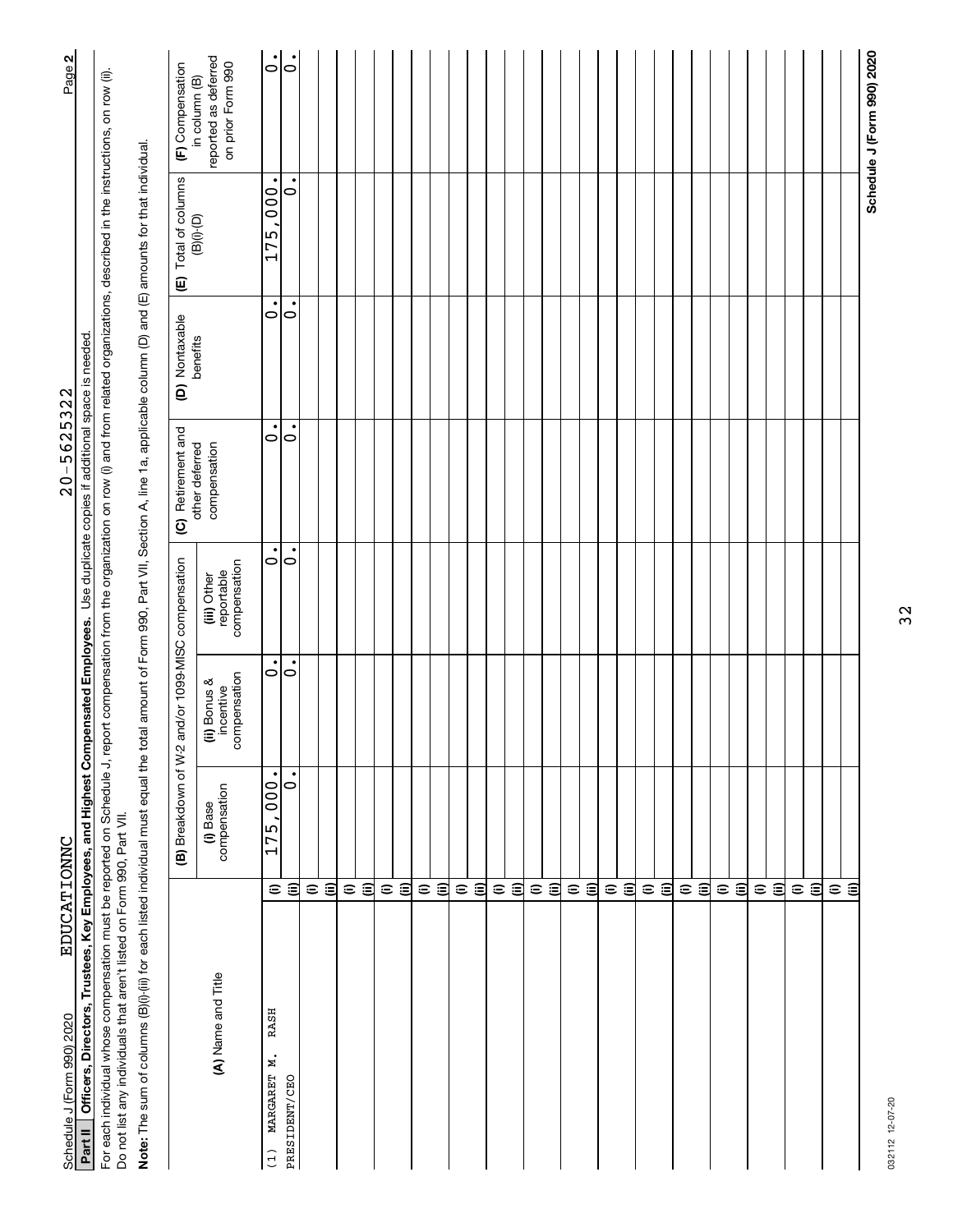| <b>EDUCATIONNC</b><br>Schedule J (Form 990) 2020<br><b>Part III</b> Supplemental Information                                                                                                               | Page 3<br>$20 - 5625322$   |
|------------------------------------------------------------------------------------------------------------------------------------------------------------------------------------------------------------|----------------------------|
| Provide the information, explanation, or descriptions required for Part I, lines 1a, 1b, 3, 4a, 4b, 4c, 5a, 5b, 6a, 6b, 7, and 8, and for Part II. Also complete this part for any additional information. |                            |
|                                                                                                                                                                                                            |                            |
|                                                                                                                                                                                                            |                            |
|                                                                                                                                                                                                            |                            |
|                                                                                                                                                                                                            |                            |
|                                                                                                                                                                                                            |                            |
|                                                                                                                                                                                                            |                            |
|                                                                                                                                                                                                            |                            |
|                                                                                                                                                                                                            |                            |
|                                                                                                                                                                                                            |                            |
|                                                                                                                                                                                                            |                            |
|                                                                                                                                                                                                            |                            |
|                                                                                                                                                                                                            |                            |
|                                                                                                                                                                                                            |                            |
|                                                                                                                                                                                                            |                            |
|                                                                                                                                                                                                            |                            |
|                                                                                                                                                                                                            |                            |
|                                                                                                                                                                                                            |                            |
|                                                                                                                                                                                                            |                            |
|                                                                                                                                                                                                            |                            |
|                                                                                                                                                                                                            | Schedule J (Form 990) 2020 |

032113 12-07-20 032113 12‐07‐20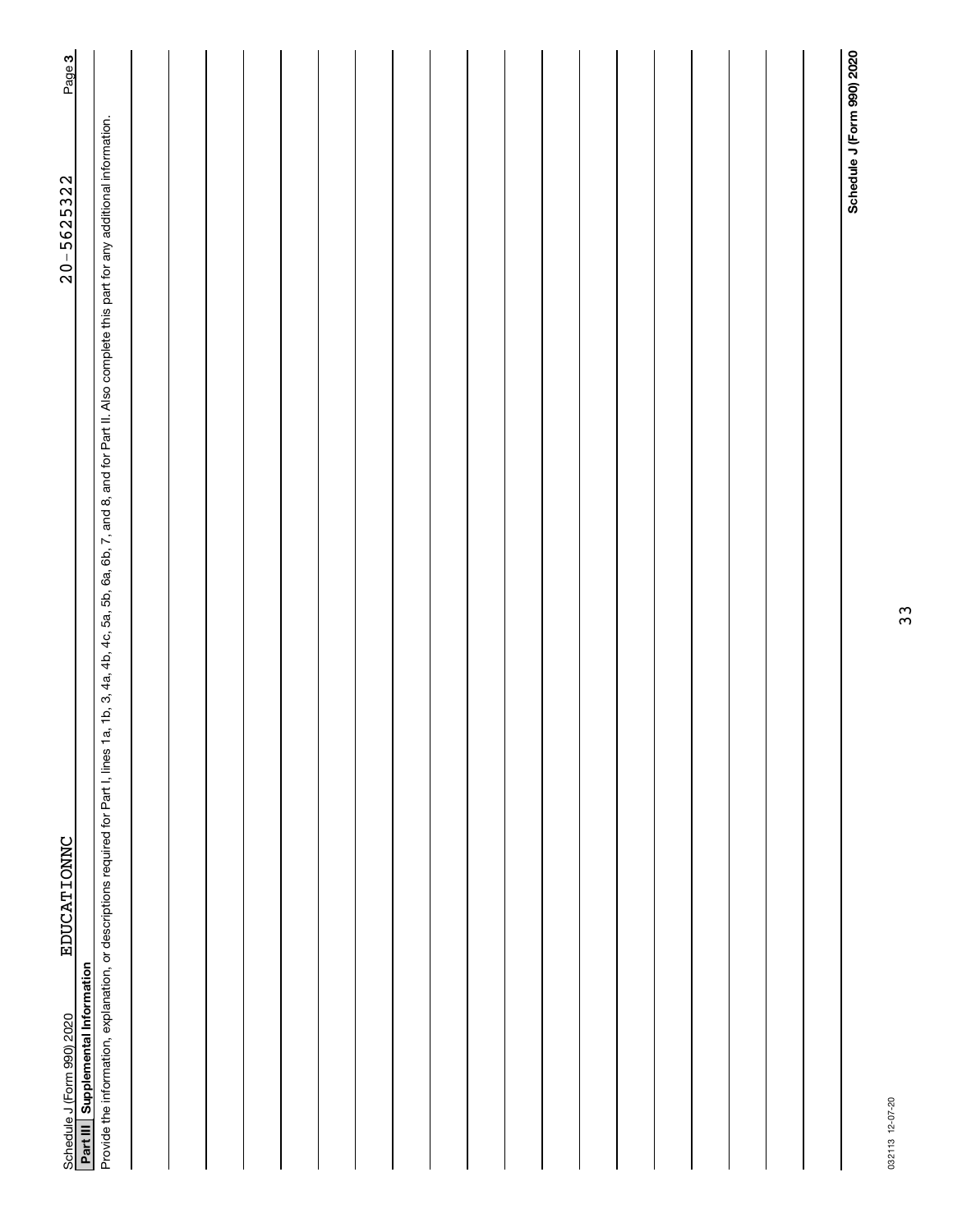| <b>SCHEDULE L</b>                                                                                             |                                                                            |                                                                                                                                                                              | <b>Transactions With Interested Persons</b>                           |  |               |  |                                                       |                                                                                                                                    |                             |    |                                                                                                                                                                                                                                                                                                                                                                                                                                                                                      | OMB No. 1545-0047                   |     |                      |
|---------------------------------------------------------------------------------------------------------------|----------------------------------------------------------------------------|------------------------------------------------------------------------------------------------------------------------------------------------------------------------------|-----------------------------------------------------------------------|--|---------------|--|-------------------------------------------------------|------------------------------------------------------------------------------------------------------------------------------------|-----------------------------|----|--------------------------------------------------------------------------------------------------------------------------------------------------------------------------------------------------------------------------------------------------------------------------------------------------------------------------------------------------------------------------------------------------------------------------------------------------------------------------------------|-------------------------------------|-----|----------------------|
| (Form 990 or 990-EZ)                                                                                          |                                                                            |                                                                                                                                                                              |                                                                       |  |               |  |                                                       | ▶ Complete if the organization answered "Yes" on Form 990, Part IV, line 25a, 25b, 26, 27, 28a,                                    |                             |    |                                                                                                                                                                                                                                                                                                                                                                                                                                                                                      |                                     |     |                      |
|                                                                                                               |                                                                            |                                                                                                                                                                              |                                                                       |  |               |  | 28b, or 28c, or Form 990-EZ, Part V, line 38a or 40b. |                                                                                                                                    |                             |    |                                                                                                                                                                                                                                                                                                                                                                                                                                                                                      |                                     |     |                      |
| Department of the Treasury<br><b>Internal Revenue Service</b>                                                 |                                                                            |                                                                                                                                                                              |                                                                       |  |               |  | Attach to Form 990 or Form 990-EZ.                    | Go to www.irs.gov/Form990 for instructions and the latest information.                                                             |                             |    |                                                                                                                                                                                                                                                                                                                                                                                                                                                                                      | <b>Open To Public</b><br>Inspection |     |                      |
| Name of the organization                                                                                      |                                                                            |                                                                                                                                                                              |                                                                       |  |               |  |                                                       |                                                                                                                                    |                             |    | <b>Employer identification number</b>                                                                                                                                                                                                                                                                                                                                                                                                                                                |                                     |     |                      |
|                                                                                                               | <b>EDUCATIONNC</b>                                                         |                                                                                                                                                                              |                                                                       |  |               |  |                                                       |                                                                                                                                    |                             |    | 20-5625322                                                                                                                                                                                                                                                                                                                                                                                                                                                                           |                                     |     |                      |
| Part I                                                                                                        |                                                                            |                                                                                                                                                                              |                                                                       |  |               |  |                                                       | Excess Benefit Transactions (section 501(c)(3), section 501(c)(4), and section 501(c)(29) organizations only).                     |                             |    |                                                                                                                                                                                                                                                                                                                                                                                                                                                                                      |                                     |     |                      |
|                                                                                                               |                                                                            |                                                                                                                                                                              |                                                                       |  |               |  |                                                       | Complete if the organization answered "Yes" on Form 990, Part IV, line 25a or 25b, or Form 990-EZ, Part V, line 40b.               |                             |    |                                                                                                                                                                                                                                                                                                                                                                                                                                                                                      |                                     |     |                      |
| 1.<br>(a) Name of disqualified person                                                                         |                                                                            |                                                                                                                                                                              | (b) Relationship between disqualified<br>person and organization      |  |               |  |                                                       | (c) Description of transaction                                                                                                     |                             |    |                                                                                                                                                                                                                                                                                                                                                                                                                                                                                      |                                     | Yes | (d) Corrected?<br>No |
|                                                                                                               |                                                                            |                                                                                                                                                                              |                                                                       |  |               |  |                                                       |                                                                                                                                    |                             |    |                                                                                                                                                                                                                                                                                                                                                                                                                                                                                      |                                     |     |                      |
|                                                                                                               |                                                                            |                                                                                                                                                                              |                                                                       |  |               |  |                                                       |                                                                                                                                    |                             |    |                                                                                                                                                                                                                                                                                                                                                                                                                                                                                      |                                     |     |                      |
|                                                                                                               |                                                                            |                                                                                                                                                                              |                                                                       |  |               |  |                                                       |                                                                                                                                    |                             |    |                                                                                                                                                                                                                                                                                                                                                                                                                                                                                      |                                     |     |                      |
|                                                                                                               |                                                                            |                                                                                                                                                                              |                                                                       |  |               |  |                                                       |                                                                                                                                    |                             |    |                                                                                                                                                                                                                                                                                                                                                                                                                                                                                      |                                     |     |                      |
|                                                                                                               |                                                                            |                                                                                                                                                                              |                                                                       |  |               |  |                                                       |                                                                                                                                    |                             |    |                                                                                                                                                                                                                                                                                                                                                                                                                                                                                      |                                     |     |                      |
| 2 Enter the amount of tax incurred by the organization managers or disqualified persons during the year under |                                                                            |                                                                                                                                                                              |                                                                       |  |               |  |                                                       |                                                                                                                                    |                             |    |                                                                                                                                                                                                                                                                                                                                                                                                                                                                                      |                                     |     |                      |
| section 4958                                                                                                  |                                                                            |                                                                                                                                                                              |                                                                       |  |               |  |                                                       |                                                                                                                                    |                             | \$ | $\begin{tabular}{l} \toprule \end{tabular} \hline \rule[0mm]{1em}{0.25mm} \begin{tabular}{l} \multicolumn{2}{c}{} & \multicolumn{2}{c}{} & \multicolumn{2}{c}{} \\ \multicolumn{2}{c}{} & \multicolumn{2}{c}{} & \multicolumn{2}{c}{} \\ \multicolumn{2}{c}{} & \multicolumn{2}{c}{} & \multicolumn{2}{c}{} \\ \multicolumn{2}{c}{} & \multicolumn{2}{c}{} & \multicolumn{2}{c}{} \\ \multicolumn{2}{c}{} & \multicolumn{2}{c}{} & \multicolumn{2}{c}{} \\ \multicolumn{2}{c}{} & \$ |                                     |     |                      |
| 3 Enter the amount of tax, if any, on line 2, above, reimbursed by the organization                           |                                                                            |                                                                                                                                                                              |                                                                       |  |               |  |                                                       |                                                                                                                                    |                             |    |                                                                                                                                                                                                                                                                                                                                                                                                                                                                                      |                                     |     |                      |
| Part II                                                                                                       | Loans to and/or From Interested Persons.                                   |                                                                                                                                                                              |                                                                       |  |               |  |                                                       |                                                                                                                                    |                             |    |                                                                                                                                                                                                                                                                                                                                                                                                                                                                                      |                                     |     |                      |
|                                                                                                               |                                                                            |                                                                                                                                                                              |                                                                       |  |               |  |                                                       | Complete if the organization answered "Yes" on Form 990-EZ, Part V, line 38a or Form 990, Part IV, line 26; or if the organization |                             |    |                                                                                                                                                                                                                                                                                                                                                                                                                                                                                      |                                     |     |                      |
|                                                                                                               | reported an amount on Form 990, Part X, line 5, 6, or 22.                  |                                                                                                                                                                              |                                                                       |  |               |  |                                                       |                                                                                                                                    |                             |    |                                                                                                                                                                                                                                                                                                                                                                                                                                                                                      |                                     |     |                      |
| (a) Name of<br>interested person                                                                              |                                                                            | (d) Loan to or<br>(c) Purpose<br>(b) Relationship<br>(e) Original<br>(f) Balance due<br>$(g)$ In<br>from the<br>with organization<br>of loan<br>principal amount<br>default? |                                                                       |  |               |  |                                                       |                                                                                                                                    | (h) Approved<br>by board or |    | (i) Written<br>agreement?                                                                                                                                                                                                                                                                                                                                                                                                                                                            |                                     |     |                      |
|                                                                                                               |                                                                            |                                                                                                                                                                              |                                                                       |  | organization? |  |                                                       |                                                                                                                                    | Yes                         |    | committee?<br>Yes                                                                                                                                                                                                                                                                                                                                                                                                                                                                    | No                                  | Yes | No                   |
|                                                                                                               |                                                                            |                                                                                                                                                                              |                                                                       |  | To From       |  |                                                       |                                                                                                                                    |                             | No |                                                                                                                                                                                                                                                                                                                                                                                                                                                                                      |                                     |     |                      |
|                                                                                                               |                                                                            |                                                                                                                                                                              |                                                                       |  |               |  |                                                       |                                                                                                                                    |                             |    |                                                                                                                                                                                                                                                                                                                                                                                                                                                                                      |                                     |     |                      |
|                                                                                                               |                                                                            |                                                                                                                                                                              |                                                                       |  |               |  |                                                       |                                                                                                                                    |                             |    |                                                                                                                                                                                                                                                                                                                                                                                                                                                                                      |                                     |     |                      |
|                                                                                                               |                                                                            |                                                                                                                                                                              |                                                                       |  |               |  |                                                       |                                                                                                                                    |                             |    |                                                                                                                                                                                                                                                                                                                                                                                                                                                                                      |                                     |     |                      |
|                                                                                                               |                                                                            |                                                                                                                                                                              |                                                                       |  |               |  |                                                       |                                                                                                                                    |                             |    |                                                                                                                                                                                                                                                                                                                                                                                                                                                                                      |                                     |     |                      |
|                                                                                                               |                                                                            |                                                                                                                                                                              |                                                                       |  |               |  |                                                       |                                                                                                                                    |                             |    |                                                                                                                                                                                                                                                                                                                                                                                                                                                                                      |                                     |     |                      |
|                                                                                                               |                                                                            |                                                                                                                                                                              |                                                                       |  |               |  |                                                       |                                                                                                                                    |                             |    |                                                                                                                                                                                                                                                                                                                                                                                                                                                                                      |                                     |     |                      |
|                                                                                                               |                                                                            |                                                                                                                                                                              |                                                                       |  |               |  |                                                       |                                                                                                                                    |                             |    |                                                                                                                                                                                                                                                                                                                                                                                                                                                                                      |                                     |     |                      |
|                                                                                                               |                                                                            |                                                                                                                                                                              |                                                                       |  |               |  |                                                       |                                                                                                                                    |                             |    |                                                                                                                                                                                                                                                                                                                                                                                                                                                                                      |                                     |     |                      |
| <b>Total</b><br>Part III                                                                                      | <b>Grants or Assistance Benefiting Interested Persons.</b>                 |                                                                                                                                                                              |                                                                       |  |               |  | - \$                                                  |                                                                                                                                    |                             |    |                                                                                                                                                                                                                                                                                                                                                                                                                                                                                      |                                     |     |                      |
|                                                                                                               | Complete if the organization answered "Yes" on Form 990, Part IV, line 27. |                                                                                                                                                                              |                                                                       |  |               |  |                                                       |                                                                                                                                    |                             |    |                                                                                                                                                                                                                                                                                                                                                                                                                                                                                      |                                     |     |                      |
| (a) Name of interested person                                                                                 |                                                                            |                                                                                                                                                                              | (b) Relationship between<br>interested person and<br>the organization |  |               |  | (c) Amount of<br>assistance                           | (d) Type of<br>assistance                                                                                                          |                             |    |                                                                                                                                                                                                                                                                                                                                                                                                                                                                                      | (e) Purpose of<br>assistance        |     |                      |
|                                                                                                               |                                                                            |                                                                                                                                                                              |                                                                       |  |               |  |                                                       |                                                                                                                                    |                             |    |                                                                                                                                                                                                                                                                                                                                                                                                                                                                                      |                                     |     |                      |
|                                                                                                               |                                                                            |                                                                                                                                                                              |                                                                       |  |               |  |                                                       |                                                                                                                                    |                             |    |                                                                                                                                                                                                                                                                                                                                                                                                                                                                                      |                                     |     |                      |
|                                                                                                               |                                                                            |                                                                                                                                                                              |                                                                       |  |               |  |                                                       |                                                                                                                                    |                             |    |                                                                                                                                                                                                                                                                                                                                                                                                                                                                                      |                                     |     |                      |
|                                                                                                               |                                                                            |                                                                                                                                                                              |                                                                       |  |               |  |                                                       |                                                                                                                                    |                             |    |                                                                                                                                                                                                                                                                                                                                                                                                                                                                                      |                                     |     |                      |
|                                                                                                               |                                                                            |                                                                                                                                                                              |                                                                       |  |               |  |                                                       |                                                                                                                                    |                             |    |                                                                                                                                                                                                                                                                                                                                                                                                                                                                                      |                                     |     |                      |
|                                                                                                               |                                                                            |                                                                                                                                                                              |                                                                       |  |               |  |                                                       |                                                                                                                                    |                             |    |                                                                                                                                                                                                                                                                                                                                                                                                                                                                                      |                                     |     |                      |
|                                                                                                               |                                                                            |                                                                                                                                                                              |                                                                       |  |               |  |                                                       |                                                                                                                                    |                             |    |                                                                                                                                                                                                                                                                                                                                                                                                                                                                                      |                                     |     |                      |
|                                                                                                               |                                                                            |                                                                                                                                                                              |                                                                       |  |               |  |                                                       |                                                                                                                                    |                             |    |                                                                                                                                                                                                                                                                                                                                                                                                                                                                                      |                                     |     |                      |
|                                                                                                               |                                                                            |                                                                                                                                                                              |                                                                       |  |               |  |                                                       |                                                                                                                                    |                             |    |                                                                                                                                                                                                                                                                                                                                                                                                                                                                                      |                                     |     |                      |

**For Paperwork Reduction Act Notice, see the Instructions for Form 990 or 990‐EZ. Schedule L (Form 990 or 990‐EZ) 2020** LHA

032131 12‐09‐20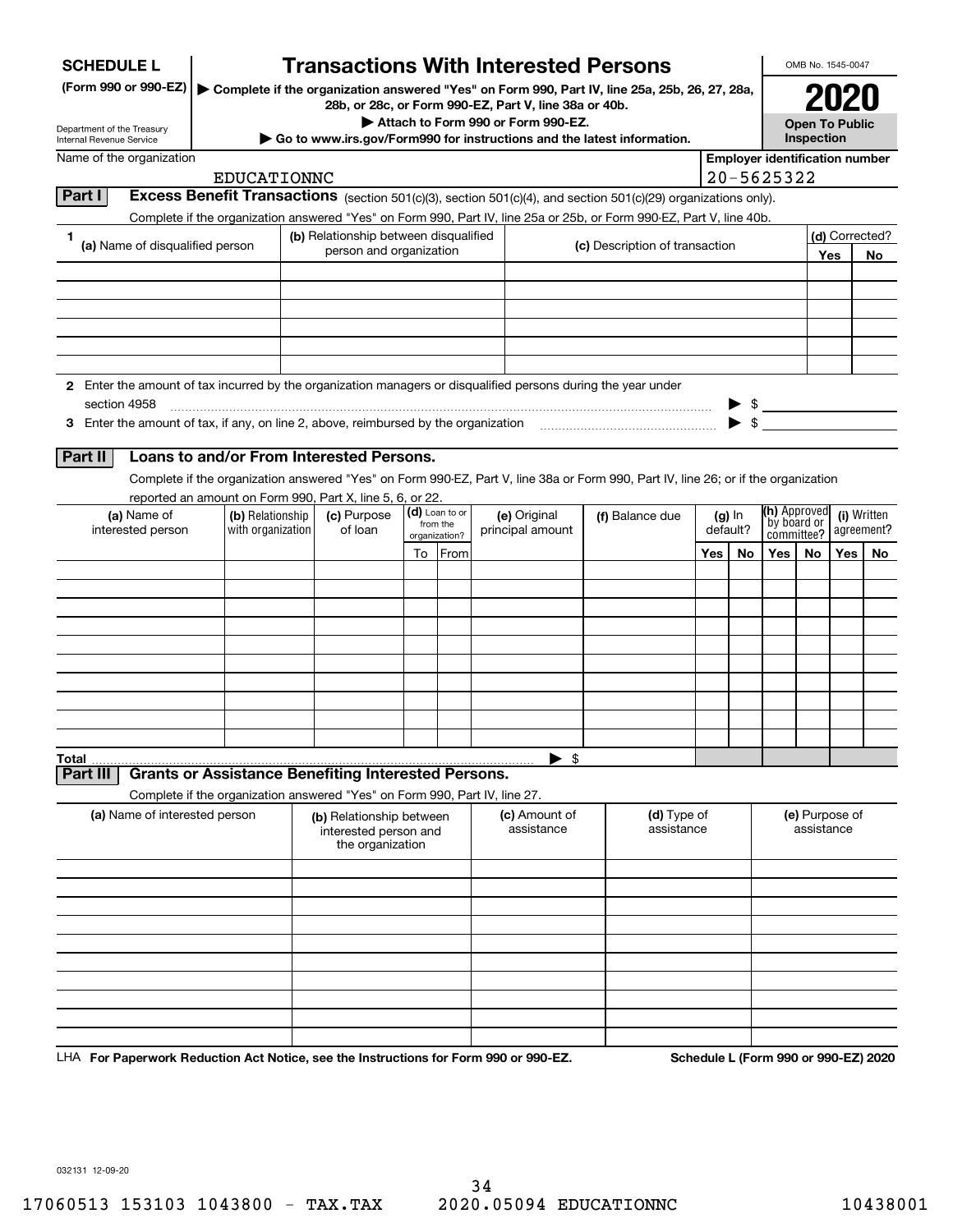Schedule L (Form 990 or 990‐EZ) 2020 Page EDUCATIONNC

## **Part IV | Business Transactions Involving Interested Persons.**

Complete if the organization answered "Yes" on Form 990, Part IV, line 28a, 28b, or 28c.

| (a) Name of interested person                     | (b) Relationship between interested<br>person and the organization | (c) Amount of<br>transaction | (d) Description of<br>transaction             | organization's<br>revenues? | (e) Sharing of |
|---------------------------------------------------|--------------------------------------------------------------------|------------------------------|-----------------------------------------------|-----------------------------|----------------|
|                                                   |                                                                    |                              |                                               | Yes                         | No             |
| <b>GUILLORY</b><br>FERREL                         | MEMBER<br>BOARD                                                    | 35,000.PMT                   | WRI<br>FOR                                    |                             | х              |
| EMILY FRANCIS<br>ASTRID                           | MEMBER<br><b>BOARD</b>                                             | 200.                         | <b>GEN</b><br>$\mathbb{P}\mathrm{MT}$<br>FOR. |                             | X              |
| OWNED<br>INNOVATION<br>GROUP<br>$\qquad \qquad -$ | B COMPANY<br>OWNED<br>BO I<br>BY.                                  | 3,000.PMT                    | FOR CON                                       |                             | Χ              |
|                                                   |                                                                    |                              |                                               |                             |                |
|                                                   |                                                                    |                              |                                               |                             |                |
|                                                   |                                                                    |                              |                                               |                             |                |
|                                                   |                                                                    |                              |                                               |                             |                |
|                                                   |                                                                    |                              |                                               |                             |                |
|                                                   |                                                                    |                              |                                               |                             |                |
|                                                   |                                                                    |                              |                                               |                             |                |

### **Part V Supplemental Information.**

Provide additional information for responses to questions on Schedule L (see instructions).

SCH L, PART IV, BUSINESS TRANSACTIONS INVOLVING INTERESTED PERSONS:

(A) NAME OF PERSON: FERREL GUILLORY

(D) DESCRIPTION OF TRANSACTION: PMT FOR WRITING AND EDITORIAL ADVICE

## (A) NAME OF PERSON: ASTRID EMILY FRANCIS

(D) DESCRIPTION OF TRANSACTION: PMT FOR GENERAL CONSULTING

(A) NAME OF INTERESTED PERSON:

INNOVATION GROUP ‐ OWNED BY TRACEY GREENE‐WASHINGTON

(B) RELATIONSHIP BETWEEN INTERESTED PERSON AND ORGANIZATION:

COMPANY OWNED BY BOARD MEMBER

(D) DESCRIPTION OF TRANSACTION: PMT FOR CONSULTING SERVICES

**Schedule L (Form 990 or 990‐EZ) 2020**

032132 12‐09‐20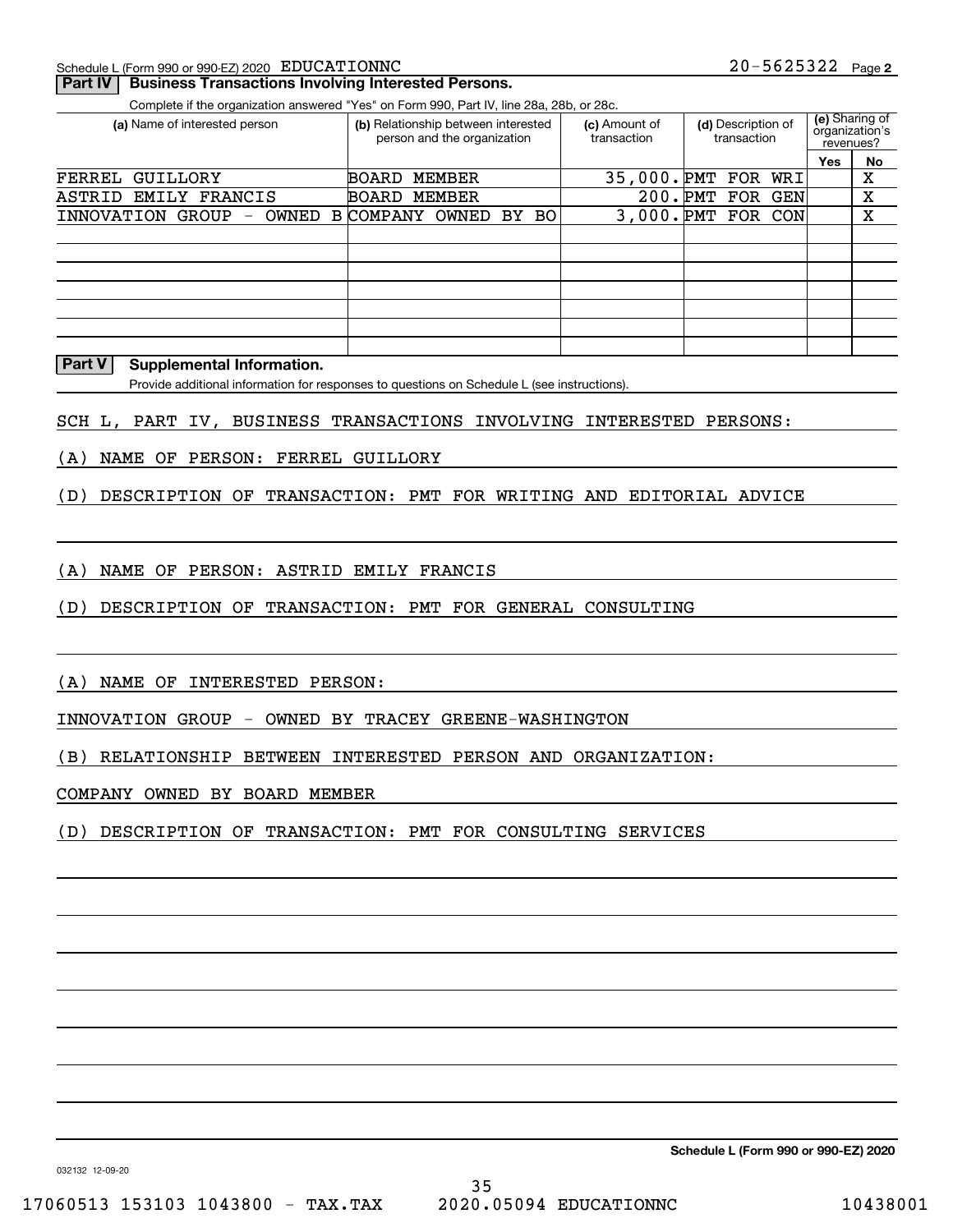**(Form 990 or 990‐EZ)**

Department of the Treasury Internal Revenue Service Name of the organization

# **SCHEDULE O Supplemental Information to Form 990 or 990‐EZ 2020**

**Complete to provide information for responses to specific questions on Form 990 or 990‐EZ or to provide any additional information. | Attach to Form 990 or 990‐EZ. | Go to www.irs.gov/Form990 for the latest information.**



EDUCATIONNC 20‐5625322

## FORM 990, PART I, LINE 1, DESCRIPTION OF ORGANIZATION MISSION:

ACADEMIC ATTAINMENT, AND IMPROVE THE PERFORMANCE OF THE STATE'S PUBLIC

SCHOOLS.

FORM 990, PART III, LINE 1, DESCRIPTION OF ORGANIZATION MISSION:

INFORMATION, AND ANALYSIS ABOUT THE MAJOR TRENDS, ISSUES, AND

CHALLENGES BEARING ON EDUCATION. EDNC GATHERS AND DISSEMINATES

INFORMATION EMPLOYING THE MOST EFFECTIVE MEANS OF COMMUNICATION,

PRIMARILY THROUGH THE INTERNET. IN ADDITION TO THE CONTENT

DISTRIBUTED, EDNC ENCOURAGES AN ACTIVE AND CONNECTED COMMUNITY OF

THOSE INTERESTED IN EDUCATION POLICY AND PRACTICE THROUGHOUT THE

STATE, BUILDING AN ARCHITECTURE FOR PARTICIPATION IN CONVERSATION

ABOUT OUR STUDENTS, STATE, AND FUTURE. THE WORK OF EDNC ENCOURAGES

INFORMED CITIZEN PARTICIPATION AND STRONG LEADERSHIP ON BEHALF OF THE

SCHOOL CHILDREN OF NORTH CAROLINA.

FORM 990, PART VI, SECTION A, LINE 4:

032211 11‐20‐20 **For Paperwork Reduction Act Notice, see the Instructions for Form 990 or 990‐EZ. Schedule O (Form 990 or 990‐EZ) 2020** LHA IN JUNE 2021, EDUCATIONNC'S BOARD OF DIRECTORS VOTED UNANIMOUSLY TO AMEND THE BYLAWS TO ALIGN THE BOARD GOVERNANCE WITH EDUCATIONNC'S WORK ON DIVERSITY, EQUITY, AND INCLUSION. THE EXECUTIVE COMMITTEE BECAME THE BOARD, AND THE BOARD BECAME THE STRATEGIC COUNCIL. THE NEW BOARD WITH NINE MEMBERS WILL SHARE POWER. THE POSITIONS OF CHAIR AND SECRETARY/TREASURER WILL ROTATE FROM ONE BOARD MEETING TO THE NEXT, GUARANTEEING EACH PERSON ON THE BOARD THE OPPORTUNITY TO SERVE AS CHAIR AT SOME POINT IN THEIR TENURE. THE DISTRIBUTION OF POWER IS BALANCED BY A DISTRIBUTION OF ACCOUNTABILITY. THE BOARD WILL MEET MONTHLY WITH UPDATES ON FINANCES AND PERSONNEL. THE BOARD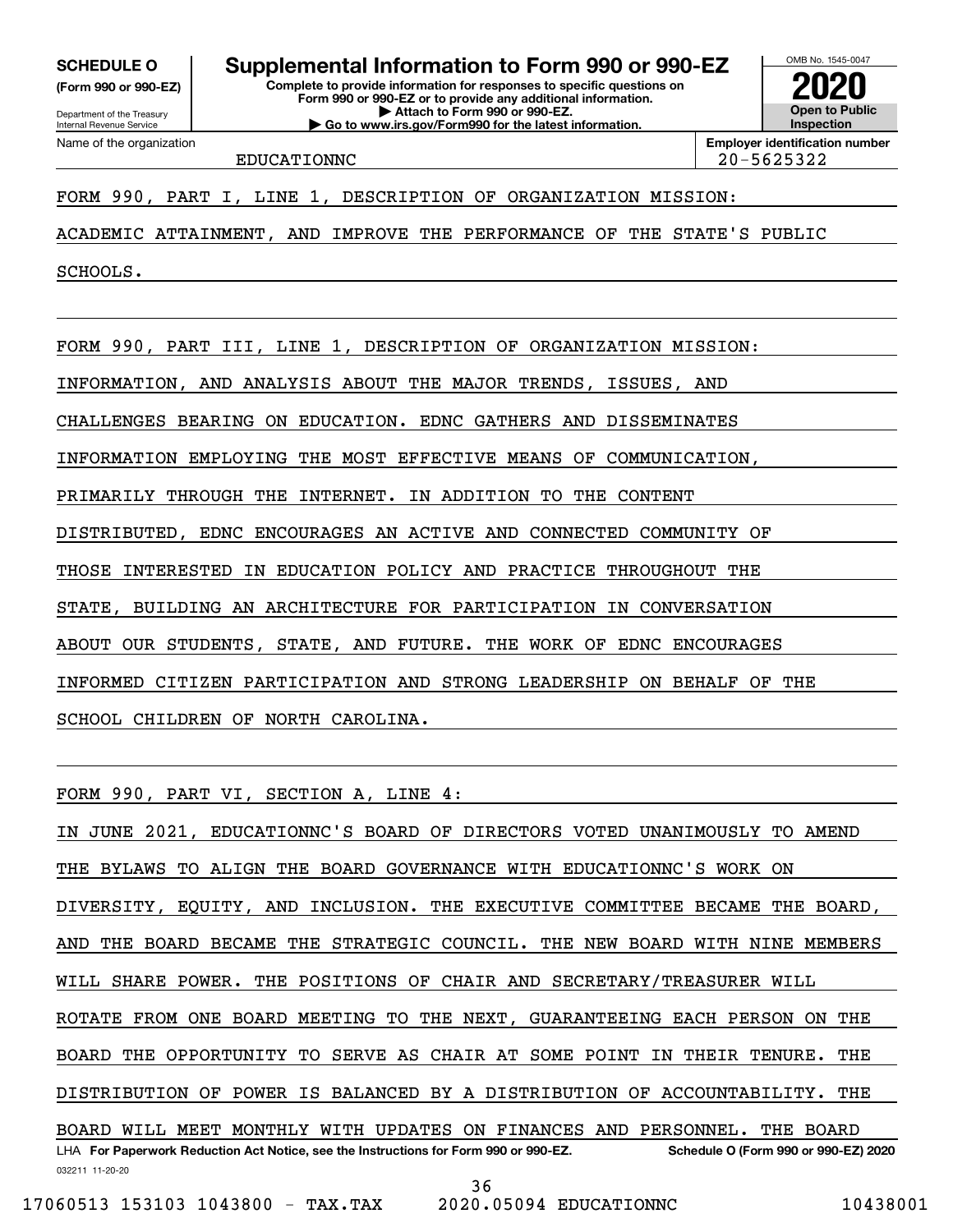| Schedule O (Form 990 or 990-EZ) 2020                                                              | Page 2                                              |
|---------------------------------------------------------------------------------------------------|-----------------------------------------------------|
| Name of the organization<br>EDUCATIONNC                                                           | <b>Employer identification number</b><br>20-5625322 |
| COMMITTEE<br>MADE<br>UP<br>ОF<br>THREE<br>MEMBERS<br>HAVE<br>A LEADERSHIP<br>WILL                 | ΟF<br>THE<br>BOARD,                                 |
| THE<br>BOARD<br><b>MAKE</b><br>NOMINATIONS<br>TO<br>AND<br>STRATEGIC<br>WHICH<br>WILL             | COUNCIL.<br>SMALLER<br>A                            |
| EDUCATIONNC'S<br>DISTRIBUTED<br>POWER<br><b>SERVES</b><br>TO<br><b>REINFORCE</b><br>BOARD<br>WITH | COMMITMENT                                          |
| BOARD<br>JOURNALISTIC<br>INDEPENDENCE.<br>EACH<br>MEMBER<br><b>SERVE</b><br>WILL<br>TО            | <b>ONE</b><br>THREE-YEAR                            |
| EDUCATIONNC'S<br>FORMER<br><b>BOARD</b><br>WILL<br>OPERATE<br>AS<br>STRATEGIC<br>TERM.<br>THE     | COUNCIL                                             |
| THE<br>EACH<br>MEMBER<br>OF<br>STRATEGIC<br>COUNCIL<br>GOING<br>FORWARD.<br>MAY                   | <b>SERVE</b><br>TWO                                 |
| TERMS.<br>TERMS<br>ARE<br><b>STAGGERED</b><br>PROVIDE<br><b>BOTH</b><br>THREE-YEAR<br>TO.         | CONTINUITY<br>AND<br>NEW                            |
| VOICES.<br>THE<br><b>BOARD</b><br>AND<br><b>STRATEGIC</b><br>COUNCIL<br>MEET<br>WILL<br>TOGETHER  | THREE<br>TIMES<br>A                                 |
| YEAR.                                                                                             |                                                     |

FORM 990, PART VI, SECTION B, LINE 11B:

FORM 990 REVIEW PROCESS:

THE ACCOUNTING FIRM SUBMITS A DRAFT TAX RETURN TO THE CEO AND CHAIR OF THE BOARD, WHO REVIEW THE DRAFT AND PREPARE COMMENTS AND QUESTIONS FOR THE FIRM. AFTER THE COMMENTS AND QUESTIONS ARE ANSWERED AND RESOLVED, THE RETURN IS FINALIZED BY THE ACCOUNTING FIRM. A COPY IS SENT TO THE BOARD OF DIRECTORS FOR REVIEW, COMMENTS, AND QUESTIONS. THE BOARD APPROVES THE FINAL FORM 990 WHICH IS THEN SUBMITTED TO THE IRS.

FORM 990, PART VI, SECTION B, LINE 12C:

PROCESS FOR MONITORING CONFLICT OF INTEREST POLICY:

EACH MEMBER OF THE BOARD OR DIRECTORS IS ASKED TO SIGN A CONFLICT OF

INTEREST DISCLOSURE FORM AT THE BEGINNING OF HIS/HER TERM. THE CONFLICT OF

INTEREST STATEMENTS ARE SIGNED AGAIN AT THE FIRST BOARD MEETING OF EACH

FISCAL YEAR.

FORM 990, PART VI, SECTION C, LINE 19:

MAKING INFORMATION AVAILABLE TO THE PUBLIC:

032212 11‐20‐20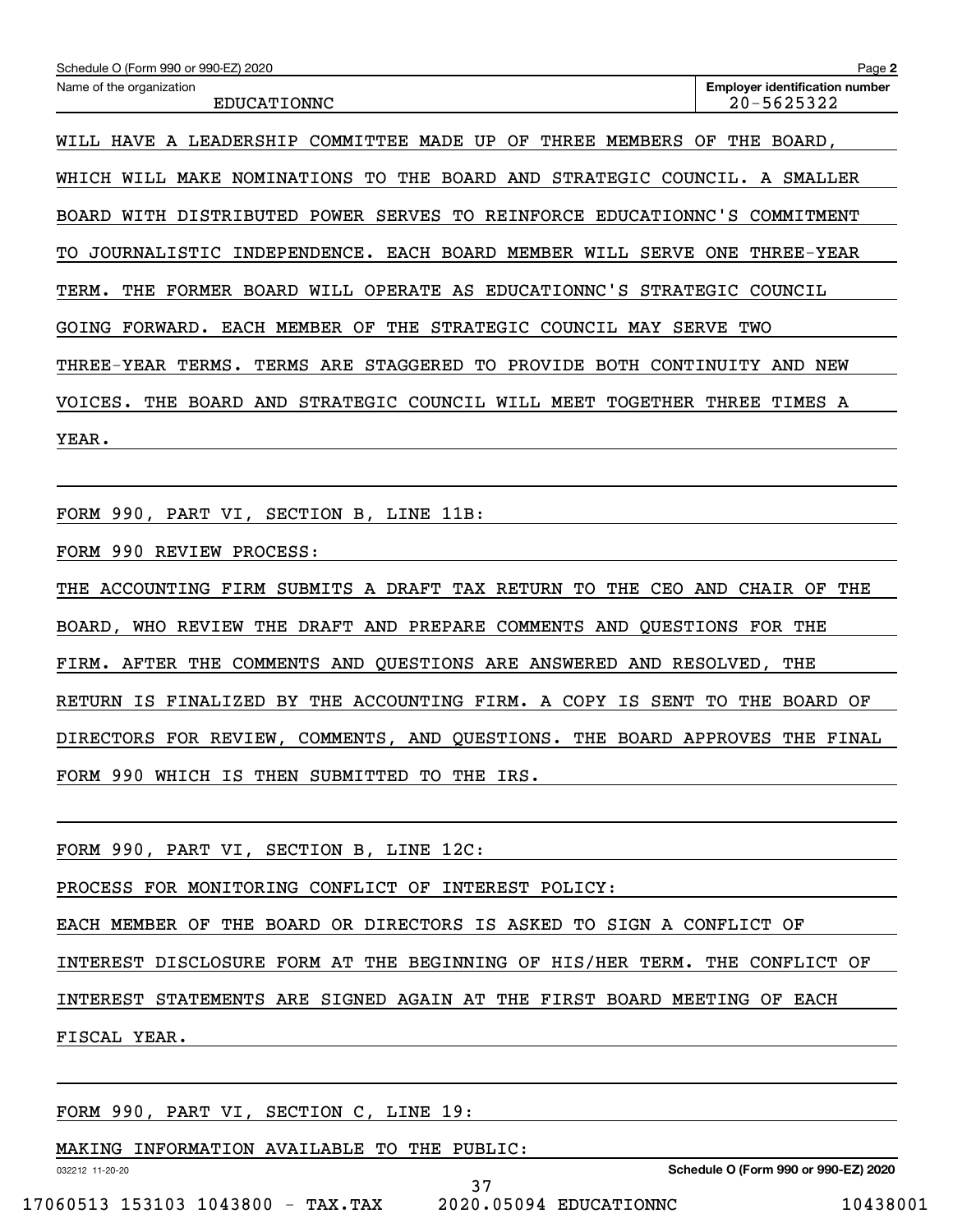| Schedule O (Form 990 or 990-EZ) 2020                                     | Page 2                                              |
|--------------------------------------------------------------------------|-----------------------------------------------------|
| Name of the organization<br>EDUCATIONNC                                  | <b>Employer identification number</b><br>20-5625322 |
| THE ORGANIZATION MAKES ITS AUDITED FINANCIAL STATEMENTS AND FORM 990 TAX |                                                     |
|                                                                          |                                                     |
| RETURN AVAILABLE ON ITS WEBSITE. GOVERNING DOCUMENTS AND THE CONFLICT OF |                                                     |
| INTEREST POLICY ARE AVAILABLE UPON REQUEST TO THE CEO. THE FORM 990 TAX  |                                                     |
| RETURN IS ALSO AVAILABLE ON GUIDESTAR'S WEBSITE.                         |                                                     |
|                                                                          |                                                     |
| FORM 990, PART IX, LINE 11G, OTHER FEES:                                 |                                                     |
| CONTRACTED SERVICES:                                                     |                                                     |
| PROGRAM SERVICE EXPENSES                                                 | 381,484.                                            |
| MANAGEMENT AND GENERAL EXPENSES                                          | 2,092.                                              |
| FUNDRAISING EXPENSES                                                     | 54,000.                                             |
| TOTAL EXPENSES                                                           | 437,576.                                            |
| TOTAL OTHER FEES ON FORM 990, PART IX, LINE 11G, COL A                   | 437,576.                                            |
|                                                                          |                                                     |
| OTHER FEES FOR SERVICES (NON-EMPLOYEES)                                  |                                                     |
| OUTSIDE CONTRACT SERVICES INCLUDE WRITING, EDITING, RESEARCH,            |                                                     |
| ENGAGEMENT AND MARKETING, SOFTWARE AND WEB DEVELOPMENT, AND FUNDRAISING  |                                                     |
|                                                                          |                                                     |
|                                                                          |                                                     |
|                                                                          |                                                     |
| FORM 990, PART XII, LINE 2C                                              |                                                     |
| THE ORGANIZATION HAS NOT CHANGED ITS OVERSIGHT PROCESS OR SELECTION      |                                                     |
| PROCESS DURING THE TAX YEAR.                                             |                                                     |
|                                                                          |                                                     |
|                                                                          |                                                     |
|                                                                          |                                                     |
|                                                                          |                                                     |
|                                                                          |                                                     |

032212 11‐20‐20

**Schedule O (Form 990 or 990‐EZ) 2020**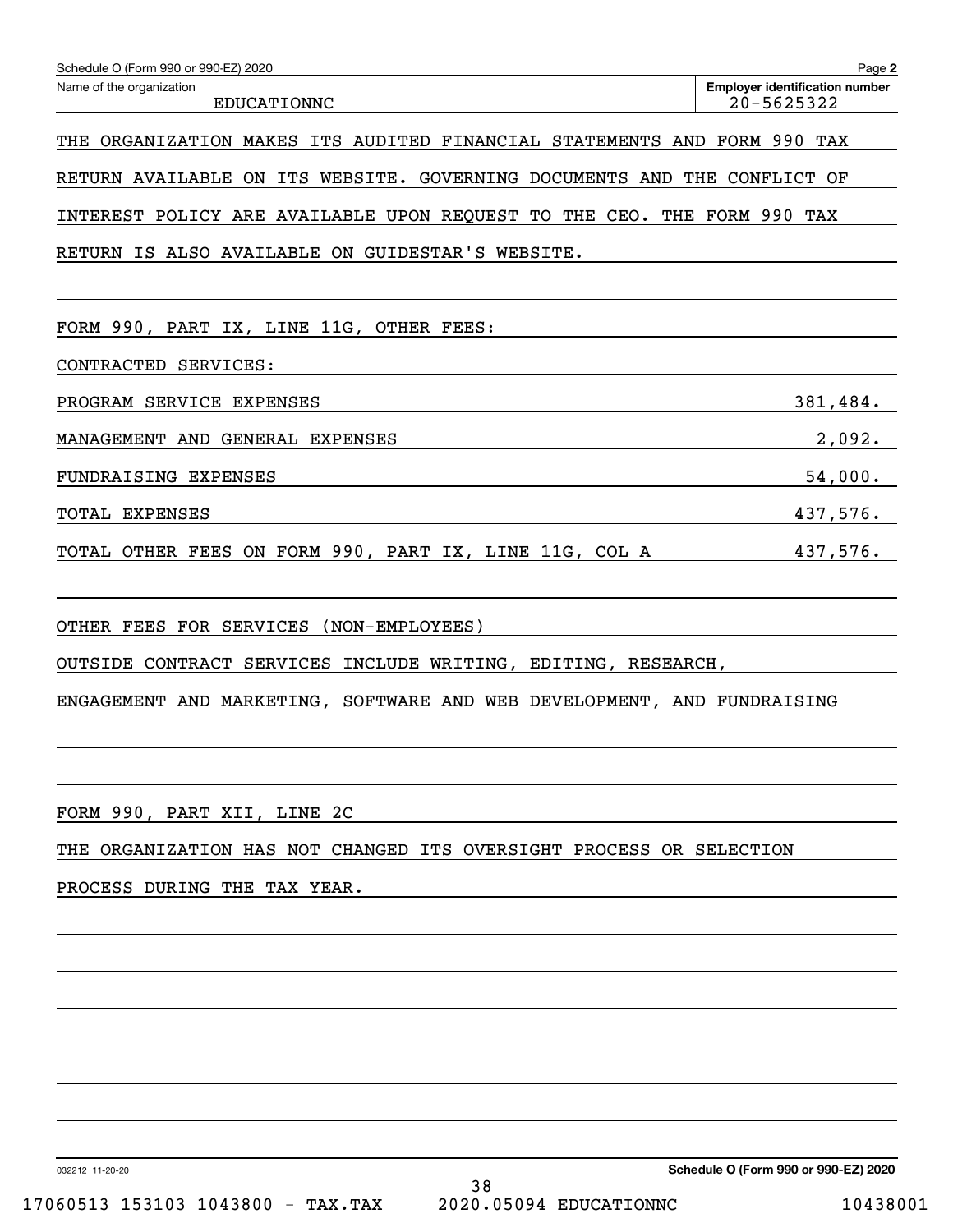| <b>SCHEDULER</b><br>(Form 990)                                                                                                                   | Complete if the organization answered "Yes" on Form 990, Part IV, line 33, 34, 35b, 36, or 37.<br>Related Organizations and Unrelated Partnerships |                                                                        |                                                  |                                                                              |                                                         | OMB No. 1545-0047<br>2020                                        |
|--------------------------------------------------------------------------------------------------------------------------------------------------|----------------------------------------------------------------------------------------------------------------------------------------------------|------------------------------------------------------------------------|--------------------------------------------------|------------------------------------------------------------------------------|---------------------------------------------------------|------------------------------------------------------------------|
| Department of the Treasury<br>Internal Revenue Service                                                                                           | ▶ Go to www.irs.gov/Form990 for instructions and the latest information.                                                                           | Attach to Form 990.                                                    |                                                  |                                                                              |                                                         | Open to Public<br>Inspection                                     |
| EDUCATIONNC<br>Name of the organization                                                                                                          |                                                                                                                                                    |                                                                        |                                                  |                                                                              | Employer identification number<br>20-5625322            |                                                                  |
| Identification of Disregarded Entities. Complete if the organization answered "Yes" on Form 990, Part IV, line 33.<br>Part I                     |                                                                                                                                                    |                                                                        |                                                  |                                                                              |                                                         |                                                                  |
| Name, address, and EIN (if applicable)<br>of disregarded entity<br>$\widehat{\mathbf{e}}$                                                        | Primary activity<br>€                                                                                                                              | Legal domicile (state or<br>foreign country)<br>$\widehat{\mathbf{c}}$ | Total income<br>$\widehat{\mathbf{c}}$           | End-of-year assets<br>©                                                      |                                                         | Direct controlling<br>entity<br>$\epsilon$                       |
|                                                                                                                                                  |                                                                                                                                                    |                                                                        |                                                  |                                                                              |                                                         |                                                                  |
|                                                                                                                                                  |                                                                                                                                                    |                                                                        |                                                  |                                                                              |                                                         |                                                                  |
|                                                                                                                                                  |                                                                                                                                                    |                                                                        |                                                  |                                                                              |                                                         |                                                                  |
|                                                                                                                                                  |                                                                                                                                                    |                                                                        |                                                  |                                                                              |                                                         |                                                                  |
| Identification of Related Tax-Exempt Organizations.<br>organizations during the tax year.<br>Part II                                             | Complete if the organization answered "Yes" on Form 990, Part IV, line 34, because it had one or more related tax-exempt                           |                                                                        |                                                  |                                                                              |                                                         |                                                                  |
| Name, address, and EIN<br>of related organization<br>ම                                                                                           | Primary activity<br>ê                                                                                                                              | Legal domicile (state or<br>foreign country)<br>$\widehat{\mathbf{c}}$ | Exempt Code<br>section<br>$\widehat{\mathbf{c}}$ | status (if section<br>Public charity<br>501(c)(3))<br>$\widehat{\mathbf{e}}$ | Direct controlling<br>entity<br>$\boldsymbol{\epsilon}$ | $(g)$<br>Section 512(b)(13)<br>controlled<br>ž<br>entity?<br>Yes |
| AS NC CENTER<br>430<br>PO BOX<br>(FORMERLY KNOWN<br>FOR PUBLIC POLICY RESEARCH INC)<br>27602<br><b>BEACON</b><br>E<br>CAROLINA<br><b>RALEIGH</b> | RESEARCH                                                                                                                                           | NORTH CAROLINA                                                         | 501(C)(3)                                        | $\overline{r}$<br><b>ENTINE</b>                                              |                                                         | X                                                                |
|                                                                                                                                                  |                                                                                                                                                    |                                                                        |                                                  |                                                                              |                                                         |                                                                  |
|                                                                                                                                                  |                                                                                                                                                    |                                                                        |                                                  |                                                                              |                                                         |                                                                  |
|                                                                                                                                                  |                                                                                                                                                    |                                                                        |                                                  |                                                                              |                                                         |                                                                  |
| For Paperwork Reduction Act Notice, see the Instructions for Form 990.                                                                           |                                                                                                                                                    |                                                                        |                                                  |                                                                              |                                                         | Schedule R (Form 990) 2020                                       |

032161 10‐28‐20 032161 10-28-20 LHA

39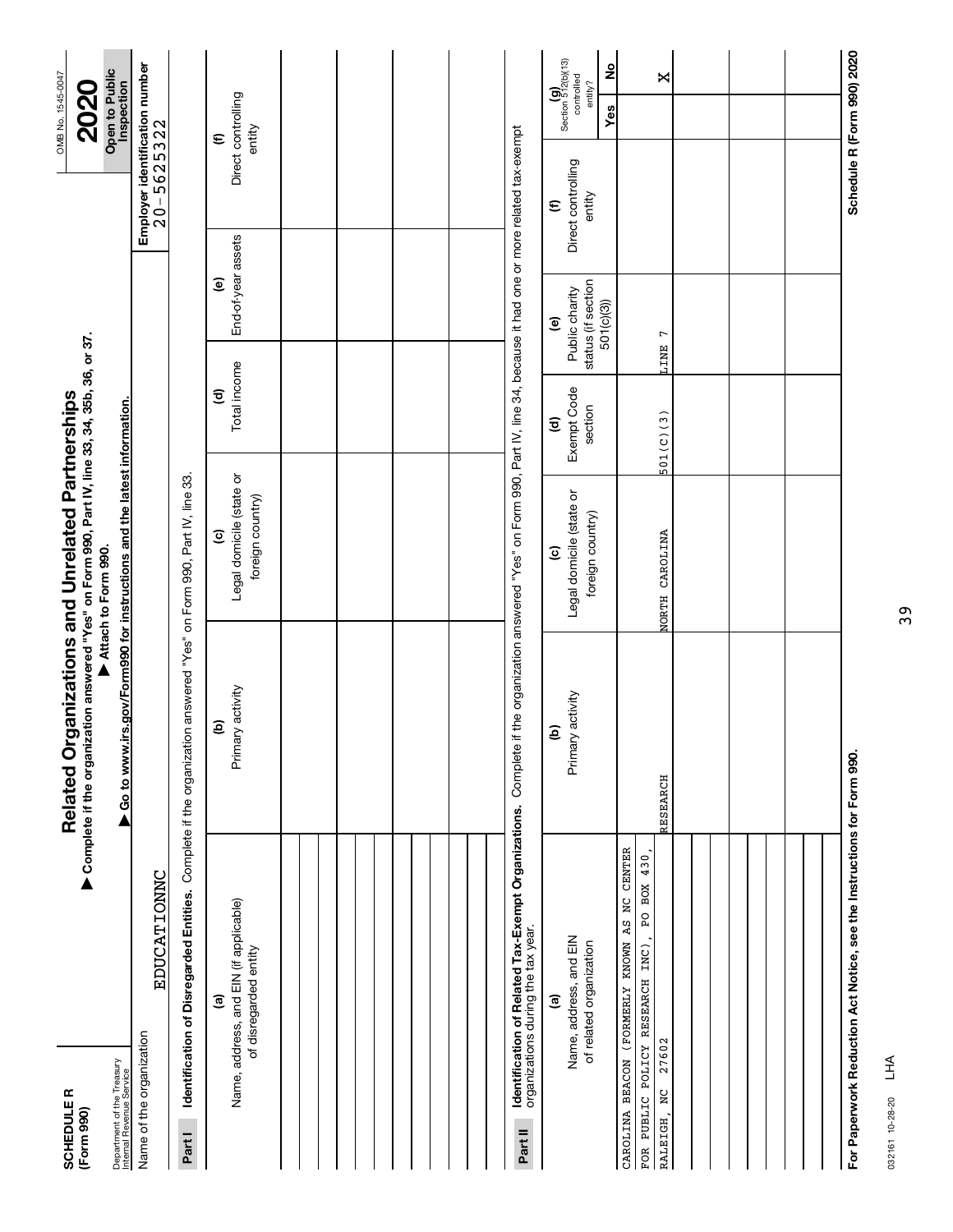| Identification of Related Organizations Taxable as a Partnershi<br>Schedule R (Form 990) 2020                                                                 | EDUCATIONNC                                |                                                                                 | غ                                                         |                                                                                                                      |                        |                                                     |                              |                                       | Complete if the organization answered "Yes" on Form 990, Part IV, line 34, because it had one or more related | $20 - 5625322$ | Page 2                                                                                                                |
|---------------------------------------------------------------------------------------------------------------------------------------------------------------|--------------------------------------------|---------------------------------------------------------------------------------|-----------------------------------------------------------|----------------------------------------------------------------------------------------------------------------------|------------------------|-----------------------------------------------------|------------------------------|---------------------------------------|---------------------------------------------------------------------------------------------------------------|----------------|-----------------------------------------------------------------------------------------------------------------------|
| organizations treated as a partnership during the tax year.<br>Part III                                                                                       |                                            |                                                                                 |                                                           |                                                                                                                      |                        |                                                     |                              |                                       |                                                                                                               |                |                                                                                                                       |
| Name, address, and EIN<br>of related organization<br>ම                                                                                                        | Primary activity<br>$\widehat{\mathbf{e}}$ | Legal<br>domicile<br>(state or<br>foreign<br>country)<br>$\widehat{\mathbf{c}}$ | ect controlling<br>entity<br>$\overline{\mathbf{c}}$<br>ă | Predominant income<br>(related, unrelated,<br>excluded from tax under<br>sections 512-514)<br>$\widehat{\mathbf{e}}$ |                        | Share of total<br>income<br>$\boldsymbol{\epsilon}$ | end-of-year<br>Share of<br>ම | Disproportionate<br>allocations?<br>ε | Code V-UBI<br>Ξ                                                                                               | $\oplus$       | General or <b>Percentage</b><br>managing <b>ownership</b><br>partner?<br>€                                            |
|                                                                                                                                                               |                                            |                                                                                 |                                                           |                                                                                                                      |                        |                                                     | assets                       | 2<br>Yes                              | amount in box<br>20 of Schedule<br>K-1 (Form 1065)                                                            | <u>Nesko</u>   |                                                                                                                       |
|                                                                                                                                                               |                                            |                                                                                 |                                                           |                                                                                                                      |                        |                                                     |                              |                                       |                                                                                                               |                |                                                                                                                       |
|                                                                                                                                                               |                                            |                                                                                 |                                                           |                                                                                                                      |                        |                                                     |                              |                                       |                                                                                                               |                |                                                                                                                       |
|                                                                                                                                                               |                                            |                                                                                 |                                                           |                                                                                                                      |                        |                                                     |                              |                                       |                                                                                                               |                |                                                                                                                       |
|                                                                                                                                                               |                                            |                                                                                 |                                                           |                                                                                                                      |                        |                                                     |                              |                                       |                                                                                                               |                |                                                                                                                       |
|                                                                                                                                                               |                                            |                                                                                 |                                                           |                                                                                                                      |                        |                                                     |                              |                                       |                                                                                                               |                |                                                                                                                       |
|                                                                                                                                                               |                                            |                                                                                 |                                                           |                                                                                                                      |                        |                                                     |                              |                                       |                                                                                                               |                |                                                                                                                       |
|                                                                                                                                                               |                                            |                                                                                 |                                                           |                                                                                                                      |                        |                                                     |                              |                                       |                                                                                                               |                |                                                                                                                       |
|                                                                                                                                                               |                                            |                                                                                 |                                                           |                                                                                                                      |                        |                                                     |                              |                                       |                                                                                                               |                |                                                                                                                       |
|                                                                                                                                                               |                                            |                                                                                 |                                                           |                                                                                                                      |                        |                                                     |                              |                                       |                                                                                                               |                |                                                                                                                       |
|                                                                                                                                                               |                                            |                                                                                 |                                                           |                                                                                                                      |                        |                                                     |                              |                                       |                                                                                                               |                |                                                                                                                       |
| Identification of Related Organizations Taxable as a Corporation or Trust.<br>organizations treated as a corporation or trust during the tax year.<br>Part IV |                                            |                                                                                 |                                                           |                                                                                                                      |                        |                                                     |                              |                                       | Complete if the organization answered "Yes" on Form 990, Part IV, line 34, because it had one or more related |                |                                                                                                                       |
| ම                                                                                                                                                             |                                            |                                                                                 | ව                                                         | $\widehat{\mathbf{c}}$                                                                                               | $\widehat{\mathbf{c}}$ | $\widehat{\mathbf{e}}$                              |                              | $\bm{\epsilon}$                       | ම                                                                                                             | ε              |                                                                                                                       |
| Name, address, and EIN<br>of related organization                                                                                                             |                                            |                                                                                 | Primary activity                                          | Legal domicile<br>foreign<br>country)                                                                                | Direct controlling     | Type of entity<br>(C corp, S corp,<br>or trust)     |                              | Share of total<br>income              | end-of-year<br>Share of<br>assets                                                                             | Percentage     | $\begin{array}{c} \textbf{(i)}\\ \text{Section}\\ 512\text{(b)(13)}\\ \text{controlved}\\ \text{entity?} \end{array}$ |
|                                                                                                                                                               |                                            |                                                                                 |                                                           |                                                                                                                      |                        |                                                     |                              |                                       |                                                                                                               |                | ş<br>Yes                                                                                                              |
|                                                                                                                                                               |                                            |                                                                                 |                                                           |                                                                                                                      |                        |                                                     |                              |                                       |                                                                                                               |                |                                                                                                                       |
|                                                                                                                                                               |                                            |                                                                                 |                                                           |                                                                                                                      |                        |                                                     |                              |                                       |                                                                                                               |                |                                                                                                                       |
|                                                                                                                                                               |                                            |                                                                                 |                                                           |                                                                                                                      |                        |                                                     |                              |                                       |                                                                                                               |                |                                                                                                                       |
|                                                                                                                                                               |                                            |                                                                                 |                                                           |                                                                                                                      |                        |                                                     |                              |                                       |                                                                                                               |                |                                                                                                                       |
|                                                                                                                                                               |                                            |                                                                                 |                                                           |                                                                                                                      |                        |                                                     |                              |                                       |                                                                                                               |                |                                                                                                                       |
|                                                                                                                                                               |                                            |                                                                                 |                                                           |                                                                                                                      |                        |                                                     |                              |                                       |                                                                                                               |                |                                                                                                                       |
|                                                                                                                                                               |                                            |                                                                                 |                                                           |                                                                                                                      |                        |                                                     |                              |                                       |                                                                                                               |                |                                                                                                                       |
|                                                                                                                                                               |                                            |                                                                                 |                                                           |                                                                                                                      |                        |                                                     |                              |                                       |                                                                                                               |                |                                                                                                                       |
|                                                                                                                                                               |                                            |                                                                                 |                                                           |                                                                                                                      |                        |                                                     |                              |                                       |                                                                                                               |                |                                                                                                                       |
|                                                                                                                                                               |                                            |                                                                                 |                                                           |                                                                                                                      |                        |                                                     |                              |                                       |                                                                                                               |                |                                                                                                                       |
|                                                                                                                                                               |                                            |                                                                                 |                                                           |                                                                                                                      |                        |                                                     |                              |                                       |                                                                                                               |                |                                                                                                                       |
|                                                                                                                                                               |                                            |                                                                                 |                                                           |                                                                                                                      |                        |                                                     |                              |                                       |                                                                                                               |                |                                                                                                                       |
|                                                                                                                                                               |                                            |                                                                                 |                                                           |                                                                                                                      |                        |                                                     |                              |                                       |                                                                                                               |                |                                                                                                                       |
| 032162 10-28-20                                                                                                                                               |                                            |                                                                                 |                                                           |                                                                                                                      |                        |                                                     |                              |                                       |                                                                                                               |                | Schedule R (Form 990) 2020                                                                                            |
|                                                                                                                                                               |                                            |                                                                                 |                                                           |                                                                                                                      |                        |                                                     |                              |                                       |                                                                                                               |                |                                                                                                                       |

40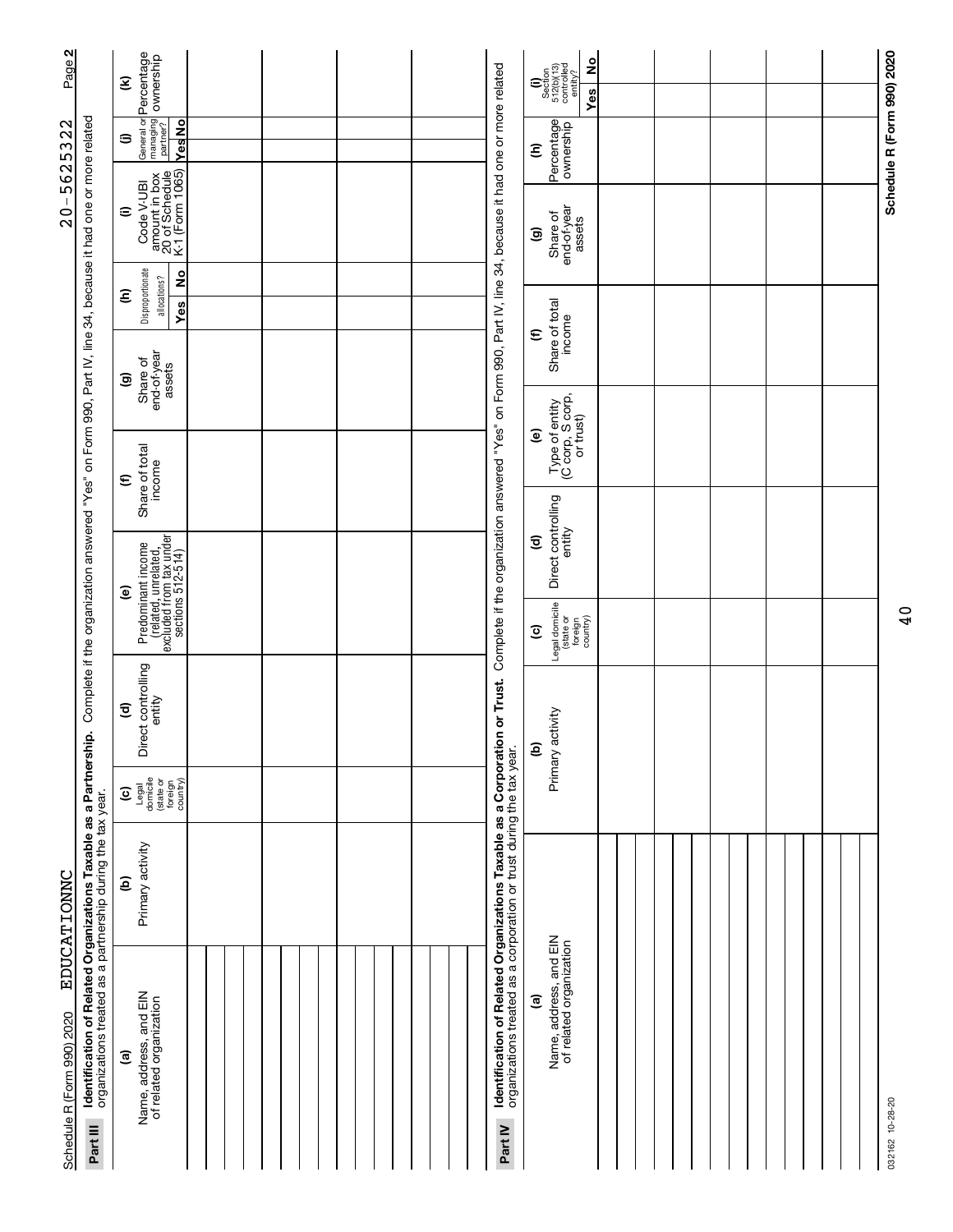Schedule R (Form 990) 2020 Page Schedule R (Form 990) 2020 EDUCATIONNC EDUCATIONNC

Page 3  $20 - 5625322$ 20‐5625322

> Part V Transactions With Related Organizations. Complete if the organization answered "Yes" on Form 990, Part IV, line 34, 35b, or 36. Complete if the organization answered "Yes" on Form 990, Part IV, line 34, 35b, or 36. **Part V Transactions With Related Organizations.**

| Note: Complete line 1 if any entity is listed in Parts II, III, or IV of this schedule.                                                                                                |                                  |                        |                                              |                                 | å<br>Yes |
|----------------------------------------------------------------------------------------------------------------------------------------------------------------------------------------|----------------------------------|------------------------|----------------------------------------------|---------------------------------|----------|
| During the tax year, did the organization engage in any of the following transactions with one or more related organizations listed in Parts II-IV?                                    |                                  |                        |                                              |                                 |          |
| Receipt of (i) interest, (ii) annuities, (iii) royalties, or (iv) rent from a controlled entity<br>Ø                                                                                   |                                  |                        |                                              | $\frac{1}{2}$                   |          |
| Gift, grant, or capital contribution to related organization(s)<br>Ω                                                                                                                   |                                  |                        |                                              | م<br>م                          | ×∣×      |
|                                                                                                                                                                                        |                                  |                        |                                              |                                 |          |
| Gift, grant, or capital contribution from related organization(s)<br>ပ                                                                                                                 |                                  |                        |                                              | $\frac{1}{2}$                   |          |
| Loans or loan guarantees to or for related organization(s)<br>ত                                                                                                                        |                                  |                        |                                              | <u>p</u>                        | x x      |
| $\pmb{\Phi}$                                                                                                                                                                           |                                  |                        |                                              | $\ddot{\bullet}$                |          |
|                                                                                                                                                                                        |                                  |                        |                                              |                                 |          |
| Dividends from related organization(s)                                                                                                                                                 |                                  |                        |                                              | ÷                               |          |
|                                                                                                                                                                                        |                                  |                        |                                              |                                 | x x x    |
| Sale of assets to related organization(s)<br>ග                                                                                                                                         |                                  |                        |                                              | $\overline{1}$                  |          |
| Purchase of assets from related organization(s)<br>ᅀ                                                                                                                                   |                                  |                        |                                              | $\hat{=}$                       |          |
| Exchange of assets with related organization(s)                                                                                                                                        |                                  |                        |                                              | Ŧ                               | l×       |
| Lease of facilities, equipment, or other assets to related organization(s)                                                                                                             |                                  |                        |                                              | Ξ                               | I×       |
|                                                                                                                                                                                        |                                  |                        |                                              |                                 |          |
| Lease of facilities, equipment, or other assets from related organization(s)<br>×                                                                                                      |                                  |                        |                                              | ¥                               | X        |
| Performance of services or membership or fundraising solicitations for related organization(s)                                                                                         |                                  |                        |                                              | 且                               |          |
| m Performance of services or membership or fundraising solicitations by related organization(s)                                                                                        |                                  |                        |                                              | ¤∣¤∣¤<br>$\mathbf{r}$           |          |
| Sharing of facilities, equipment, mailing lists, or other assets with related organization(s)<br>$\mathbf{c}$                                                                          |                                  |                        |                                              | $\frac{1}{2}$                   |          |
| Sharing of paid employees with related organization(s)<br>$\circ$                                                                                                                      |                                  |                        |                                              | °,                              | X        |
|                                                                                                                                                                                        |                                  |                        |                                              |                                 |          |
|                                                                                                                                                                                        |                                  |                        |                                              |                                 |          |
| Reimbursement paid to related organization(s) for expenses<br>a σ                                                                                                                      |                                  |                        |                                              | $\frac{\mathsf{p}}{\mathsf{p}}$ | ×∣×      |
| Reimbursement paid by related organization(s) for expenses                                                                                                                             |                                  |                        |                                              | $\overline{\mathbf{a}}$         |          |
|                                                                                                                                                                                        |                                  |                        |                                              |                                 |          |
| Other transfer of cash or property to related organization(s)<br>$\overline{\phantom{0}}$                                                                                              |                                  |                        |                                              | $\doteq$                        | X        |
| Other transfer of cash or property from related organization(s)<br><sub>თ</sub>                                                                                                        |                                  |                        |                                              | ە+                              | ×        |
| If the answer to any of the above is "Yes," see the instructions for information on who must complete this line, including covered relationships and transaction thresholds.<br>$\sim$ |                                  |                        |                                              |                                 |          |
| (a)<br>Name of related organization                                                                                                                                                    | (b)<br>Transaction<br>type (a-s) | (c)<br>Amount involved | (d)<br>Method of determining amount involved |                                 |          |
|                                                                                                                                                                                        |                                  |                        |                                              |                                 |          |
| Ξ                                                                                                                                                                                      |                                  |                        |                                              |                                 |          |
|                                                                                                                                                                                        |                                  |                        |                                              |                                 |          |
| ଷ୍ର                                                                                                                                                                                    |                                  |                        |                                              |                                 |          |
| <u>ଗ୍ର</u>                                                                                                                                                                             |                                  |                        |                                              |                                 |          |
| द्य                                                                                                                                                                                    |                                  |                        |                                              |                                 |          |
|                                                                                                                                                                                        |                                  |                        |                                              |                                 |          |
| ම                                                                                                                                                                                      |                                  |                        |                                              |                                 |          |
| 0                                                                                                                                                                                      |                                  |                        |                                              |                                 |          |
| 032163 10-28-20                                                                                                                                                                        |                                  |                        |                                              | Schedule R (Form 990) 2020      |          |

41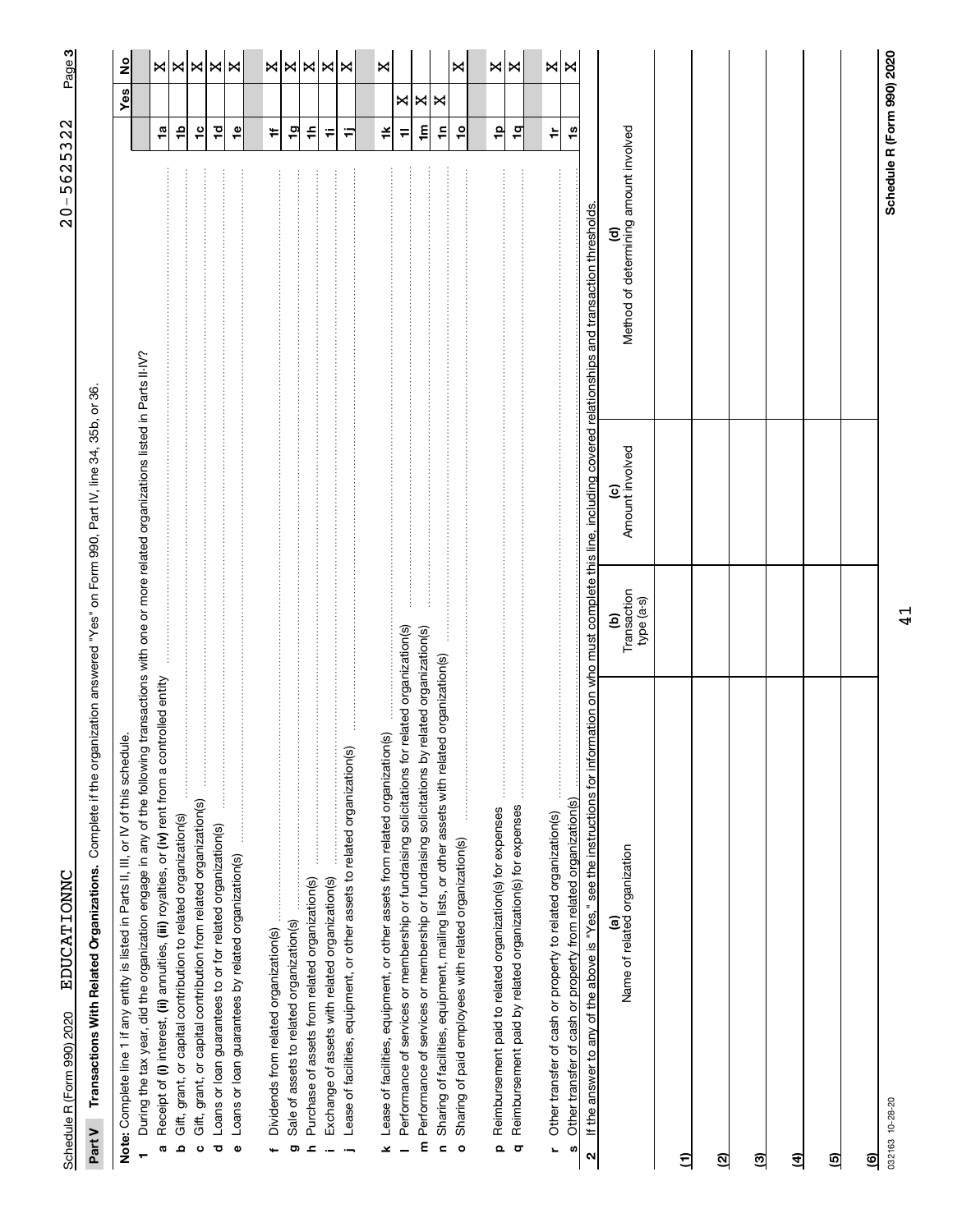| Schedule R (Form 990) 2020                                                                                                                                                                                                                                                                                               | EDUCATIONNC            |                                                 |                                                                                            |                                                                                                                                                                                                                                                                                                                                                                                                                                                                                 |                             |                                   |                                                        | $20 - 5625322$                                                                                                                                                       |               | Page 4                          |
|--------------------------------------------------------------------------------------------------------------------------------------------------------------------------------------------------------------------------------------------------------------------------------------------------------------------------|------------------------|-------------------------------------------------|--------------------------------------------------------------------------------------------|---------------------------------------------------------------------------------------------------------------------------------------------------------------------------------------------------------------------------------------------------------------------------------------------------------------------------------------------------------------------------------------------------------------------------------------------------------------------------------|-----------------------------|-----------------------------------|--------------------------------------------------------|----------------------------------------------------------------------------------------------------------------------------------------------------------------------|---------------|---------------------------------|
| Unrelated Organizations Taxable as a Partnership. Complete if<br>Part VI                                                                                                                                                                                                                                                 |                        |                                                 | the organization answered "Yes" on Form 990, Part IV, line 37                              |                                                                                                                                                                                                                                                                                                                                                                                                                                                                                 |                             |                                   |                                                        |                                                                                                                                                                      |               |                                 |
| Provide the following information for each entity taxed as a partnership through which the organization conducted more than five percent of its activities (measured by total assets or gross revenue)<br>that was not a related organization. See instructions regarding exclusion for certain investment partnerships. |                        |                                                 |                                                                                            |                                                                                                                                                                                                                                                                                                                                                                                                                                                                                 |                             |                                   |                                                        |                                                                                                                                                                      |               |                                 |
| $\widehat{\mathbf{e}}$                                                                                                                                                                                                                                                                                                   | $\widehat{\mathbf{e}}$ | $\overline{c}$                                  | $\widehat{\mathbf{c}}$                                                                     |                                                                                                                                                                                                                                                                                                                                                                                                                                                                                 | $\boldsymbol{\epsilon}$     | ම                                 | Ξ                                                      | $\widehat{=}$                                                                                                                                                        | Э             | $\mathbf{\widehat{\mathbf{z}}}$ |
| Name, address, and EIN<br>of entity                                                                                                                                                                                                                                                                                      | Primary activity       | (state or foreign<br>Legal domicile<br>country) | Predominant income<br>(related, unrelated,<br>excluded from tax under<br>sections 512-514) | $\begin{bmatrix} \mathbf{e} \\ \mathbf{e} \\ \mathbf{e} \\ \mathbf{e} \\ \mathbf{e} \\ \mathbf{e} \\ \mathbf{e} \\ \mathbf{e} \\ \mathbf{e} \\ \mathbf{e} \\ \mathbf{e} \\ \mathbf{e} \\ \mathbf{e} \\ \mathbf{e} \\ \mathbf{e} \\ \mathbf{e} \\ \mathbf{e} \\ \mathbf{e} \\ \mathbf{e} \\ \mathbf{e} \\ \mathbf{e} \\ \mathbf{e} \\ \mathbf{e} \\ \mathbf{e} \\ \mathbf{e} \\ \mathbf{e} \\ \mathbf{e} \\ \mathbf{e} \\ \mathbf{e} \\ \mathbf{e} \\ \mathbf{$<br><b>Yes</b> No | Share of<br>income<br>total | end-of-year<br>Share of<br>assets | tionate<br>allocations?<br>Dispropor-<br><b>Yes</b> No | Code V-UBI   General or Percentage<br>  amount in box 20 managing   ownership<br>  of Schedule K-1   <u>pertner?</u>   ownership<br>  (Form 1065)   <b>Ives   No</b> | <b>Yes</b> No |                                 |
|                                                                                                                                                                                                                                                                                                                          |                        |                                                 |                                                                                            |                                                                                                                                                                                                                                                                                                                                                                                                                                                                                 |                             |                                   |                                                        |                                                                                                                                                                      |               |                                 |
|                                                                                                                                                                                                                                                                                                                          |                        |                                                 |                                                                                            |                                                                                                                                                                                                                                                                                                                                                                                                                                                                                 |                             |                                   |                                                        |                                                                                                                                                                      |               |                                 |
|                                                                                                                                                                                                                                                                                                                          |                        |                                                 |                                                                                            |                                                                                                                                                                                                                                                                                                                                                                                                                                                                                 |                             |                                   |                                                        |                                                                                                                                                                      |               |                                 |
|                                                                                                                                                                                                                                                                                                                          |                        |                                                 |                                                                                            |                                                                                                                                                                                                                                                                                                                                                                                                                                                                                 |                             |                                   |                                                        |                                                                                                                                                                      |               |                                 |
|                                                                                                                                                                                                                                                                                                                          |                        |                                                 |                                                                                            |                                                                                                                                                                                                                                                                                                                                                                                                                                                                                 |                             |                                   |                                                        |                                                                                                                                                                      |               |                                 |
|                                                                                                                                                                                                                                                                                                                          |                        |                                                 |                                                                                            |                                                                                                                                                                                                                                                                                                                                                                                                                                                                                 |                             |                                   |                                                        |                                                                                                                                                                      |               |                                 |
|                                                                                                                                                                                                                                                                                                                          |                        |                                                 |                                                                                            |                                                                                                                                                                                                                                                                                                                                                                                                                                                                                 |                             |                                   |                                                        |                                                                                                                                                                      |               |                                 |
|                                                                                                                                                                                                                                                                                                                          |                        |                                                 |                                                                                            |                                                                                                                                                                                                                                                                                                                                                                                                                                                                                 |                             |                                   |                                                        |                                                                                                                                                                      |               |                                 |
|                                                                                                                                                                                                                                                                                                                          |                        |                                                 |                                                                                            |                                                                                                                                                                                                                                                                                                                                                                                                                                                                                 |                             |                                   |                                                        |                                                                                                                                                                      |               |                                 |
|                                                                                                                                                                                                                                                                                                                          |                        |                                                 |                                                                                            |                                                                                                                                                                                                                                                                                                                                                                                                                                                                                 |                             |                                   |                                                        |                                                                                                                                                                      |               |                                 |
|                                                                                                                                                                                                                                                                                                                          |                        |                                                 |                                                                                            |                                                                                                                                                                                                                                                                                                                                                                                                                                                                                 |                             |                                   |                                                        |                                                                                                                                                                      |               |                                 |
|                                                                                                                                                                                                                                                                                                                          |                        |                                                 |                                                                                            |                                                                                                                                                                                                                                                                                                                                                                                                                                                                                 |                             |                                   |                                                        |                                                                                                                                                                      |               |                                 |
|                                                                                                                                                                                                                                                                                                                          |                        |                                                 |                                                                                            |                                                                                                                                                                                                                                                                                                                                                                                                                                                                                 |                             |                                   |                                                        |                                                                                                                                                                      |               |                                 |
|                                                                                                                                                                                                                                                                                                                          |                        |                                                 |                                                                                            |                                                                                                                                                                                                                                                                                                                                                                                                                                                                                 |                             |                                   |                                                        |                                                                                                                                                                      |               |                                 |
|                                                                                                                                                                                                                                                                                                                          |                        |                                                 |                                                                                            |                                                                                                                                                                                                                                                                                                                                                                                                                                                                                 |                             |                                   |                                                        |                                                                                                                                                                      |               |                                 |
|                                                                                                                                                                                                                                                                                                                          |                        |                                                 |                                                                                            |                                                                                                                                                                                                                                                                                                                                                                                                                                                                                 |                             |                                   |                                                        |                                                                                                                                                                      |               |                                 |
|                                                                                                                                                                                                                                                                                                                          |                        |                                                 |                                                                                            |                                                                                                                                                                                                                                                                                                                                                                                                                                                                                 |                             |                                   |                                                        |                                                                                                                                                                      |               |                                 |
|                                                                                                                                                                                                                                                                                                                          |                        |                                                 |                                                                                            |                                                                                                                                                                                                                                                                                                                                                                                                                                                                                 |                             |                                   |                                                        |                                                                                                                                                                      |               |                                 |
|                                                                                                                                                                                                                                                                                                                          |                        |                                                 |                                                                                            |                                                                                                                                                                                                                                                                                                                                                                                                                                                                                 |                             |                                   |                                                        |                                                                                                                                                                      |               |                                 |
|                                                                                                                                                                                                                                                                                                                          |                        |                                                 |                                                                                            |                                                                                                                                                                                                                                                                                                                                                                                                                                                                                 |                             |                                   |                                                        |                                                                                                                                                                      |               |                                 |
|                                                                                                                                                                                                                                                                                                                          |                        |                                                 |                                                                                            |                                                                                                                                                                                                                                                                                                                                                                                                                                                                                 |                             |                                   |                                                        |                                                                                                                                                                      |               |                                 |
|                                                                                                                                                                                                                                                                                                                          |                        |                                                 |                                                                                            |                                                                                                                                                                                                                                                                                                                                                                                                                                                                                 |                             |                                   |                                                        |                                                                                                                                                                      |               |                                 |
|                                                                                                                                                                                                                                                                                                                          |                        |                                                 |                                                                                            |                                                                                                                                                                                                                                                                                                                                                                                                                                                                                 |                             |                                   |                                                        |                                                                                                                                                                      |               |                                 |
|                                                                                                                                                                                                                                                                                                                          |                        |                                                 |                                                                                            |                                                                                                                                                                                                                                                                                                                                                                                                                                                                                 |                             |                                   |                                                        |                                                                                                                                                                      |               |                                 |
|                                                                                                                                                                                                                                                                                                                          |                        |                                                 |                                                                                            |                                                                                                                                                                                                                                                                                                                                                                                                                                                                                 |                             |                                   |                                                        |                                                                                                                                                                      |               |                                 |
|                                                                                                                                                                                                                                                                                                                          |                        |                                                 |                                                                                            |                                                                                                                                                                                                                                                                                                                                                                                                                                                                                 |                             |                                   |                                                        |                                                                                                                                                                      |               |                                 |
|                                                                                                                                                                                                                                                                                                                          |                        |                                                 |                                                                                            |                                                                                                                                                                                                                                                                                                                                                                                                                                                                                 |                             |                                   |                                                        |                                                                                                                                                                      |               |                                 |
|                                                                                                                                                                                                                                                                                                                          |                        |                                                 |                                                                                            |                                                                                                                                                                                                                                                                                                                                                                                                                                                                                 |                             |                                   |                                                        |                                                                                                                                                                      |               |                                 |
|                                                                                                                                                                                                                                                                                                                          |                        |                                                 |                                                                                            |                                                                                                                                                                                                                                                                                                                                                                                                                                                                                 |                             |                                   |                                                        |                                                                                                                                                                      |               |                                 |
|                                                                                                                                                                                                                                                                                                                          |                        |                                                 |                                                                                            |                                                                                                                                                                                                                                                                                                                                                                                                                                                                                 |                             |                                   |                                                        |                                                                                                                                                                      |               | Schedule R (Form 990) 2020      |

032164 10‐28‐20

032164 10-28-20

42